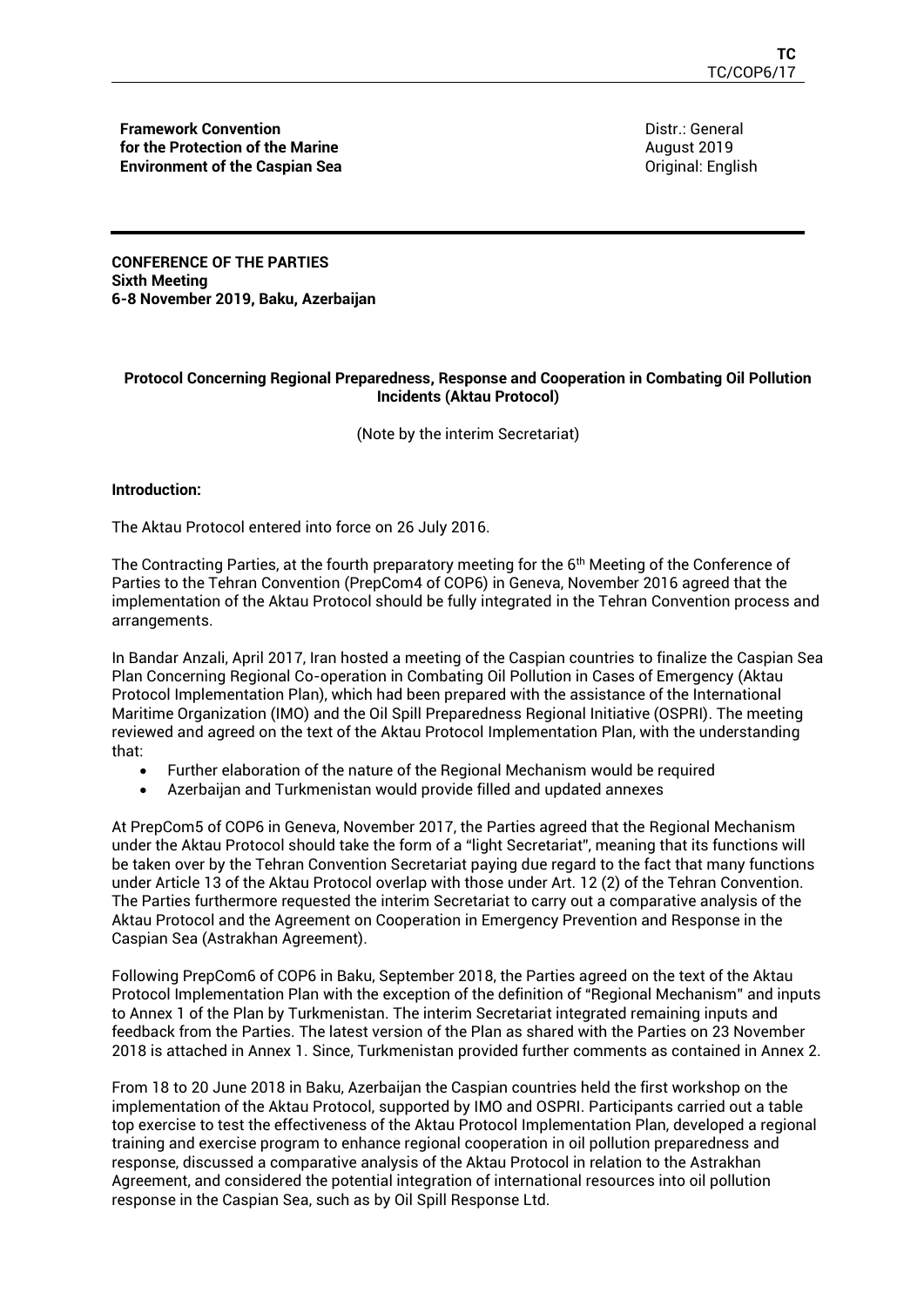The meeting agreed on recommendations for the future implementation of the Aktau Protocol attached in Annex 3. Countries are to:

- consider the draft training and exercise program on oil pollution preparedness and response for the Caspian Sea region in Annex 4
- internally review the potential integration of and collaboration with the Astrakhan Agreement, based on the Analysis and Comparison of the Aktau Protocol and the Astrakhan Agreement in Annex 5
- consider the enhancement of the National Contingency Plans of the Caspian countries in relation to the Aktau Protocol Implementation Plan

In the implementation of the Aktau Protocol, due attention should be paid to the "proposals on the provision of ecological safety under the implementation of the energy resources capacity of the Caspian, including the environmental risks, as consistent with the Tehran Convention" agreed by the participants of the Tehran Convention Stakeholders meeting in Astrakhan, Russian Federation, 12-13 August 2015 (see TC/COP6/12).

#### **Suggested action.**

The Meeting is requested to:

- Agree on the Aktau Protocol Implementation Plan (Annex 1) in the understanding that the remaining comments of Turkmenistan will be taken into account and discussed by an emeeting of experts before COP6
- Consider and endorse the recommendations of the Baku Workshop on the Aktau Protocol (Annex 3)
- Agree and endorse the Guidelines for Oil Spill Exercises under the Aktau Protocol Implementation Plan (Annex 4)
- Endorse the designation of the Competent National Authorities and the national operational contact points, as well as task the Secretariat to develop respective ToRs
- Agree to seek collaboration with the Astrakhan Agreement and decide on measures to that effect
- Agree on the Aktau Protocol related section in the Programme of Work (TC/COP6/8) and the related paragraphs in the Ministerial Statement and Decisions (TC/COP6/10)
- Consider and agree on the Budget of the Aktau Protocol Implementation Activities (Annex 6).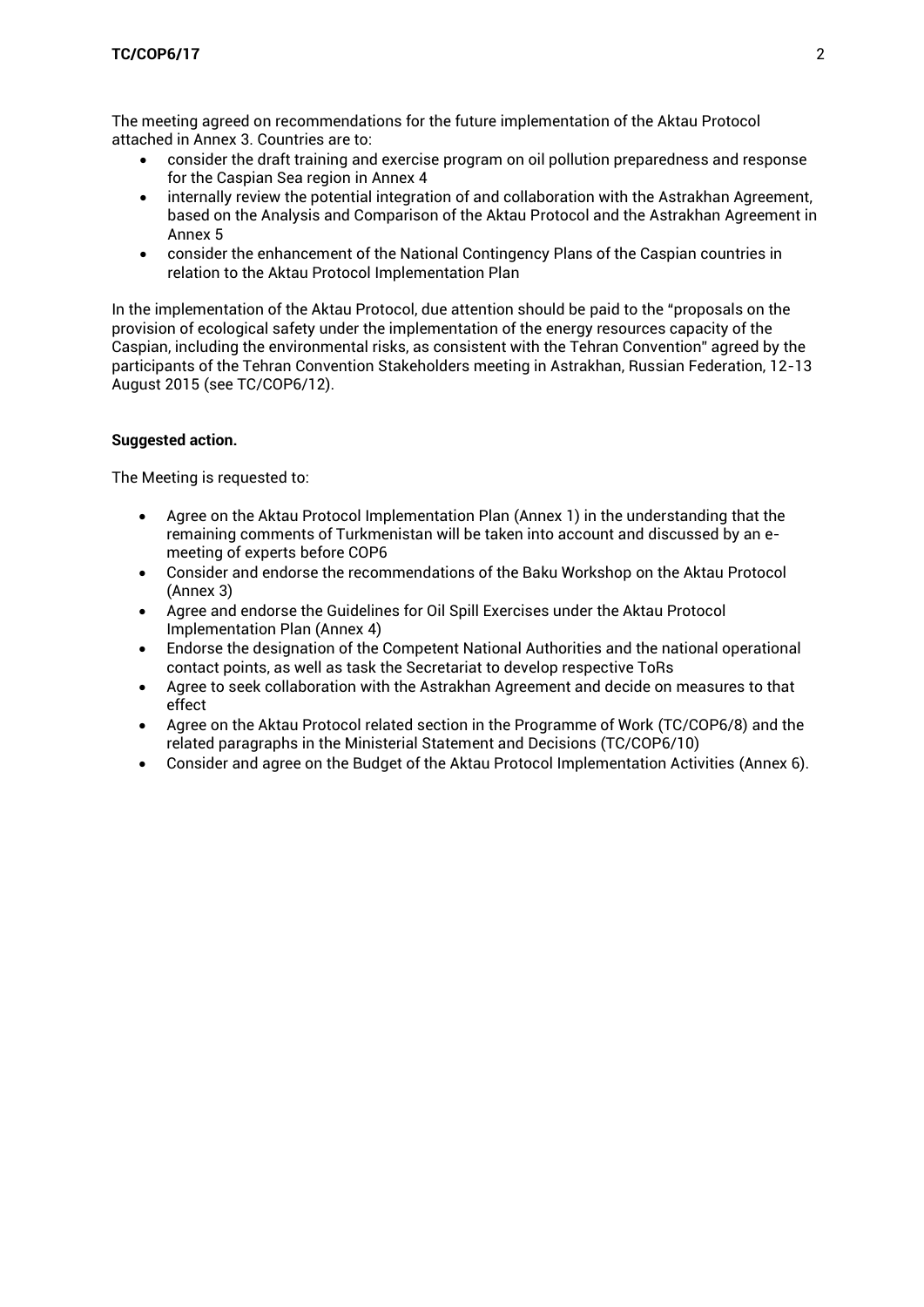Annex 1

# **Caspian Sea Plan Concerning Regional Co-operation in Combating Oil Pollution in Cases of Emergency**

**November 2018**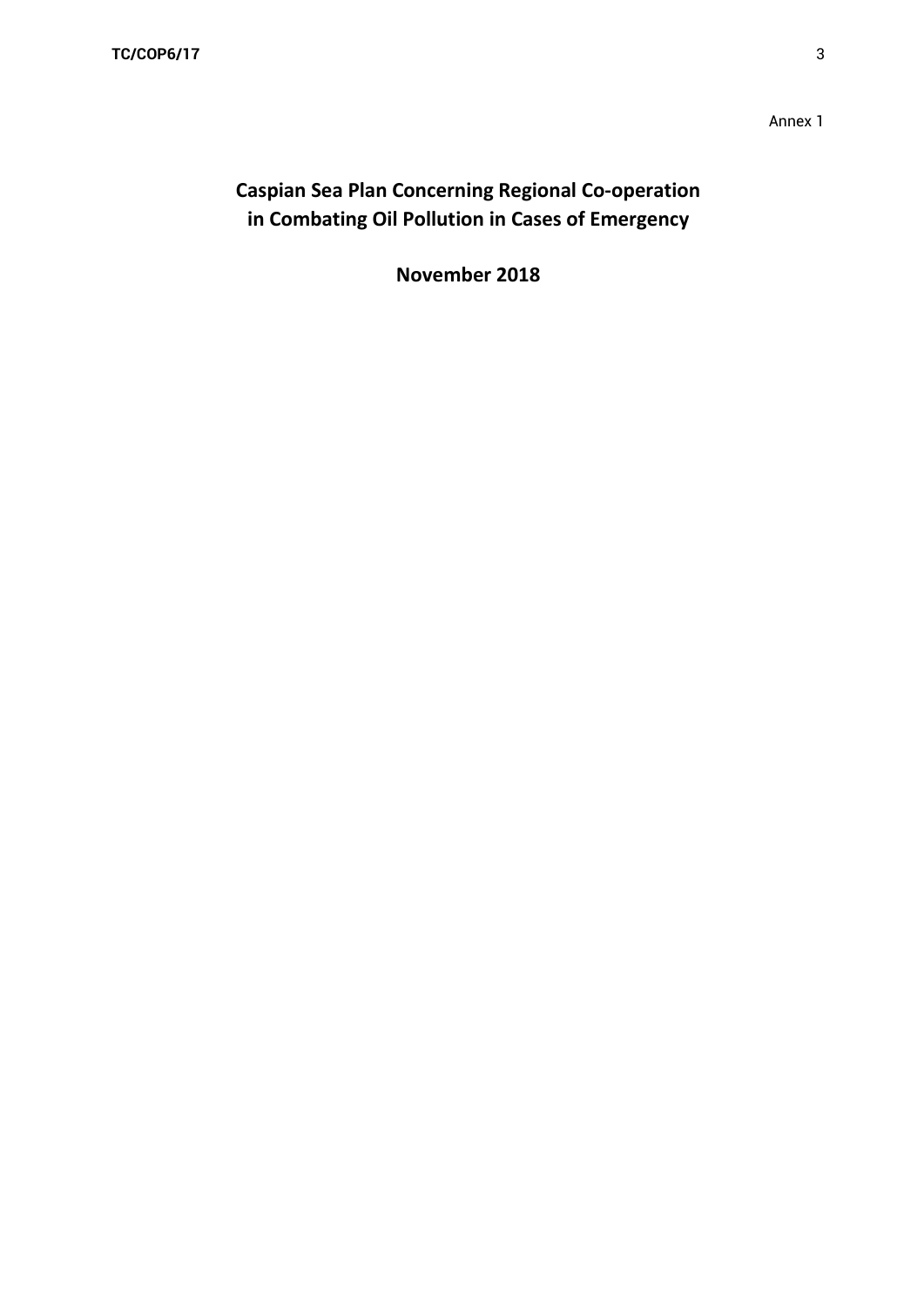| 1.                 |      |                                                                               |  |
|--------------------|------|-------------------------------------------------------------------------------|--|
|                    | 1.1. |                                                                               |  |
|                    | 1.2. |                                                                               |  |
|                    | 1.3. |                                                                               |  |
|                    | 1.4. |                                                                               |  |
| 2.                 |      |                                                                               |  |
|                    | 2.1. |                                                                               |  |
|                    | 2.2. |                                                                               |  |
|                    | 2.3. | Meetings of Operational Authorities responsible for the implementation of the |  |
|                    |      |                                                                               |  |
|                    | 2.4. |                                                                               |  |
|                    | 2.5. |                                                                               |  |
| 3.                 |      |                                                                               |  |
|                    | 3.1. |                                                                               |  |
|                    |      |                                                                               |  |
|                    | 3.3. | National On-Scene Commander (NOSC) / Supreme On-Scene Commander (SOSC)        |  |
|                    |      |                                                                               |  |
|                    | 3.4. | Emergency Response Centres/Joint Emergency Response Centre  18                |  |
|                    | 3.5. |                                                                               |  |
|                    | 3.6. |                                                                               |  |
|                    | 3.7. |                                                                               |  |
|                    | 3.8. |                                                                               |  |
|                    | 3.9. |                                                                               |  |
| $\boldsymbol{A}$ . |      |                                                                               |  |
|                    | 4.1. |                                                                               |  |
|                    | 4.2. |                                                                               |  |
|                    | 4.3. |                                                                               |  |
|                    | 4.4. |                                                                               |  |
|                    | 4.5. |                                                                               |  |
|                    | 4.6. |                                                                               |  |
|                    | 4.7. |                                                                               |  |
|                    |      | 4.8. Termination of Joint Response Operations and Deactivation of the Plan30  |  |
| 5.                 |      |                                                                               |  |
|                    |      |                                                                               |  |
|                    | 5.2. |                                                                               |  |
|                    | 5.3. |                                                                               |  |
|                    | 5.4. |                                                                               |  |
| 6.                 |      |                                                                               |  |
|                    | 6.1. |                                                                               |  |
|                    |      |                                                                               |  |
|                    |      | 6.3. Transboundary Movement of Response Personnel, Equipment, Products and    |  |
|                    |      |                                                                               |  |
|                    | 6.4. | Health and Safety, Medical Insurance and Medical Assistance 40                |  |
|                    | 6.5. |                                                                               |  |
|                    | 6.6. | Documentation of Response Operations and Related Costs 40                     |  |
| 7.                 |      |                                                                               |  |
|                    |      |                                                                               |  |
|                    | 7.2. |                                                                               |  |
|                    |      |                                                                               |  |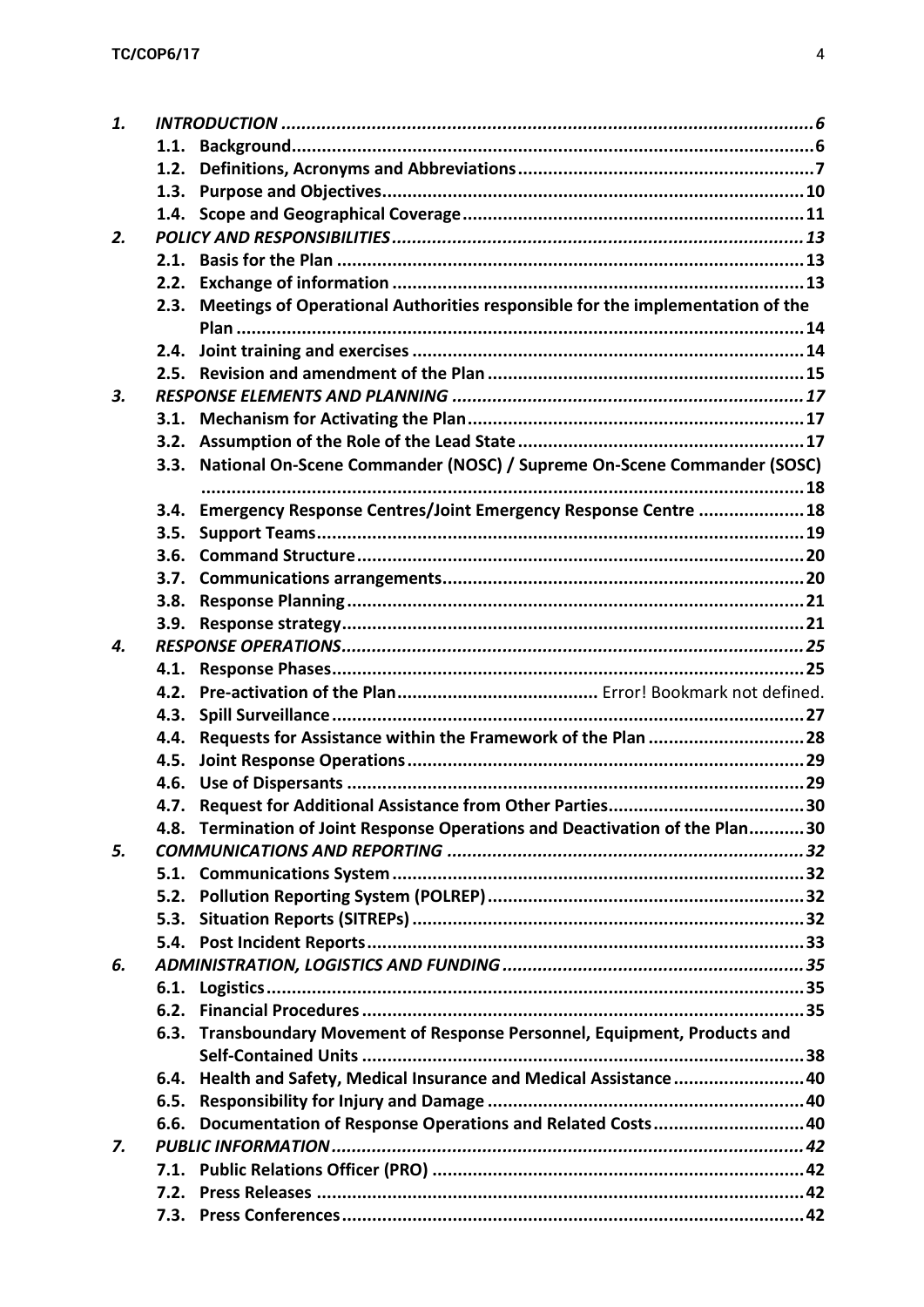**TC/COP6/17** 5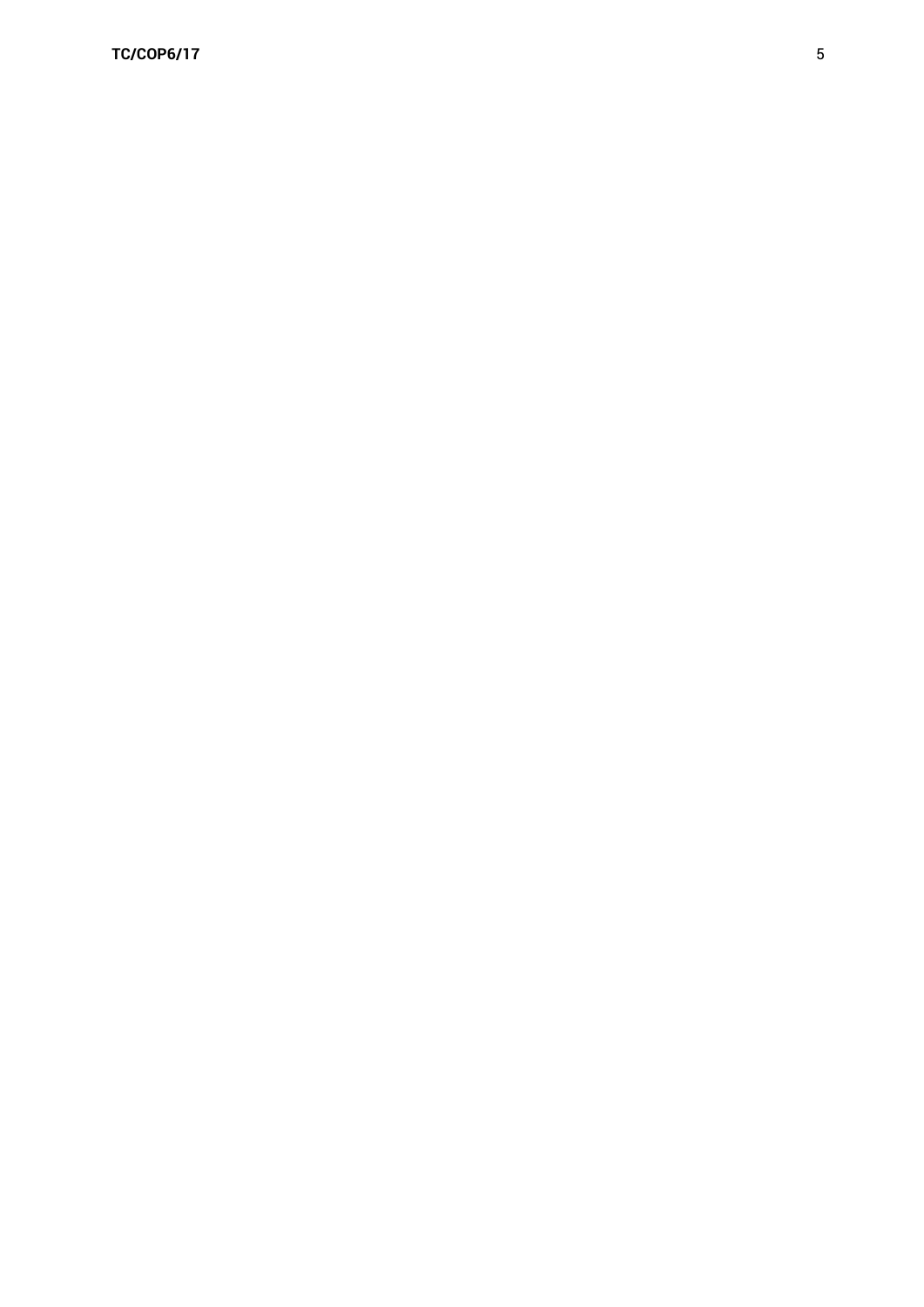## **1. INTRODUCTION**

### **1.1. Background**

The Caspian Sea is an enclosed body of water that is undergoing a rapid increase in oil and gas exploration and production activities.

Several thousand ships per annum cross the Caspian Sea, many of which are oil tankers and it is estimated that millions of tonnes of oil are transported annually. The shipping traffic is expected to increase substantially in the near future with the growth of the oil industry in the Caspian Sea region. The permanent presence of risk associated with this industry calls for coordination of all emergency response resources at both national and regional level.

The Framework Convention for the Protection of the Marine Environment of the Caspian Sea (Tehran Convention) and its Protocol concerning Regional Preparedness, Response and Cooperation in Combating Oil Pollution Incidents (Aktau Protocol) provides the legal framework for actions concerning regional co-operation in combating accidental marine pollution. These legal instruments oblige the Contracting Parties to initiate, both individually and jointly, the actions required in order to effectively prepare for and respond to marine oil pollution incidents.

According to the Aktau Protocol, the littoral States agree upon certain obligations which primarily concern: the development of their national contingency plans and pollution response capabilities; the distribution of information to the other Parties regarding the national organisation and competent national authorities; informing the other Parties of all oil pollution incidents, their subsequent development and the actions taken; and the provision of assistance to a Party which so requests. Furthermore, every coastal State shall endeavour to maintain and promote, either individually or through bilateral or multilateral co-operation, their contingency plans and means for combating pollution of the sea by oil. These means shall include, in particular, equipment, ships, aircraft and manpower prepared for operations in cases of emergency.

In order to comply with their obligations the States must be prepared for the intervention of their authorities and strike teams both at national and regional level. National arrangements for preparedness and response are essential for quick and efficient action. They include clear responsibilities of the various authorities for taking actions and co-ordinating the follow-up of such actions. Also essential is the existence of the pollution response equipment that allows the threatened Party to initiate response operations and to protect the most sensitive sites during the crucial first hours. Meanwhile, pooling of resources and expertise provides a costeffective and efficient way of combating a major spill that can not immediately be dealt with by the existing resources of a single country. Organising such co-operation requires detailed planning and can only be achieved through operational arrangements adopted at the regional level. The arrangements in this Caspian Sea Plan Concerning Regional Co-operation in Combating Oil Pollution in Cases of Emergency (the Plan) are intended to facilitate the development of joint response operations and to co-ordinate the use of the available resources in the region. They also outline in advance the financial conditions and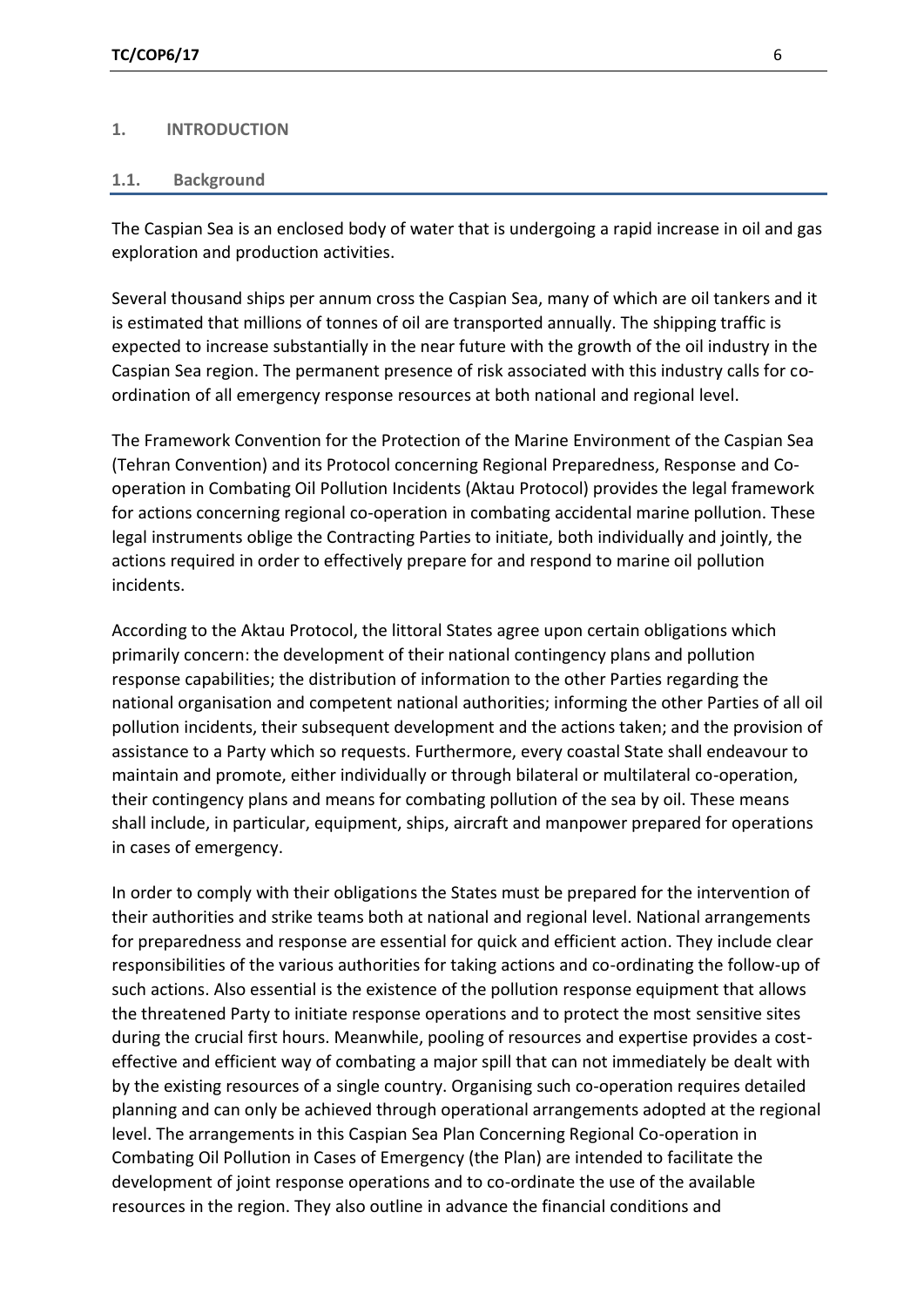administrative clauses of the actions, thus permitting rapid intervention in case of emergency by removing the need for lengthy negotiations during the course of the event.

The Republic of Azerbaijan, the Islamic Republic of Iran, the Republic of Kazakhstan, the Russian Federation and Turkmenistan agree to adopt, aimed at the implementation of the Aktau Protocol to the Tehran Convention, this Plan for responding promptly and effectively to major marine oil pollution incidents affecting or likely to affect the Caspian Sea, its coasts and the related interests of any of the five countries concerned.

## **1.2. Definitions, Acronyms and Abbreviations**

For the purpose of this Plan:

*Oil* means petroleum in any form including crude oil, fuel oil, sludge, oil refuse and refined products.

*Maritime casualty* means a collision of ships, stranding or incident of navigation, or other occurrence on board a ship or external to it resulting in material damage or imminent threat of material damage to a ship or cargo.

*Ship* means a vessel of any type, operating in the marine environment, and includes hydrofoil boats, air-cushion vehicles, submersibles, floating craft, and fixed or floating platforms (MARPOL Convention).

*Oil pollution incident* means an occurrence or series of occurrences having the same origin, which results or may result in a discharge of oil and which poses or may pose a threat to the marine environment, or to the coastline or related interests of one or more States, and which requires emergency action or other immediate response.

*Related interests* means the interests of a Caspian Sea littoral State directly affected or threatened by an oil pollution incident including, among others:

- a) the health of the coastal population;
- b) the conservation of biological diversity and the sustainable use of marine and coastal biological resources;
- c) maritime activities in coastal waters, in ports or estuaries, including fishing activities;
- d) the cultural, aesthetic, scientific and educational value of the area;
- e) the historical and touristic appeal of the area in question, including water sports and recreation;
- f) industrial activities which rely on the intake of seawater, including desalination plants and power plants.

*The Protocol* means the Protocol concerning Regional Preparedness, Response and Cooperation in Combating Oil Pollution Incidents, hereinafter referred to as the Aktau Protocol.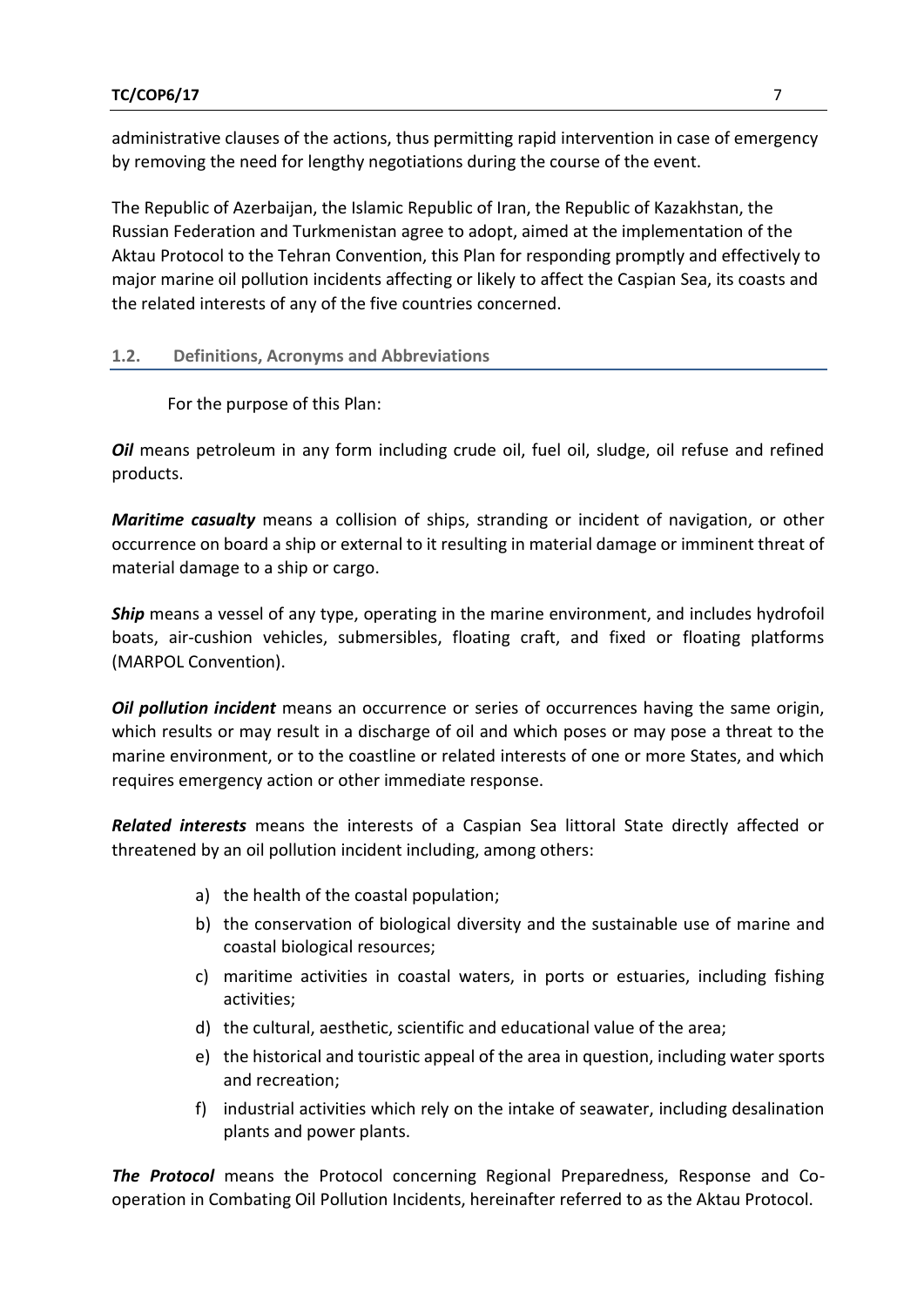*The Plan* means the Caspian Sea Plan Concerning Regional Co-operation in Combating Oil Pollution in Cases of Emergency.

*Parties* means the Republic of Azerbaijan, the Islamic Republic of Iran, the Republic of Kazakhstan, the Russian Federation and Turkmenistan.

*Territory* means the geographic area covered by the procedures in the Parties' National Contingency Plans.

*Lead State* means the Party in whose territory a maritime casualty or an oil pollution incident has occurred and which has activated the Plan and/or asked for assistance within the framework of the Plan, or the Party to whom the lead role has been transferred. The Lead State exercises the Operational Command of the Joint Response Operations and designates the Supreme On-Scene Commander (SOSC).

*Lead Authority* means the Operational Authority of the Lead State.

*Governmental Authority* means the competent national authority having the governmental responsibility for dealing with marine oil pollution incidents as specified in Article 5 (1) (a) and 5 (1) (c) of the Aktau Protocol. This authority may be shared between different Ministries or departments.

*Operational Authority* means the national entity designated by the Government, having the operational responsibility for dealing with marine oil pollution incidents. This entity may fulfil the role of national operational contact point as specified in Article 5 (1) (b) of the Aktau Protocol.

*Operational Command* means overall co-ordination and control of joint response operations, including both national resources and strike teams, equipment and other resources (aircraft, vessels) rendered as assistance by other Parties. It is exerted by the Operational Authority of the Lead State, through the Supreme On-Scene Commander (SOSC).

*Operational Control* means direct control over personnel, means and units taking part in the joint response operations, including giving orders and supplying information necessary for the execution of response operations. It is exerted by the National On-Scene Commanders (NOSC) of the Parties taking part in the operations, or by officers designated by them.

*Tactical Command* means directing and supervising the execution of specific tasks by teams and/or units on the scene of operations. It is exerted by the leaders of such teams and/or commanders of units.

*Supreme On-Scene Commander (SOSC)* means a designated officer of the Lead State, having the overall operational command of all joint response operations undertaken within the framework of the Plan.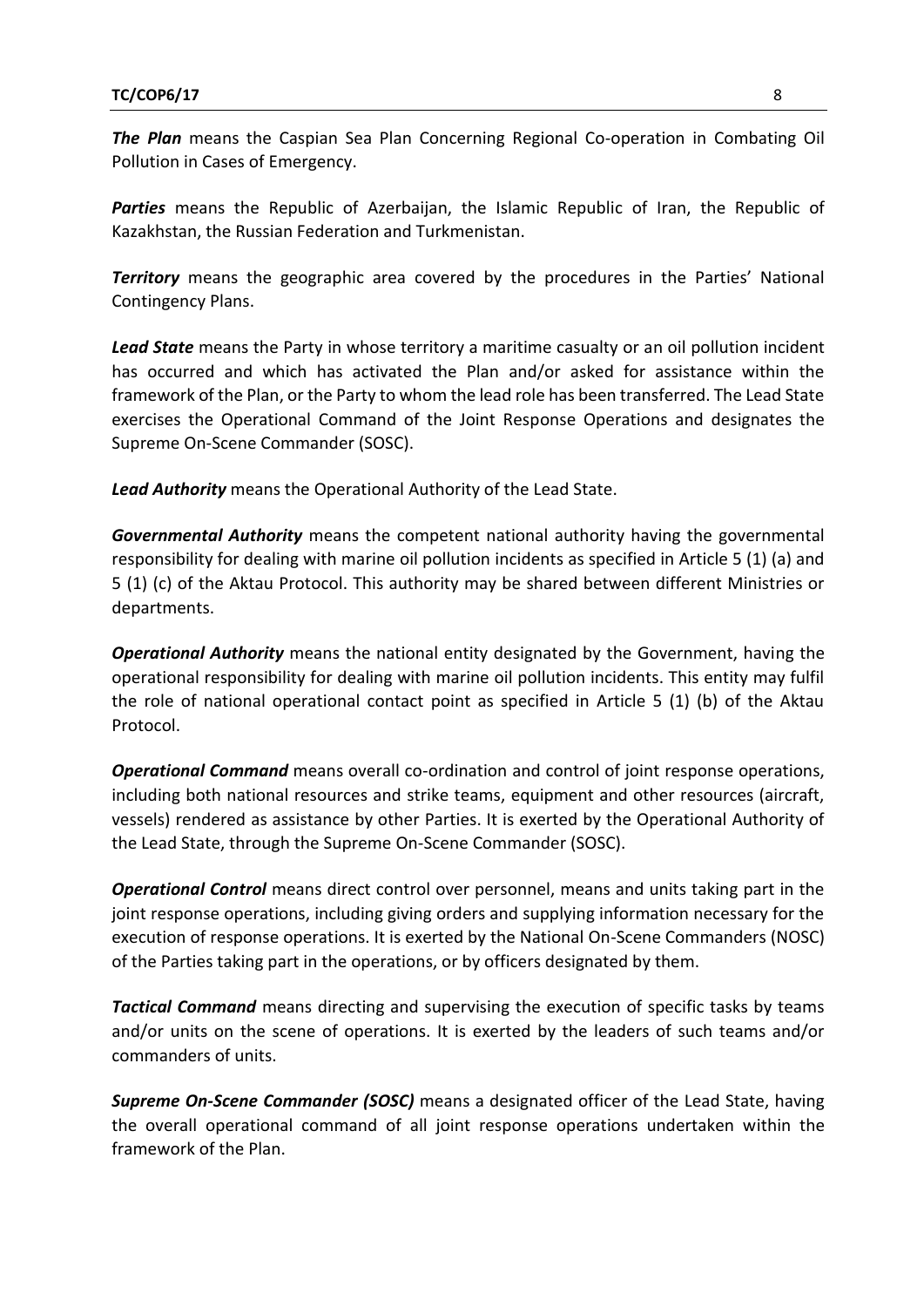*National On-Scene Commander (NOSC)* means an officer, designated by the Operational Authority, having operational control of all national pollution response resources which might, if so requested, participate in joint response operations. (Note: NOSC is preferably, but not necessarily, the same officer who performs the duty of Supreme On-Scene Commander under the National Contingency Plan) Following the activation of the Plan, the NOSC of the Lead State assumes the role of SOSC, while NOSCs of the assisting countries, operating under the operational command of the SOSC, nevertheless retain the operational control over their respective strike teams and self-contained response units (vessels, aircraft).

*Liaison Officer* means an officer from an assisting Party participating in the joint response operations, who is integrated in the staff of the SOSC with a view to providing necessary information on national resources rendered as assistance to the Lead State and to facilitate communications with his/her respective NOSC.

*Public Relations Officer* means an officer in charge of informing the public and the media on the course of events and advising the SOSC on public reaction.

*Emergency Response Centre* means an office, manned 24 hours a day and equipped with appropriate communications equipment, which has been set up, for the purpose of the Plan, by each Party and which will serve as the operations room of the NOSC or SOSC respectively, whenever the Plan is activated.

*Joint Emergency Response Centre (JERC)* means the Emergency Response Centre of the Lead State during joint response operations.

*Strike team* means a group of personnel sent as assistance from one Party to another in order to take part as an independent unit in joint response operations. It may include personnel on board vessels, aircraft or other self-contained units or personnel assisting in shore clean-up operations. During joint response operations, strike teams work under the tactical command of their leaders, the operational control of their respective NOSCs, and under the overall operational command of the SOSC.

*Operations at sea* means any measures, including intervention on the source of pollution, aerial surveillance, containment of the pollutant, recovery of the pollutant, application of treatment agents from vessels and aircraft, or any other action taken in the open sea (off shore) in order to respond to an oil pollution incident, restrict the spreading and facilitate the removal of the oil and mitigate the consequences of the incident.

*Operations on shore (shore clean-up operations)* means any action taken on shore, or in the sea immediately adjacent to the shore, in order to recover, remove or destroy the oil and reduce its impact or effects.

*Pollution Report (POLREP)* means the incident report by which one Party warns the other Parties of a spill and through which it notifies the other Parties of the activation of the Plan and requests assistance.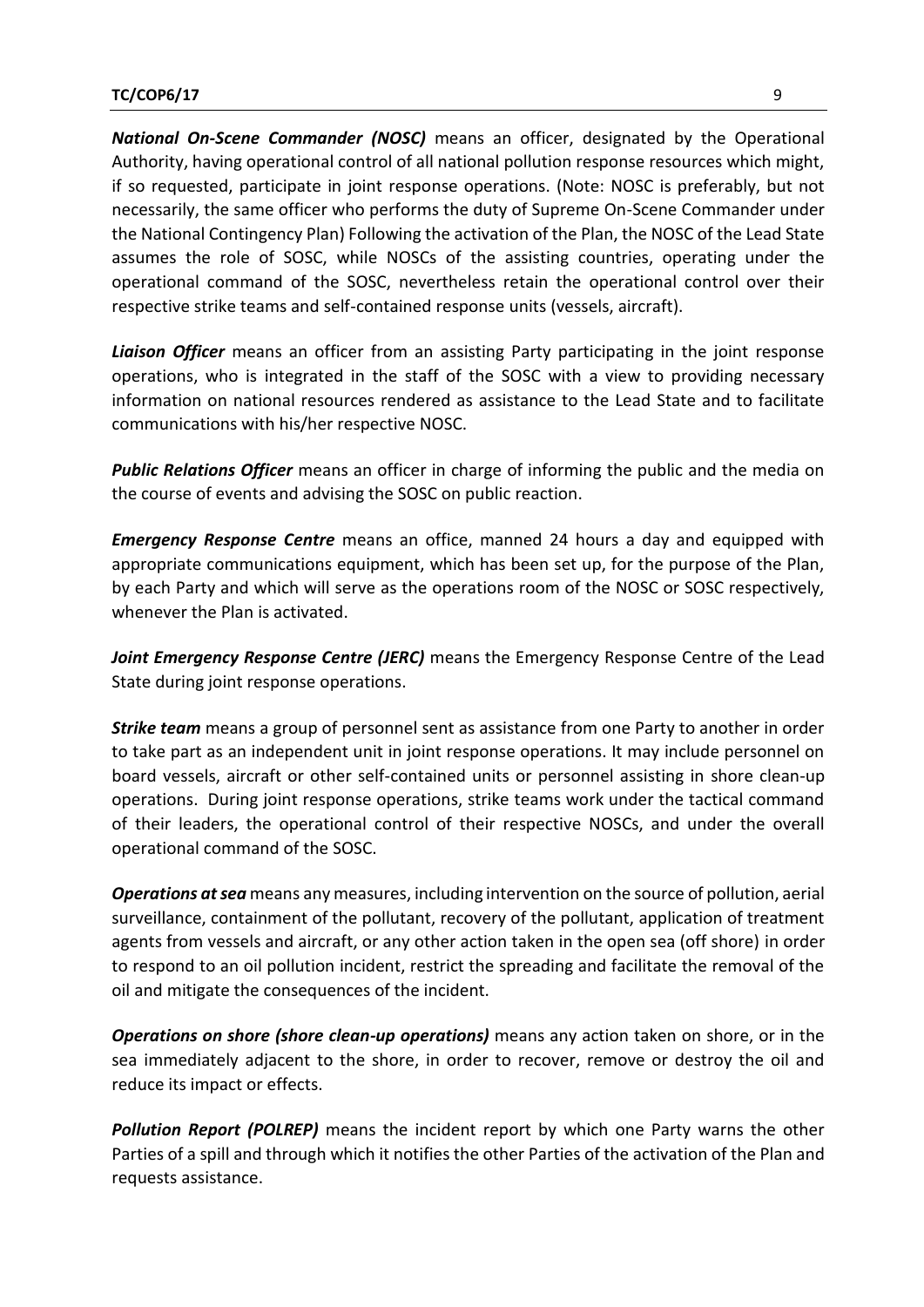*Situation Report (SITREP)* means the report by which the Lead State keeps the other Parties informed about the situation.

**[***Regional Mechanism* means the procedures decided by the Conference of the Parties to the Tehran Convention to assist the Parties in reacting promptly and effectively to oil pollution incidents, with functions as described in Article 13 of the Aktau Protocol.]

The following are the main **Abbreviations** used in this document:

| <b>ERC</b>       | <b>Emergency Response Centre</b>                                                                                                                 |  |  |
|------------------|--------------------------------------------------------------------------------------------------------------------------------------------------|--|--|
| <b>IMO</b>       | International Maritime Organization                                                                                                              |  |  |
| <b>IOPC FUND</b> | International Oil Pollution Compensation Fund                                                                                                    |  |  |
| <b>JERC</b>      | Joint Emergency Response Centre                                                                                                                  |  |  |
| <b>NCP</b>       | <b>National Contingency Plan</b>                                                                                                                 |  |  |
| <b>NOSC</b>      | National On-Scene Commander                                                                                                                      |  |  |
| <b>OPRC</b>      | International Convention on Oil Pollution Preparedness, Response and Co-<br>operation, 1990 and its Protocol on Hazardous and Noxious Substances |  |  |
| <b>POLREP</b>    | <b>Pollution Report</b>                                                                                                                          |  |  |
| <b>PRO</b>       | <b>Public Relations Officer</b>                                                                                                                  |  |  |
| <b>SITREP</b>    | <b>Situation Report</b>                                                                                                                          |  |  |
| SOSC             | Supreme On-Scene Commander                                                                                                                       |  |  |

### **1.3. Purpose and Objectives**

The purpose of this Plan is to establish, in order to implement Articles 4 (4) and 8 (1) (d) of the Aktau Protocol to the Tehran Convention, a mechanism for mutual assistance, under which the competent state authorities will co-operate in order to co-ordinate and integrate their response to marine oil pollution incidents affecting or likely to affect the territory and related interests of one or more of these authorities, or to incidents exceeding the available response capacity of each of these countries individually.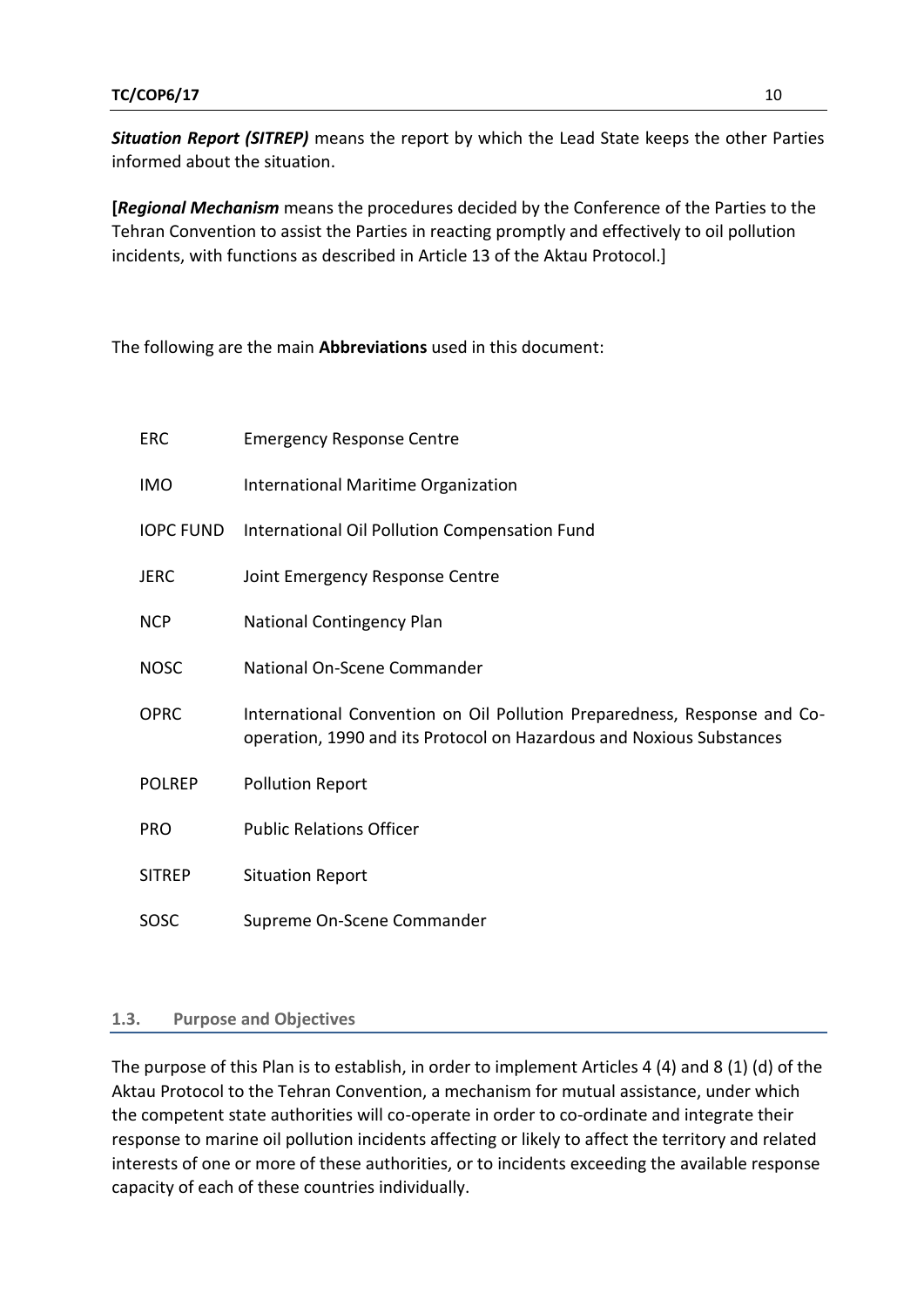The general objective of the Plan is to organise a prompt and effective response to major oil spills affecting, or likely to affect, the territory of one or more of the countries concerned and to facilitate co-operation in the field of preparedness and response for pollution by oil.

For this purpose the following specific objectives are defined:

- a) to define the extent of co-operation for the implementation of the Plan between the responsible authorities at the operational level;
- b) to divide the responsibilities and to anticipate the transfer of responsibility from one Party to another;
- c) to establish the principles of command and liaison, and to define the corresponding structures;
- d) to provide arrangements concerning the operation of ships and aircraft of one of the Parties within the territory of the other Parties;
- e) to specify the type of assistance which might be provided and the conditions under which it will be provided;
- f) to determine in advance the financial conditions and administrative modalities related to co-operative actions in case of emergency.

In order to achieve these objectives, the following actions are intended to be taken through the implementation of the Plan:

- developing appropriate preparedness measures and effective systems for detecting and reporting oil pollution incidents affecting or likely to affect the responsibility zone of the Parties;
- promoting and implementing regional co-operation in marine pollution contingency planning, prevention, control and clean-up operations;
- establishing the necessary measures to restrict spreading and to minimize the hazard posed by oil spills;
- developing and implementing a programme of training courses and practical exercises for different levels of personnel involved in oil pollution prevention and combating;
- developing procedures to increase regional co-operation.

Nevertheless, the Parties agree that response operations in case of a marine oil pollution incident which occurs within the territory of one of the Parties will be conducted in accordance with the provisions of the National Contingency Plan of the Party concerned.

## **1.4. Scope and Geographical Coverage**

This Plan applies to oil pollution incidents in the Caspian Sea. It will apply to oil spills which cause or could cause damage to the environment in countries neighbouring the source of the incident. It will also apply when only one country is affected but the magnitude of the spill is such that the incident requires assistance upon request from another country.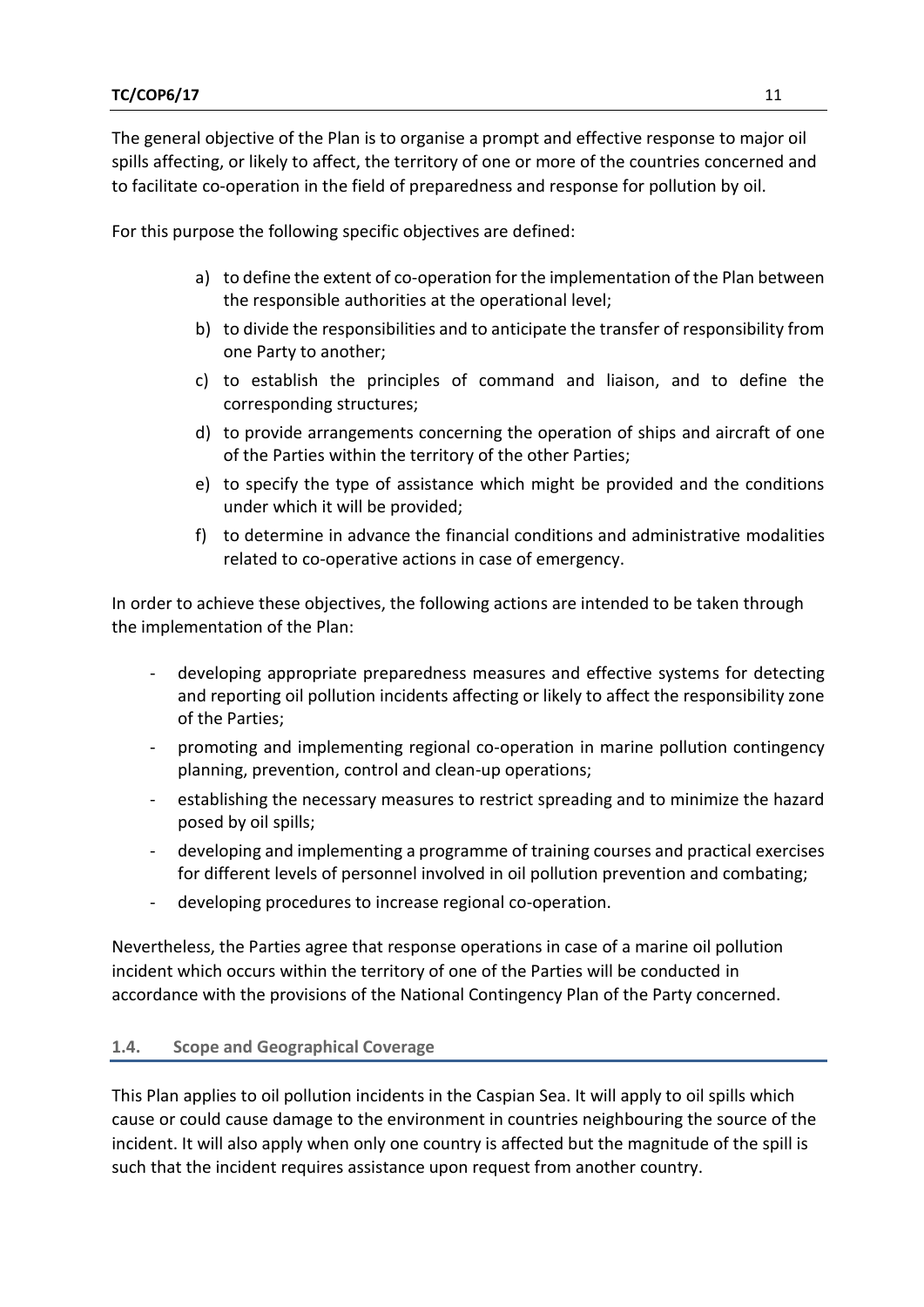This Plan is intended to be a regional co-operation arrangement for the implementation of the Aktau Protocol between the following countries:

The Republic of Azerbaijan The Islamic Republic of Iran The Republic of Kazakhstan The Russian Federation Turkmenistan

This Plan organises the activities of responsible authorities in each country, prescribes a response structure and establishes a method of operation for personnel responding to an incident.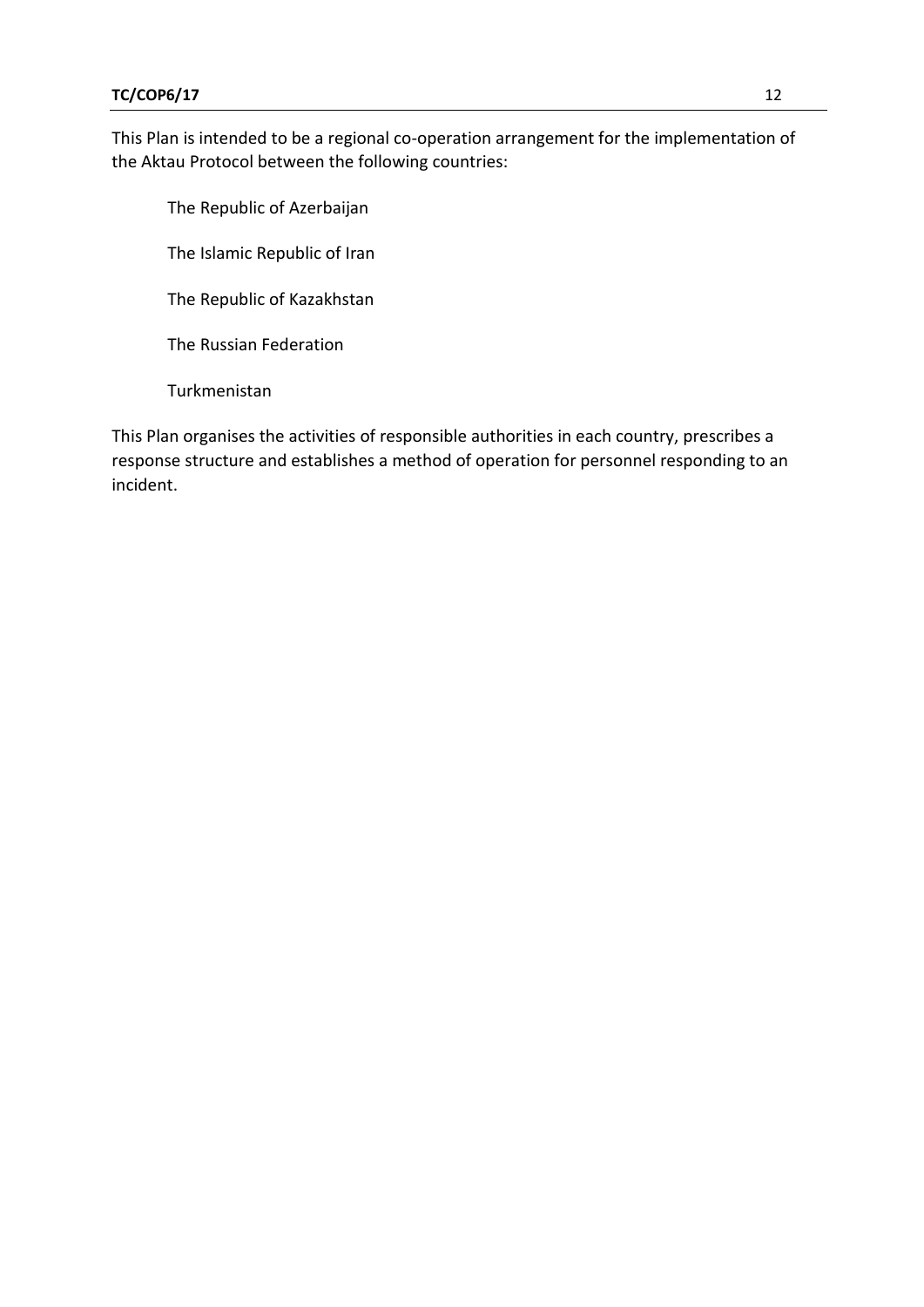### **2. POLICY AND RESPONSIBILITIES**

### **2.1. Basis for the Plan**

The essence of the oil spill response planning framework of the Caspian Sea is that each Party shall have its own National Contingency Plan (NCP) and resources to respond to marine oil spills in its territory. The purpose of this Plan is to provide the framework and describe the procedures for giving effect to joint response operations. Such operations may occur when a Party whose coasts and related interests are threatened by a spill and its own resources are inadequate or inappropriate to deal with it effectively. In such cases, the Party at risk may call for assistance from the other Parties and will normally be responsible for organising the joint response operation.

### **2.2. Exchange of information**

Article 5 of the Aktau Protocol obliges each Party to establish a national system for responding promptly to oil pollution incidents including the designation of competent authorities with specific functions, and to inform the other Parties of these arrangements. Thus, in order to implement this Plan, each Party shall inform the other Parties, either directly or through the Regional Mechanism, of:

- a) the competent Governmental Authority with overall responsibility for preparedness and response to oil pollution incidents including responsibility for the implementation of this Plan and, where appropriate, the names of the responsible officers within these authorities (Annex 1). Unless otherwise determined, the Governmental Authority will be the authority entitled to act on behalf of the State to request assistance or to decide to render assistance when requested;
- b) the National Operational Authorities, responsible at the operational level for the implementation of this Plan and in particular for exercising Operational Command in case of Joint Response Operations and, where appropriate, the names of the responsible officers within these Authorities (Annex 1);
- c) the national operational contact points responsible for receiving and transmitting reports on oil pollution incidents on a 24 hour basis (Annex 1);
- d) the designated national Emergency Response Centres (Annex 1);
- e) the designated National On-Scene Commanders (Annex 1);
- f) the designated competent customs authorities and immigration authorities (Annex 1);
- g) at least those parts of their respective National Contingency Plan which might be relevant in cases of conducting joint response operations and, in particular, a description of the administrative organization and the responsibilities of each of the constituent authorities in preparing for and combating oil pollution incidents (Annex 2);
- h) inventories of pollution response equipment and products, as well as other means (for example, vessels and aircraft) in each country, which may be available for use in joint response operations (Annex 3);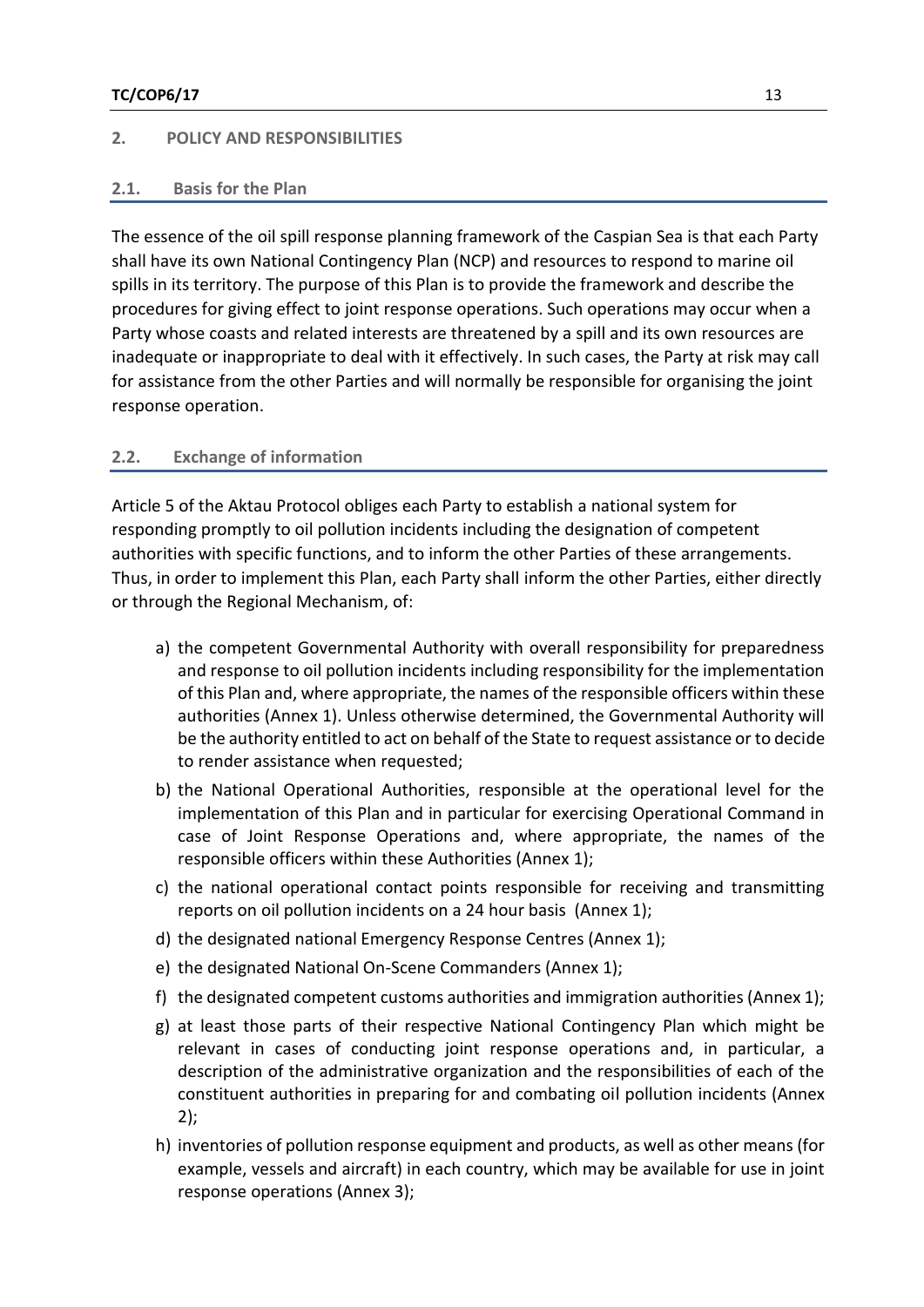i) directories of experts, trained personnel and strike teams designated by each Party to take part in joint response operations (Annex 3).

The information listed above is attached to this Plan in **Annexes 1, 2 and 3**.

Parties shall inform each other of any changes in the information listed above as soon as these occur, using routine communication channels and supplying relevant changes to the applicable annexes.

Each Operational Authority is responsible for the accuracy of information pertaining to its Party.

Each Operational Authority shall acknowledge receipt of any changes and/or modifications regarding the above information and is responsible for updating its respective copy/copies of the Plan accordingly.

Official versions of this Plan will be made available in the official working languages of the Convention. The English language shall be used in all communications related to the Plan (see section 3.7).

## **2.3. Meetings of Operational Authorities responsible for the implementation of the Plan**

The Operational Authorities shall meet regularly, and as a minimum once a year, in order to discuss questions related to the implementation of the Plan, to share information on the response to actual incidents, and to organize training courses and/or exercises and other relevant matters.

Regular meetings shall be hosted in turn by each Party in alphabetical order of the names of the Parties in the English language.

The final report of each meeting shall be prepared by the Party organizing the meeting in agreement with the other Parties. The Operational Authority of the host Party shall provide the necessary logistic support for the smooth running of such meetings.

## **2.4. Joint training and exercises**

The Parties shall conduct as agreed (at least once in three years) joint training courses and/or joint exercises. The main objectives of these training courses and exercises shall be:

- to improve the level of co-operation and co-ordination among operational personnel and, in particular, the strike teams of the different Parties;
- to test the command structure of the Plan;
- to achieve a satisfactory level of communication among personnel and, in particular, the strike teams designated to take part in joint response operations;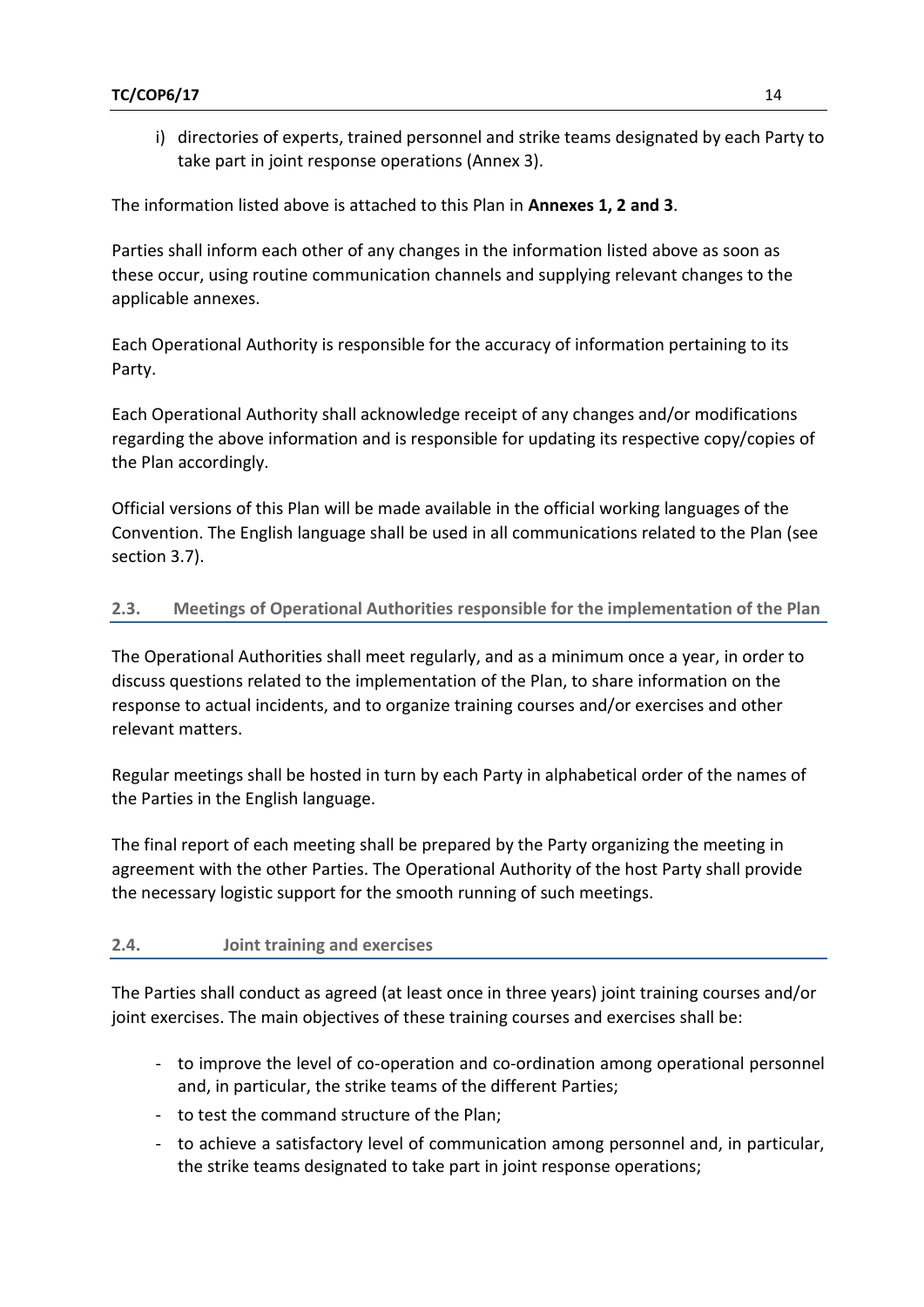- to acquire knowledge in handling equipment, products and other means which might be used in joint response operations;
- to enable the personnel from different Parties to gain experience in working together.

The Parties shall host such joint training courses and exercises alternately. The Regional Mechanism shall organise the joint training course or exercise and provide necessary logistic support. The expenses of the participants and means deployed in joint exercises shall be borne by the respective Parties. Scheduling the joint training and exercise programmes, their duration and other relevant details shall be decided at the biennial Conference of the Parties of the Aktau Protocol.

The Regional Mechanism may also assist Parties to organise national training courses and exercises.

Training courses and exercises carried out in accordance with this Plan shall be based on the IMO OPRC Model Training Courses. **Annex 9** provides example guidelines for the development of oil spill exercises under the Black Sea Contingency Plan.

### **2.5. Revision and amendment of the Plan**

### a) **Final provisions**

- (i) If the need arises for changes in the provisions of the Plan, the Governmental Authority of the Party proposing such changes shall request the Regional Mechanism to place the matter on the agenda of the next annual meeting of the Operational Authorities.
- (ii) The draft proposal of a Party for any revision of or amendment to the Plan shall be circulated by the Tehran Convention Secretariat to the other Parties at least two months before the annual meeting of the Operational Authorities.
- (iii) All changes between the Parties shall be made by agreement of the competent national Governmental and Operational Authorities of the Parties and shall be confirmed by unanimous decision of all Parties at a meeting of the Contracting Parties.
- (iv) The changes to the Plan shall come into effect immediately following unanimous approval or at such other date as the Conference of the Parties to the Protocol decides.
- (v) If an unanimous decision concerning the revision and amendment of the Plan cannot be reached, the Parties agree to observe and retain its original provisions.

### b) **Operational provisions**

The accuracy of the information concerning the operational provisions of the Plan pertaining to each Party is the sole responsibility of the respective Party.

Changing, modifying and updating of such information shall be done, as necessary, by the Operational Authority of the Party concerned, who shall ensure that other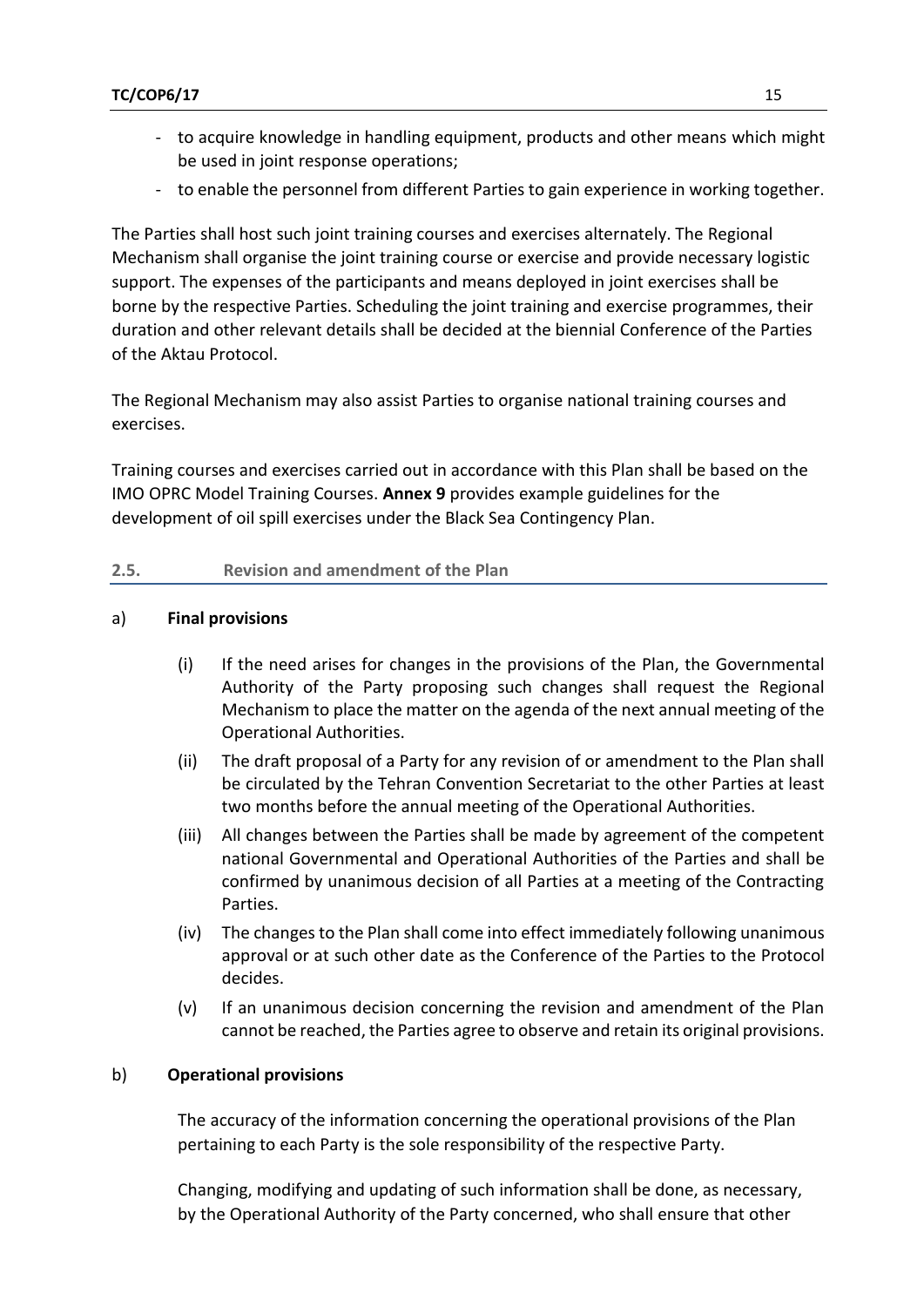Parties and the Regional Mechanism are duly informed of such changes as soon as these are made.

### c) **Annexes**

Information contained in the Annexes to the Plan shall be updated as necessary by the Operational Authorities of the Parties.

The Parties shall inform each other and the Regional Mechanism of any changes in the Annexes as soon as these are made.

It shall be the responsibility of the Operational Authorities to distribute copies of this Plan to appropriate officials and organizations within their country. It will be the responsibility of each plan holder to incorporate amendments to it in loose-leaf folders and to keep his copy of the Plan up to date.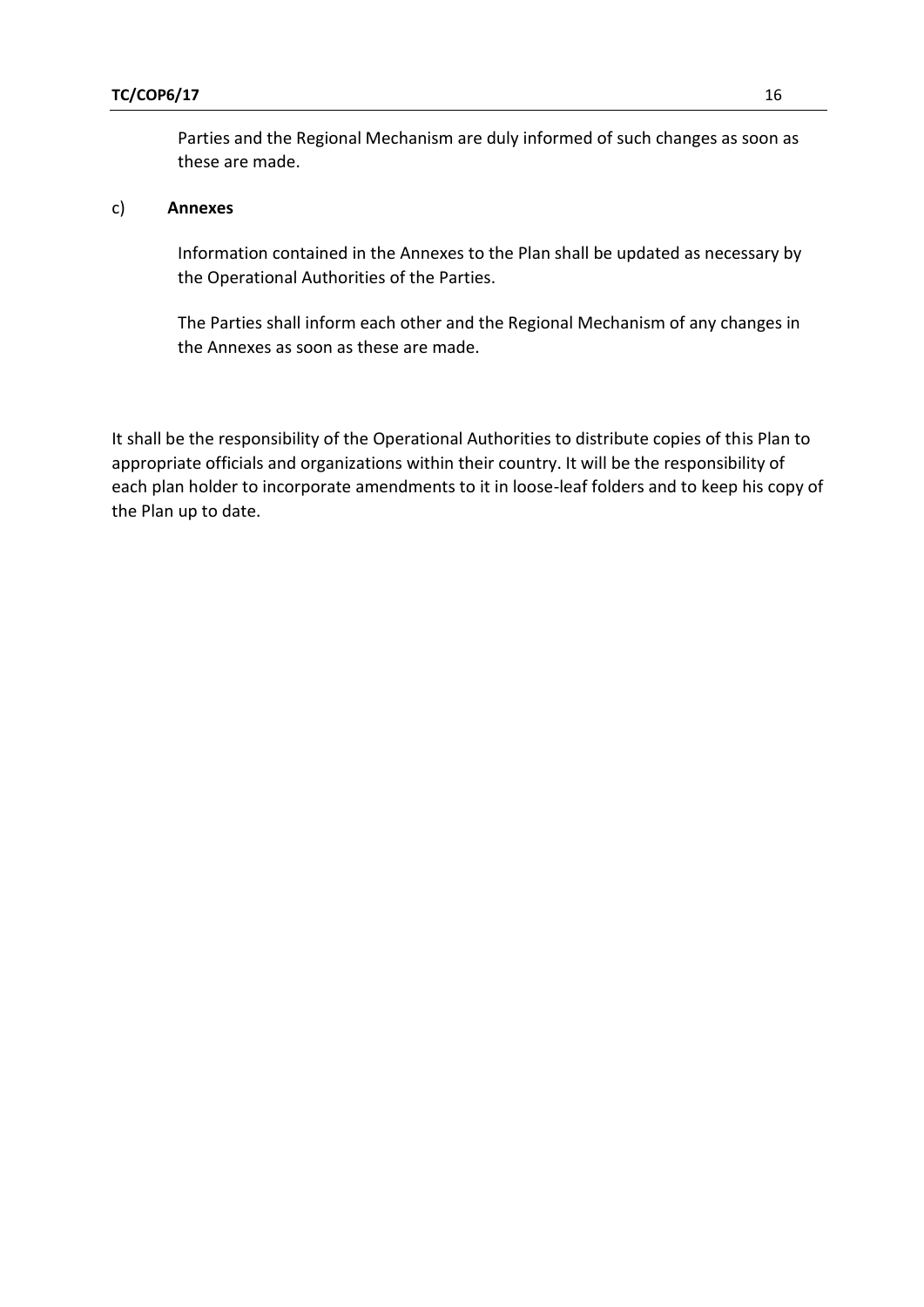## **3. RESPONSE ELEMENTS AND PLANNING**

## **3.1. Mechanism for Activating the Plan**

The Plan shall be activated by the Operational Authority of one of the Parties in the following cases:

- occurrence, within the territory of the Party who activates the Plan, of an oil pollution incident which threatens to affect or has already affected the territory of another Party;
- occurrence, within the territory of the Party who activates the Plan, of an incident which severity surpasses the response capabilities of the Party concerned alone.

When, in the opinion of the Operational Authority of one of the Parties, its interests are threatened by an oil pollution incident which has occurred within the territory of another Party, and when the other Party/ies have not taken appropriate action to respond to it, that Party may, after consulting/agreeing with the affected Party/ies and other Parties concerned, activate the Plan.

The Operational Authority of the Party who has activated the Plan shall immediately inform the Operational Authorities of the other Parties that the Plan has been activated. Notification, which shall be formulated in accordance with the provisions of section 5.2, shall be transmitted to the Operational Authorities of the other Parties through the designated national contact points listed in Annex 1.

## **3.2. Assumption of the Role of the Lead State**

The lead role in the implementation of the Plan shall be assumed by the Operational Authority of the Party whose territory or related interests have been affected, or are likely to be affected, by an oil pollution incident and who has activated the Plan.

The Lead State shall be responsible for:

- initiating the response to the spill;
- activating the Plan;
- surveillance of the pollution;
- assessment of the situation;
- spill movement forecasting;
- reporting regularly on the situation to the other Parties, particularly those whose interests may be threatened by the oil pollution incident;
- exercising Operational Command over joint response operations.

The lead role shall be transferred from one Party to another, when the major part of the pollutant has moved from the territory of the Party initially affected and who has activated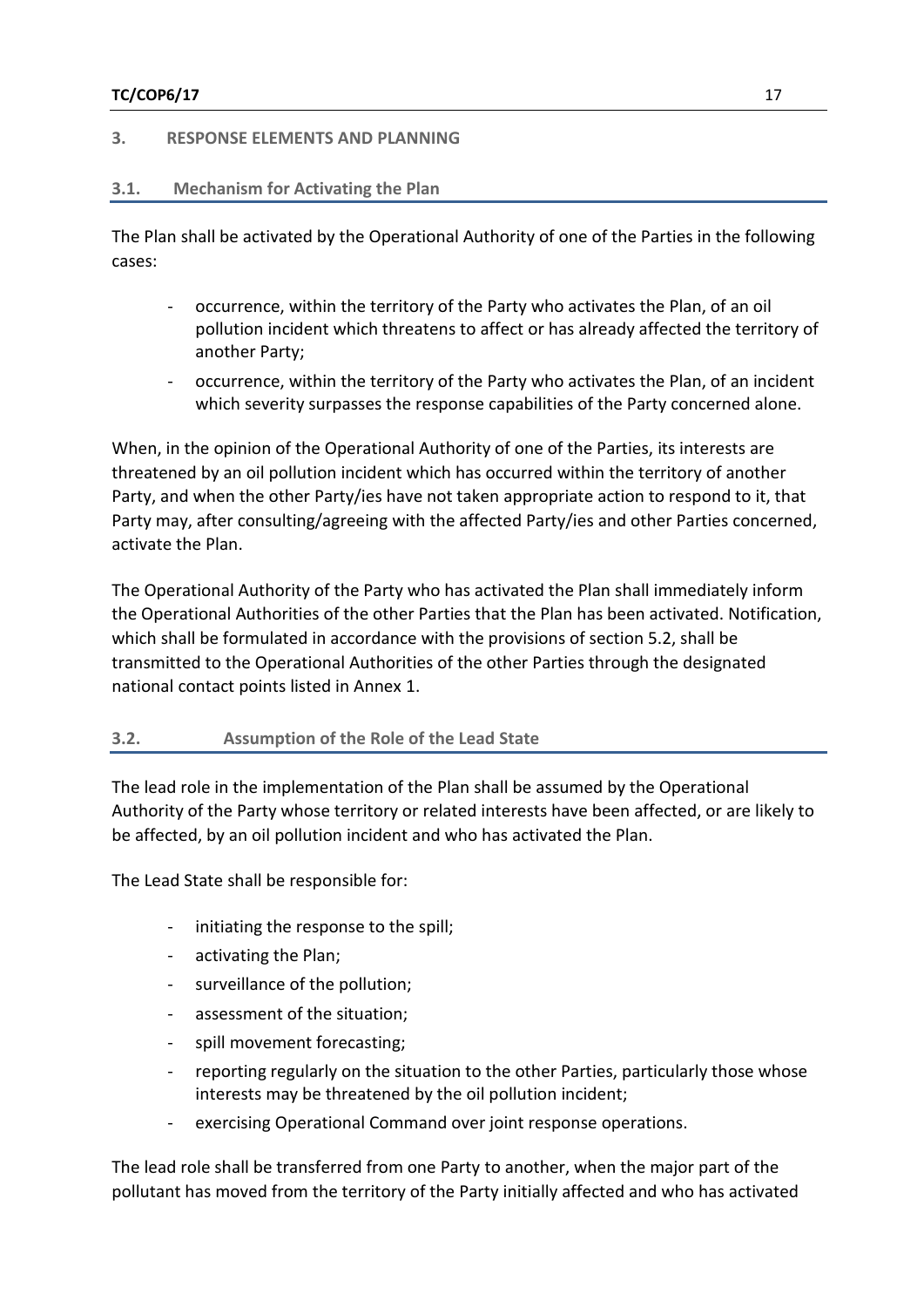the Plan, to the territory of another Party, and/or when the main response activities have moved to such other Party.

When the oil pollution incident which has occurred in the territory of one of the Parties directly (imminently) threatens the interests of another Party, the Parties may also agree, in direct contacts between their Operational Authorities, that the threatened Party will assume the lead role.

## **3.3. National On-Scene Commander (NOSC) / Supreme On-Scene Commander (SOSC)**

For the purpose of the Plan, the Operational Authority of each Party shall nominate an officer who will exercise operational control over all response activities of that Party, including control over personnel (strike teams), equipment and self-contained units (vessels, aircraft). These officers shall be called National On-Scene Commanders (NOSC).

After the activation of the Plan and commencement of the joint response operations, the NOSC of the Lead State shall assume the role of the Supreme On-Scene Commander (SOSC). The SOSC shall have the overall responsibility for all decisions and actions taken in order to combat the pollution and to mitigate its consequences and as well as for the co-ordination of joint response operations. The SOSC, working in liaison with his/her Lead Authority, exerts Operational Command over joint response operations.

The NOSCs of the assisting Parties shall operate under the overall Operational Command of the SOSC, but shall nevertheless retain operational control over personnel, equipment and self-contained units of their respective Parties.

In order to relieve the SOSC of a part of his/her duties concerning operational control of national resources, the Lead Authority may, at the time of the activation of the Plan, designate another officer who will have direct operational control of the national resources taking part in the joint response operations and who will act as the NOSC of the Lead State.

In exercising his/her functions, the SOSC shall be assisted by a support team (see section 3.5).

Relevant information concerning NOSCs is given in **Annex 1**. It is the responsibility of the Operational Authority of each Party to keep this information up-to-date at all times.

## **3.4. Emergency Response Centres/Joint Emergency Response Centre**

For the purpose of this Plan, each Party shall set up/designate an Emergency Response Centre (ERC) manned 24 hours a day, which will be equipped with an appropriate communications system and have the necessary facilities to be used as the operations room of the Operational Command during joint response operations.

If deemed necessary, each Party may decide to establish more than one ERC.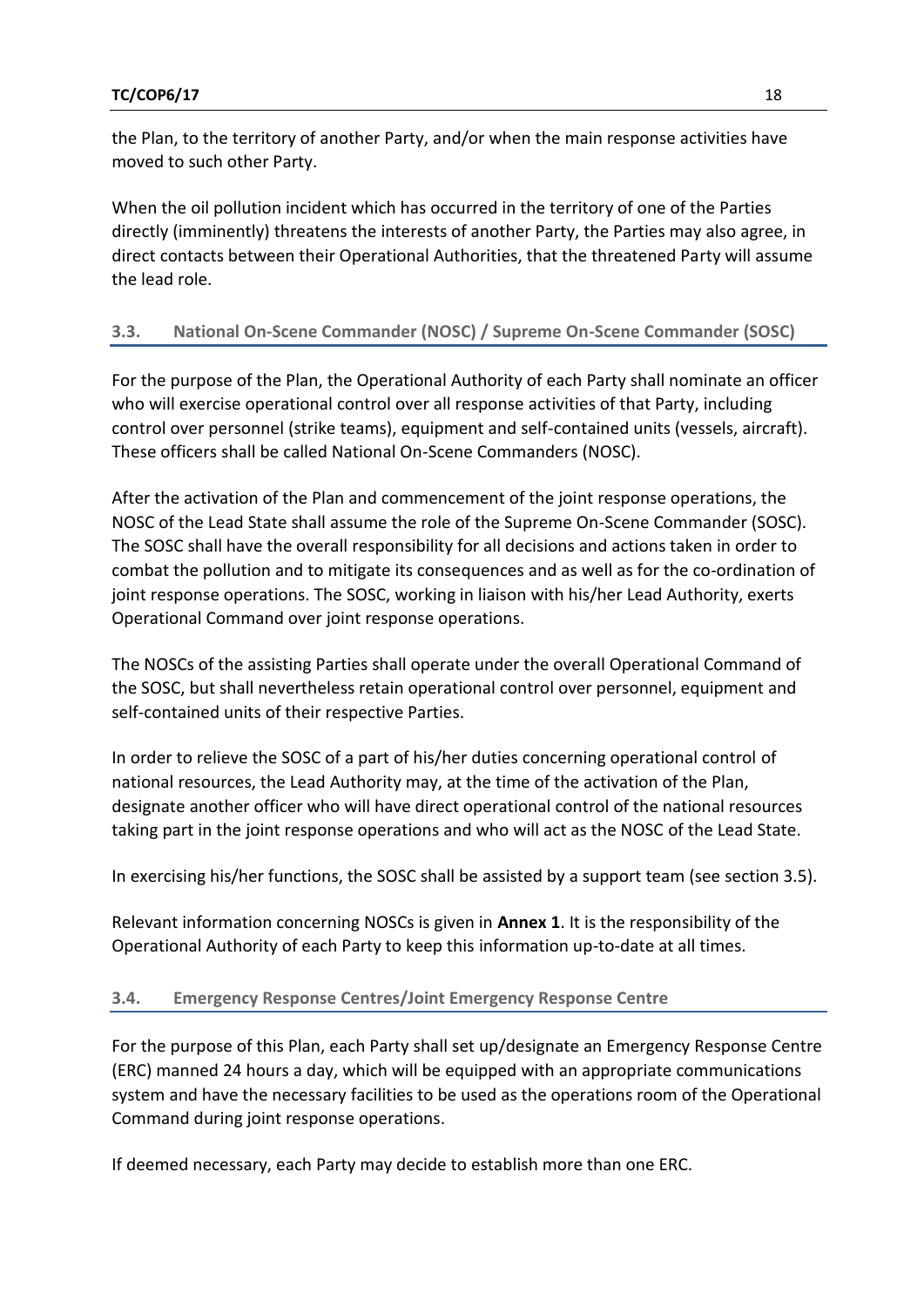In cases of activation of the Plan, the ERC of the Lead State shall serve as the Joint Emergency Response Centre (JERC). The JERC shall serve as the base of the Supreme On-Scene Commander (SOSC) and the main communications centre for all communications related to the implementation of the Plan.

Alternative sites for the JERC, closer to the scene of the incident, may be specified if appropriate at the discretion of the Lead State.

When the lead role is transferred from one Party to another, the ERC of the Party assuming the lead role shall automatically become the JERC.

Relevant information concerning ERC(s) of each Party is given in **Annex 1**. It is the responsibility of the Operational Authority of each Party to keep this information up to date at all times.

## **3.5. Support Teams**

With a view to assisting NOSC and/or SOSC, each Party shall set up its national support team composed of the representatives of various relevant public authorities, national services and industry including, in particular, the oil and shipping industries.

In cases of activation of the Plan, support teams shall operate from their respective national Emergency Response Centres.

The role of the support teams is advisory, and their functions include:

- a) providing assistance to the NOSC/SOSC in cases of activation of the Plan;
- b) providing advice to the NOSC/SOSC concerning, in particular, methods and techniques for combating pollution by oil, safety of navigation and salvage, knowledge of the marine environment (especially the potential biological impact) and fisheries, (radio) communications, public information and compensation for oil pollution damage;
- c) providing support in co-ordinating the activities of national public authorities, services and industry which might take part in joint response operations, concerning in particular the provision of personnel, equipment and other resources, logistic support, immigration and customs formalities;
- d) monitoring incoming reports and assessing the situation;
- e) co-ordinating all reporting on the status of the oil pollution incident to their respective national authorities.

After the termination of response operations, the support team shall, together with their respective NOSC:

review post-incident reports from the NOSC/SOSC on the handling of the oil pollution incident for the purpose of analysing and introducing recommendations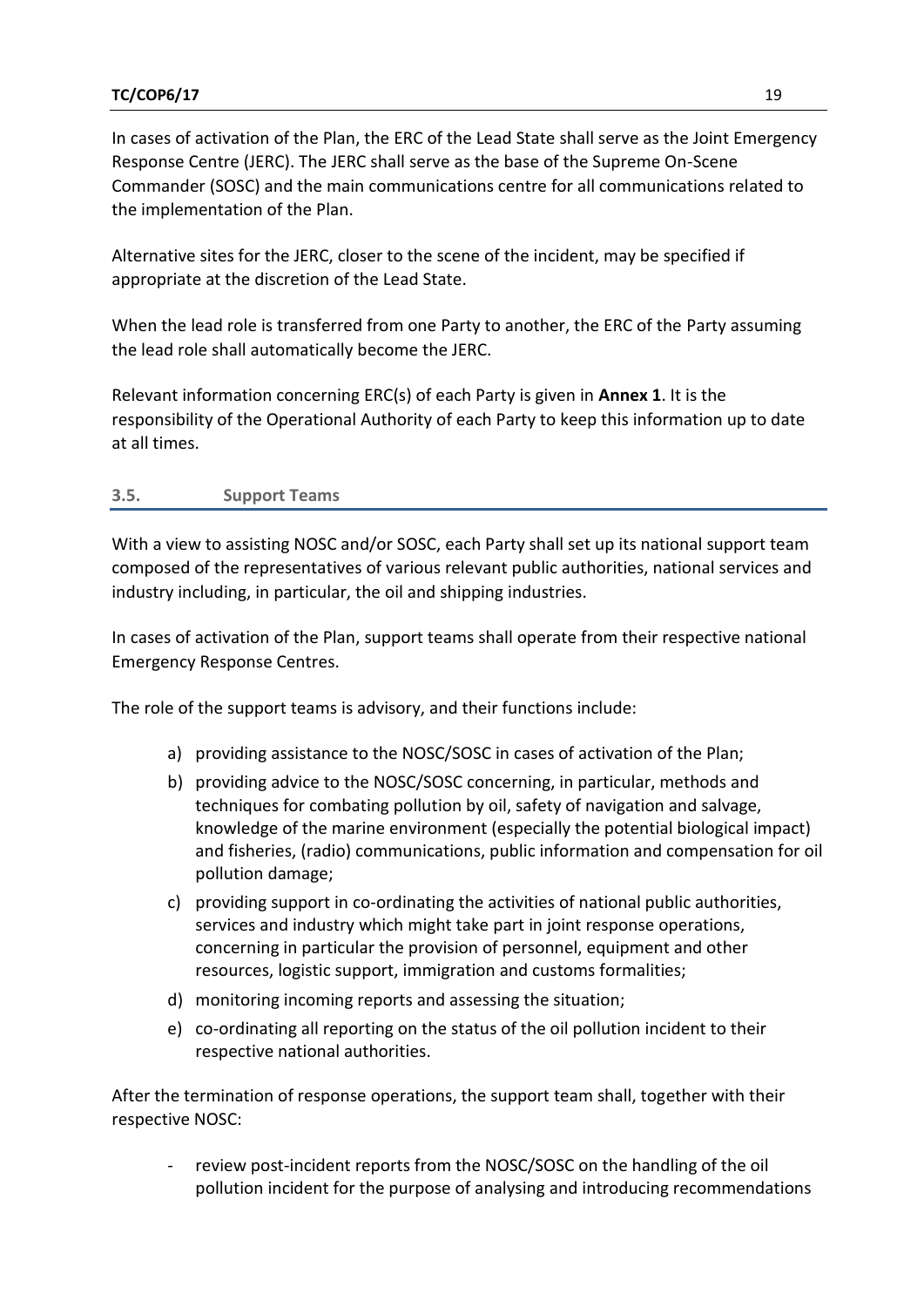and improvements needed in the Plan and in their respective National Contingency Plans;

forward to their respective national authorities relevant reports and recommendations, including NOSC/SOSC post-incident reports, support team debriefing reports and recommendations concerning amendments to the Plan or its Annexes.

## **3.6. Command Structure**

The Command Structure for Joint Response Operations is shown in **Diagram 1**.

The Command Structure consists of 3 components:

- a) **Operational Command** which consists of taking decisions concerning the response strategy, defining the tasks of various groups of teams and units and having overall command and co-ordination over all resources taking part in the Joint Response Operations. Following the activation of the Plan, Operational Command over joint response operations is exercised by the Lead Authority through its NOSC who, once the Plan has been activated, assumes the role of SOSC.
- b) **Operational Control** which consists of giving orders to specific groups of teams and units, in accordance with the strategy and the tasks defined by the Operational Command. Operational Control over national resources is exercised by the NOSCs of the respective Parties. Operational Control over the resources of the Lead State is exercised by an officer designated to act as NOSC in lieu of the officer who has assumed the role of SOSC.
- c) **Tactical Command** which consists of directing and supervising the actions of each team or unit. Tactical Command is exercised by the Leader of each team or the Commander of each unit taking part in the response operations.

Liaison between the Lead Authority and the assisting Parties shall be maintained, according to the circumstances and to the type and importance of the assistance rendered, in one of the following ways:

- a) by direct telex, telefax, telephone and/or radio contacts between the Lead Authority (SOSC) and Operational Authorities (NOSCs) of the assisting Parties;
- b) by a Liaison Officer, sent to the Lead State by the Operational Authority of the Assisting Party with a view to being integrated in the staff of the SOSC. His/her duties shall be to provide necessary information on resources rendered as assistance and to facilitate communication with his/her respective NOSC, ERC and/or Strike Teams and self-contained units taking part in the operations;
- c) by the NOSC of the assisting Party who personally attends at the spill site and participates in the joint response operations.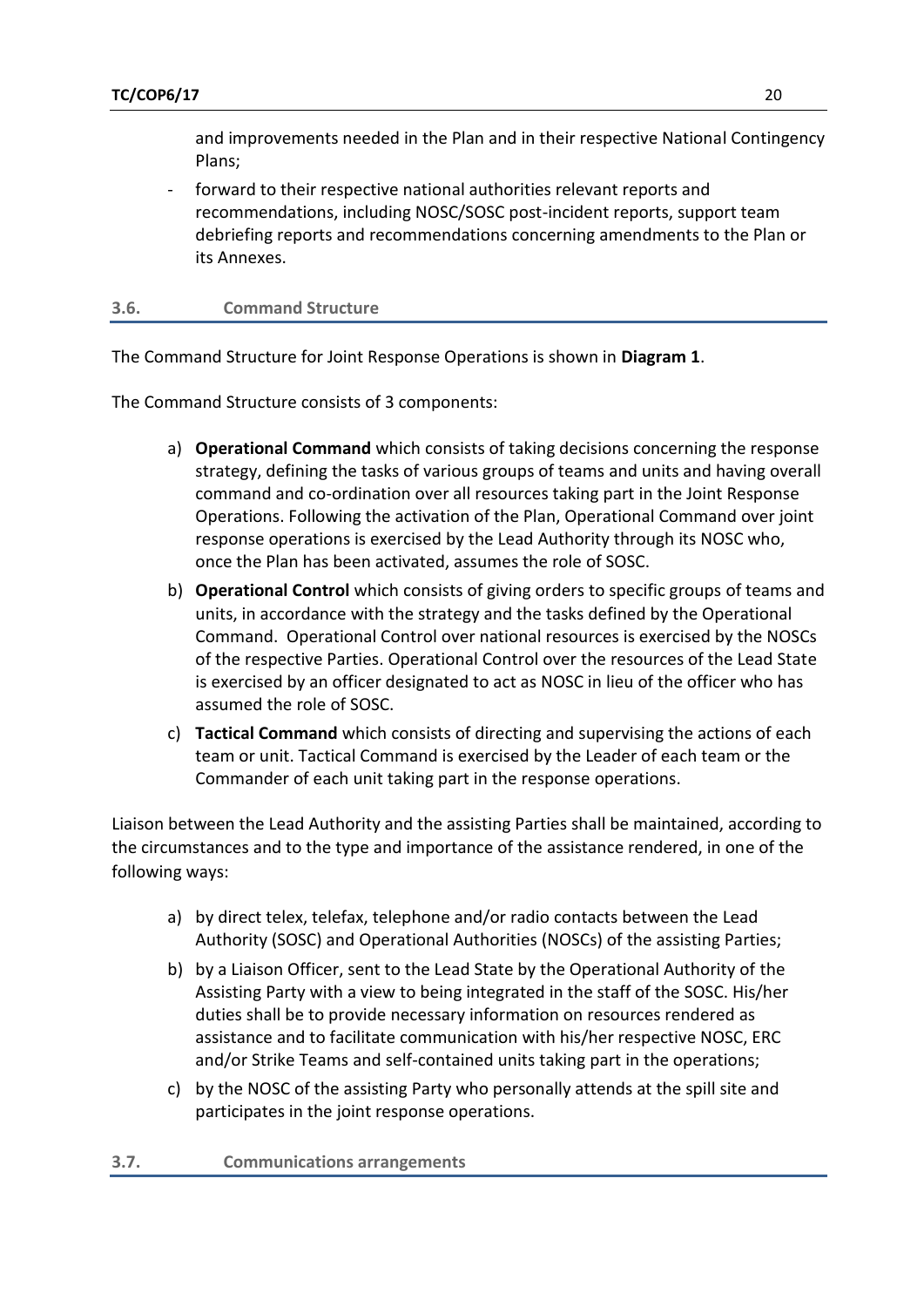The communications network established by the Parties in accordance with section 5.1 shall be used for all exchanges of information pertinent to the implementation of the Plan.

- a) **Telex, telefax or electronic communications** shall be used for all communications between the Operational Authorities, SOSC, NOSCs and their respective Support Teams, particularly in cases of emergency. **Telephone and radio communications** could also be used; however, all decisions, information relevant to the situation at the site of operations and, in particular, **requests for assistance and replies to such requests shall be confirmed by either telex or telefax**.
- b) **Operational communications** between JERC, SOSC, NOSCs, team and unit leaders and other participants in response operations shall be made by using pre-selected VHF channels (see **Annex 4**), mobile telephones and other appropriate means. Lines of communication to be used in cases of Joint Response Operations are shown in **Diagram 2**.
- c) The English language shall be used in all communications related to the implementation of the Plan.

## **3.8. Response Planning**

The response to an oil pollution incident within the territory of each Party shall be conducted in accordance with the provisions of the NCP of the Lead State under the overall Operational Command of the Lead Authority exercised through the SOSC.

In order to facilitate the smooth proceeding of joint response operations, the Parties shall inform each other on the relevant parts of their NCPs and, in particular, those parts describing the national response organisation.

Copies of these parts of NCPs are attached to the Plan in **Annex 2**.

Maps showing possible sources of pollution, environmentally sensitive areas (see IMO Resolution A.927(22) "Guidelines for the Designation of Special Areas under MARPOL 73/78 and Guidelines for the Identification and Designation of Particularly Sensitive Sea Areas", adopted on 29 November 2001), priorities for protection and areas where the use of dispersants is allowed, restricted or forbidden, within the territory of each Party, are given in **Annex 5**.

Deciding upon the response strategy to be applied in each particular oil pollution incident and the planning of specific operations shall be the responsibility of the SOSC. In taking such decisions, the SOSC shall follow the outline given in section 3.9.

## **3.9. Response strategy**

The main outline of the strategy which shall be applied by the Operational Authorities of the Parties in responding to marine oil pollution incidents within the framework of the Plan shall be as follows: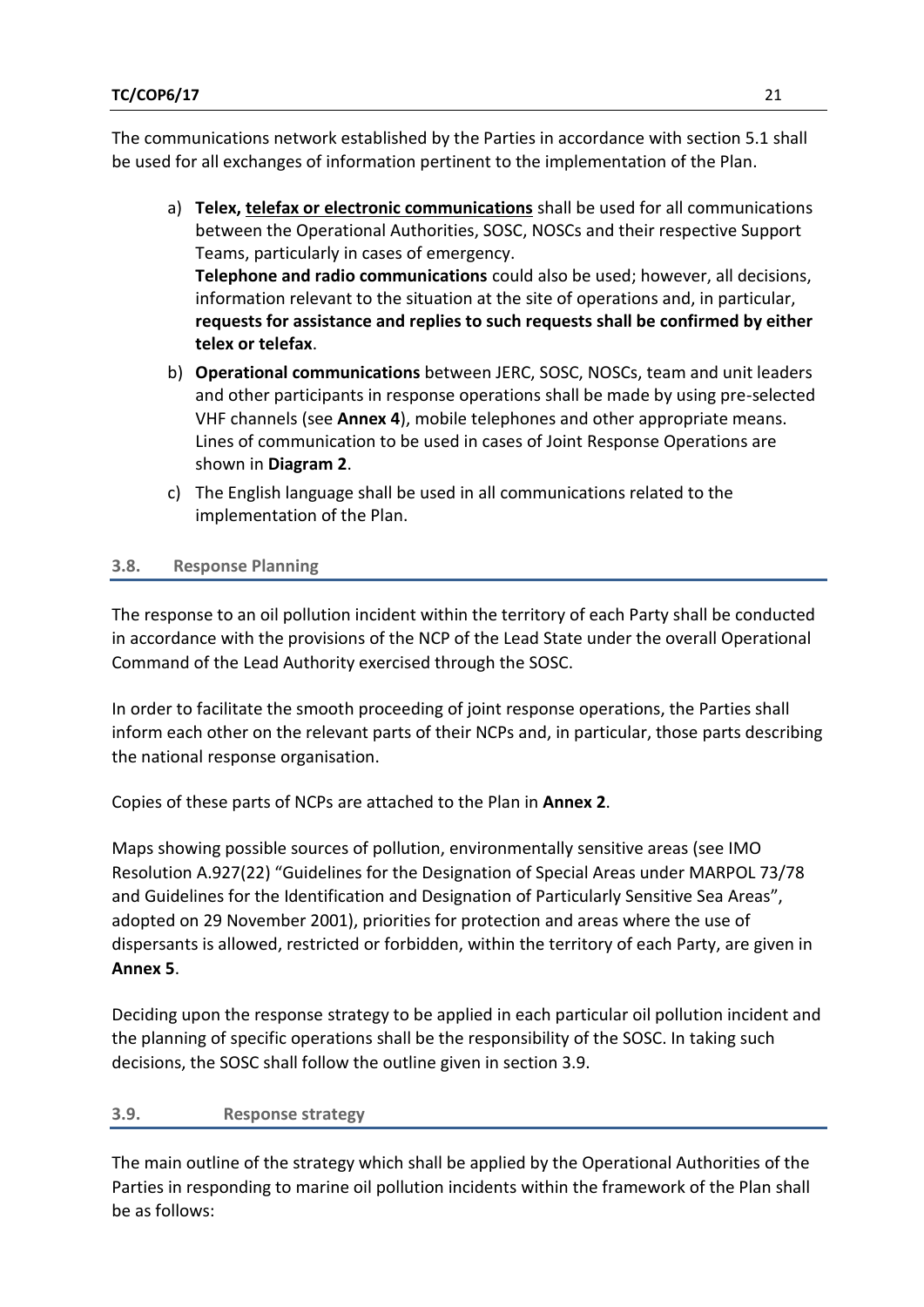- assessment of the severity of the incident, taking into consideration, at least, the following criteria:
	- o position at which the incident occurred;
	- o type of oil;
	- o amount of oil which has been released and/or is likely to be released;
	- o the movement of the oil slick ;
	- o the degree of risk to human life and/or potential health hazard;
	- o the fire/explosion hazard;
	- o the toxicity of the released oil;
	- o the potential to damage fisheries and natural resources, especially internationally protected sites such as those under the Ramsar Convention and the Protocol on the Conservation of Biological Diversity;
	- $\circ$  the potential to damage valuable property and/or to have serious economic consequences;
- activation of the National Contingency Plan and notification of other Parties;
- evaluation of available and required response resources;
- selection of appropriate response methods;
- activation of the Plan and request for assistance;
- implementation of selected response methods, making use of national resources and resources from assisting Parties;
- re-assessment of the situation and making necessary modifications (if necessary) of response actions;
- termination of response operations;
- de-activation of the Plan;
- the return to the country of origin of personnel, equipment and other means rendered as assistance by the other Parties.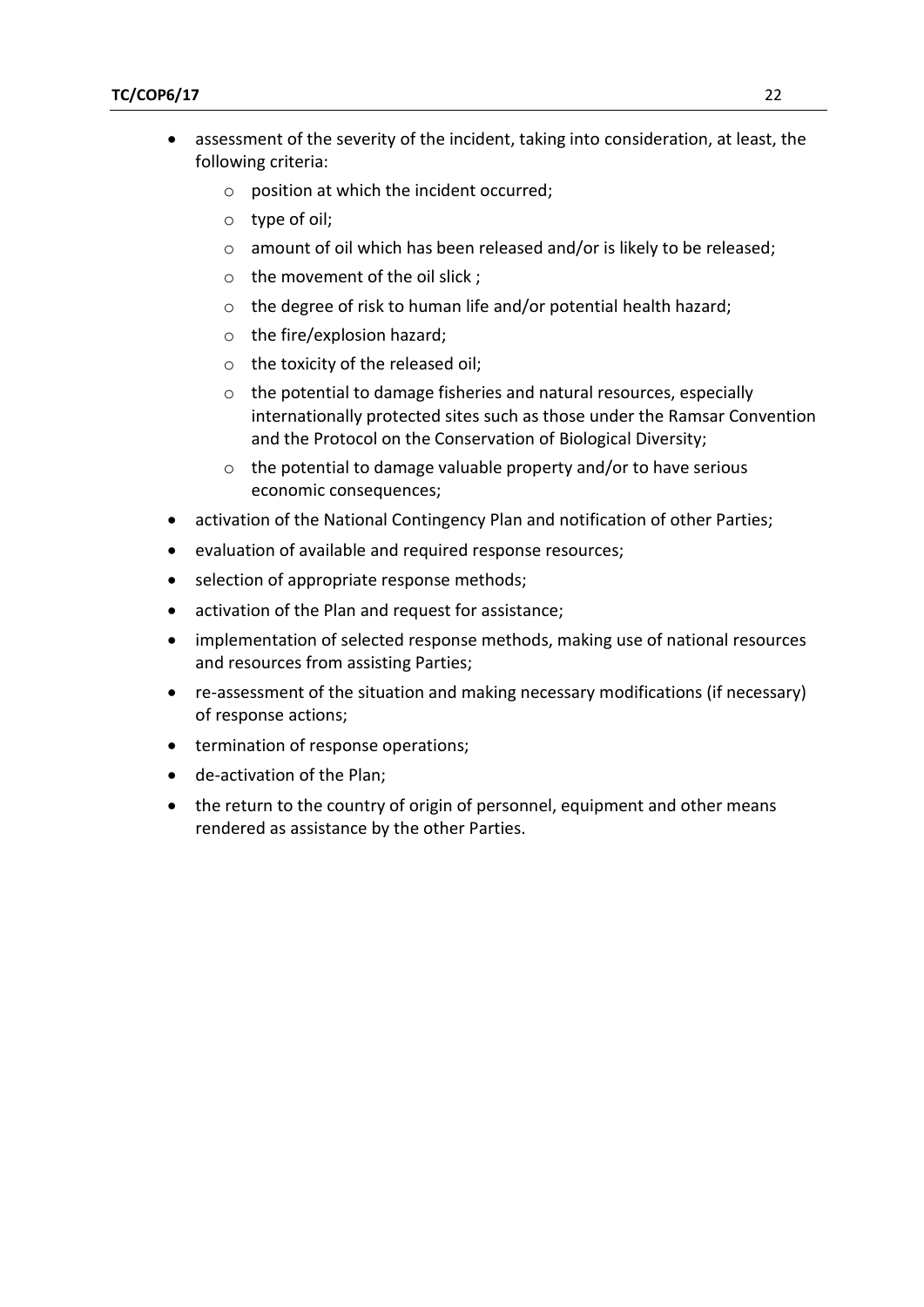### **Diagram 1: COMMAND STRUCTURE**



**Diagram 2: LINES OF COMMUNICATION**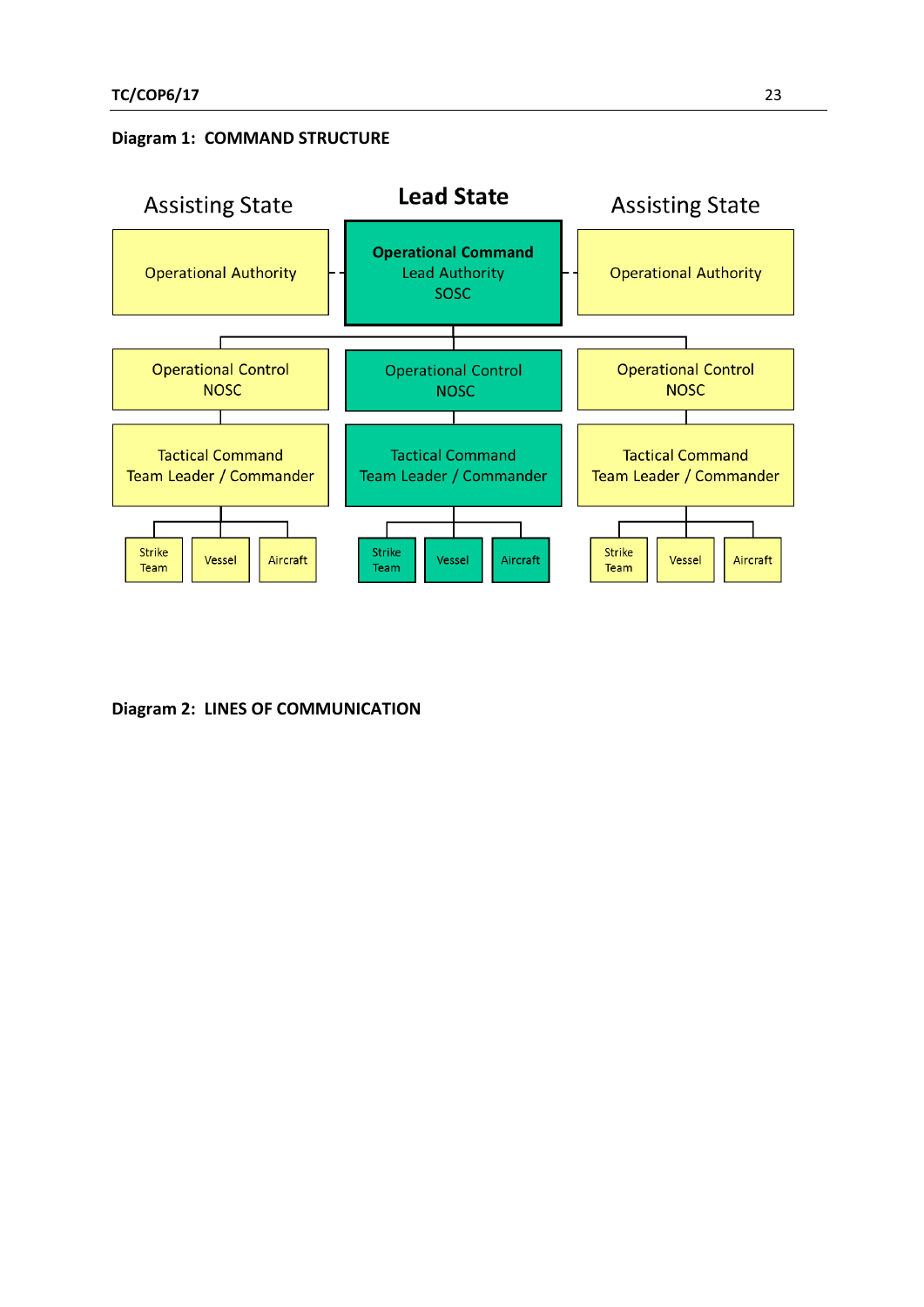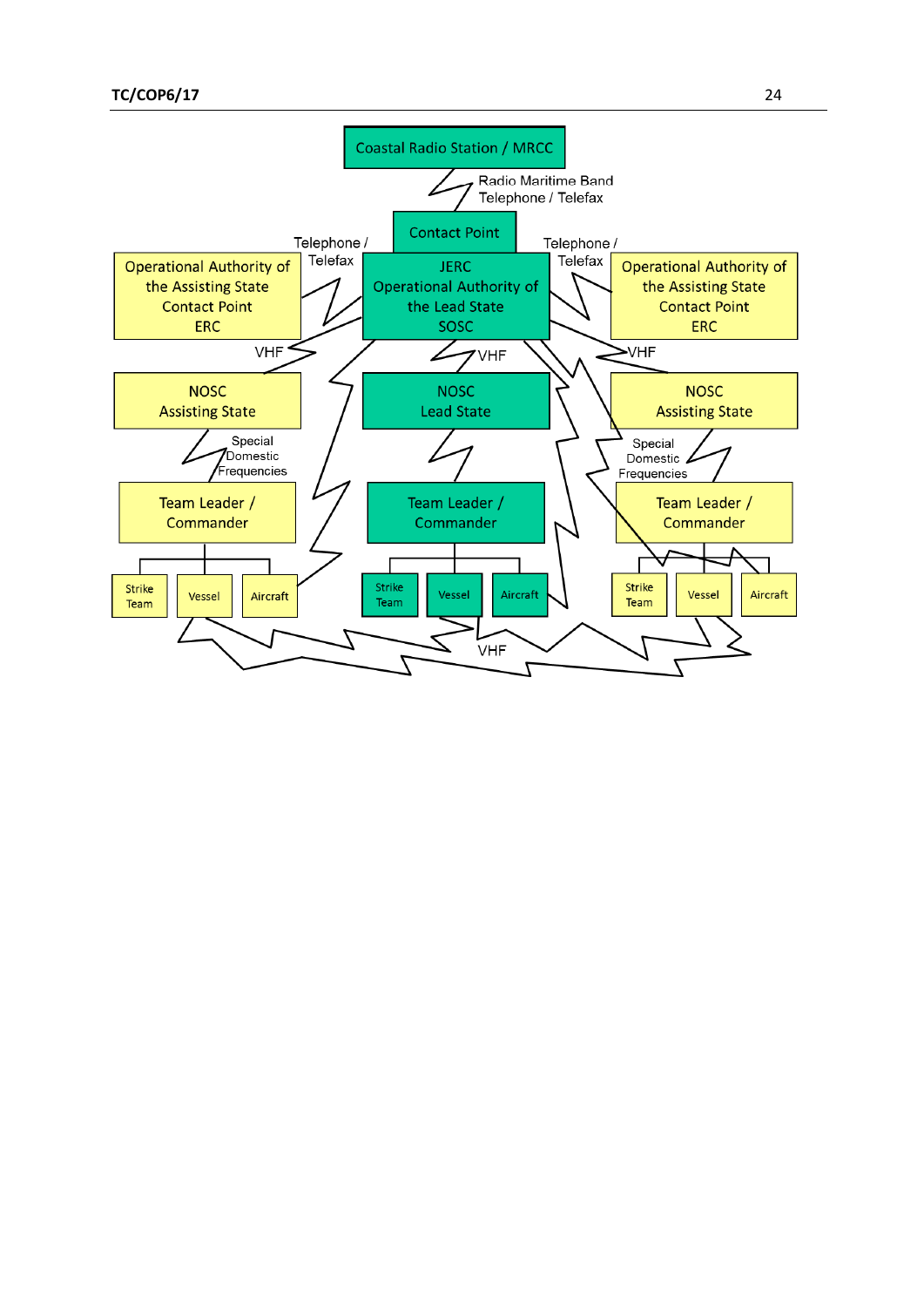### **4. RESPONSE OPERATIONS**

### **4.1. Response Phases**

For the purpose of the Plan, pollution response operations have been divided into six distinct phases:

### *Pre-activation of the Plan*

Phase I Evaluation Phase II Notification and consultation

## *Activation of the Plan*

Phase III Activation of the Plan

Phase IV Request for assistance

Phase V Joint response operations at sea

Phase VI Joint response operations on shore

It is understood that, according to circumstances, entire phases or parts thereof may take place concurrently with one or more other phases.

### **4.2. Response Procedure**

### **4.2.1 Pre-activation of the Plan**

## **Phase I: Evaluation**

Notification and verification of **the initial** information concerning oil pollution incidents shall be done, at the national level, in accordance with the provisions of the NCP.

Before activating the Plan, the Operational Authority of the Party concerned shall activate its NCP and alert other relevant authorities in its own country, including the NOSC.

### **Phase II: Notification and consultation**

Regardless of the need for the activation of the Plan, the Operational Authority of the Party in whose territory the oil pollution incident has occurred shall, after receiving and verifying the incident report, immediately inform the Operational Authorities of the other Parties through their National Contact Points. It shall also alert the Regional Mechanism.

If the Operational Authority of the Party concerned considers that it might be necessary to activate the Plan, it shall immediately consult the Operational Authorities of the other Parties,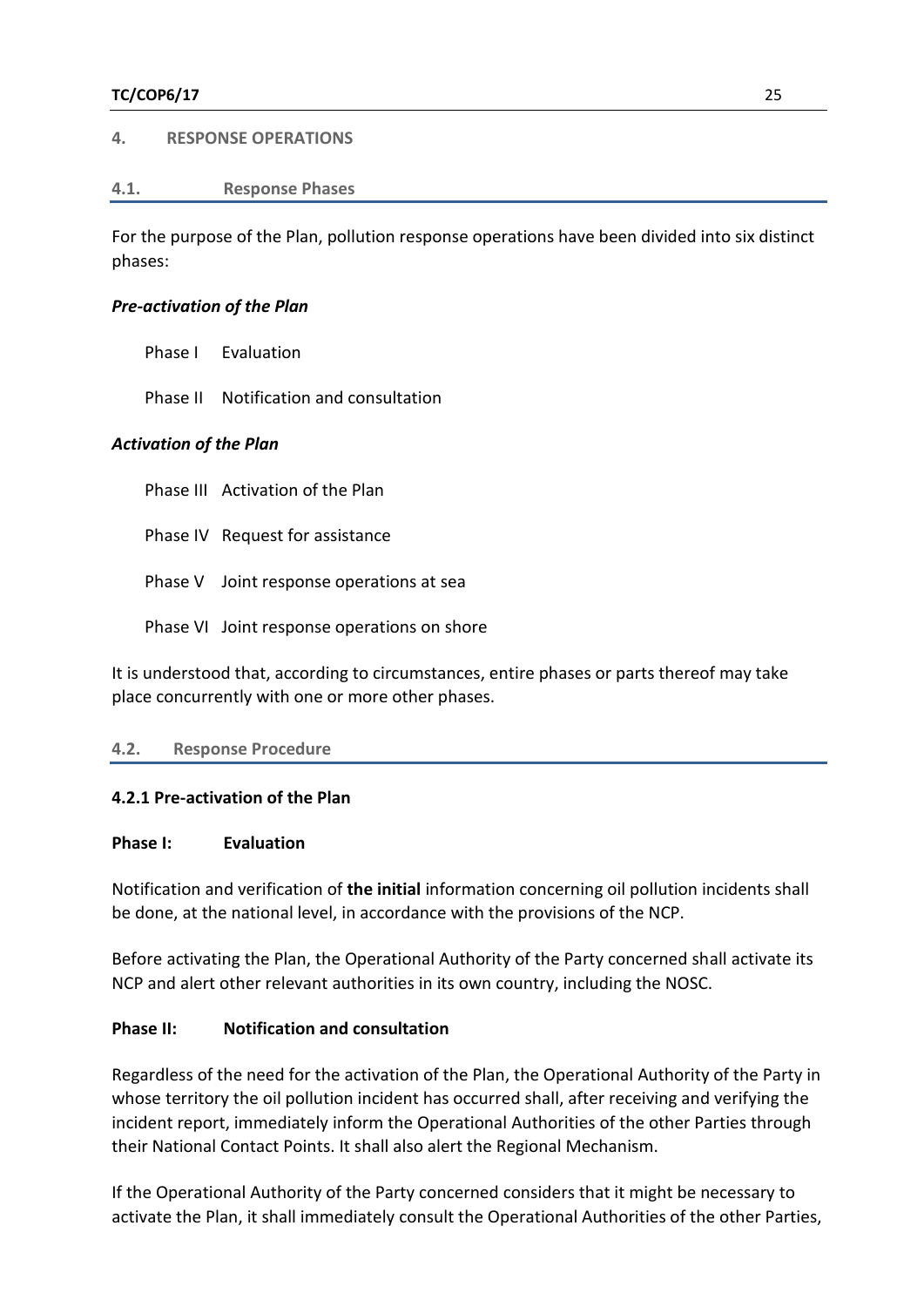clearly indicating the extent of the planned response measures and of the assistance which might be required.

## **4.2.2 Activation of the Plan**

## **Phase III: Activation of the Plan**

The decision to activate the Plan shall be taken by the Operational Authority of the Party affected by the incident or likely to be affected first, in accordance with the principles outlined in section 3.9.

After taking the decision to activate the Plan, the Operational Authority of the Party concerned shall assume the role of Lead Authority and shall:

- a) notify the Operational Authorities of the other Parties, through their designated National Contact Points and in accordance with the procedure described in section 5.2, that the Plan has been activated;
- b) activate its own ERC which shall assume the role of JERC;
- c) activate its own support team;
- d) appoint the SOSC who shall, in liaison with the Lead Authority and his/her support team, formulate the strategy for dealing with the incident and evaluate the need for assistance from other Parties. The SOSC shall initiate phases IV, V and VI of the response respectively.

## **Phase IV: Request for assistance**

The request for assistance, on the basis of the SOSC's requirements and advice, shall be sent following the activation of the Plan by the Governmental Authority of the Lead State (designated in accordance with Article 5 (1)(c) of the Aktau Protocol) to the Governmental Authority of the other Parties in accordance with the procedure outlined in **Annex 6** and taking into consideration the previous consultations (if any) with the Operational Authorities of the other Parties.

## **Phase V: Joint response operations at sea**

The main objectives of the **joint response operations at sea** are to stop the spillage of the pollutant from the source, to restrict its spreading and movement and to remove as much pollutants as possible from the sea surface before it reaches the shores of one of the Parties.

Joint response operations at sea shall be conducted in accordance with the procedures described in the NCP of the Lead State. Operational Command over the joint response operations shall be exercised by the Lead Authority through the SOSC. Use shall primarily be made of the national resources of the Party concerned, which shall be supplemented as necessary by the personnel and means of the other Parties rendered as assistance upon the request of the Lead Authority. The personnel and means of the assisting Parties shall work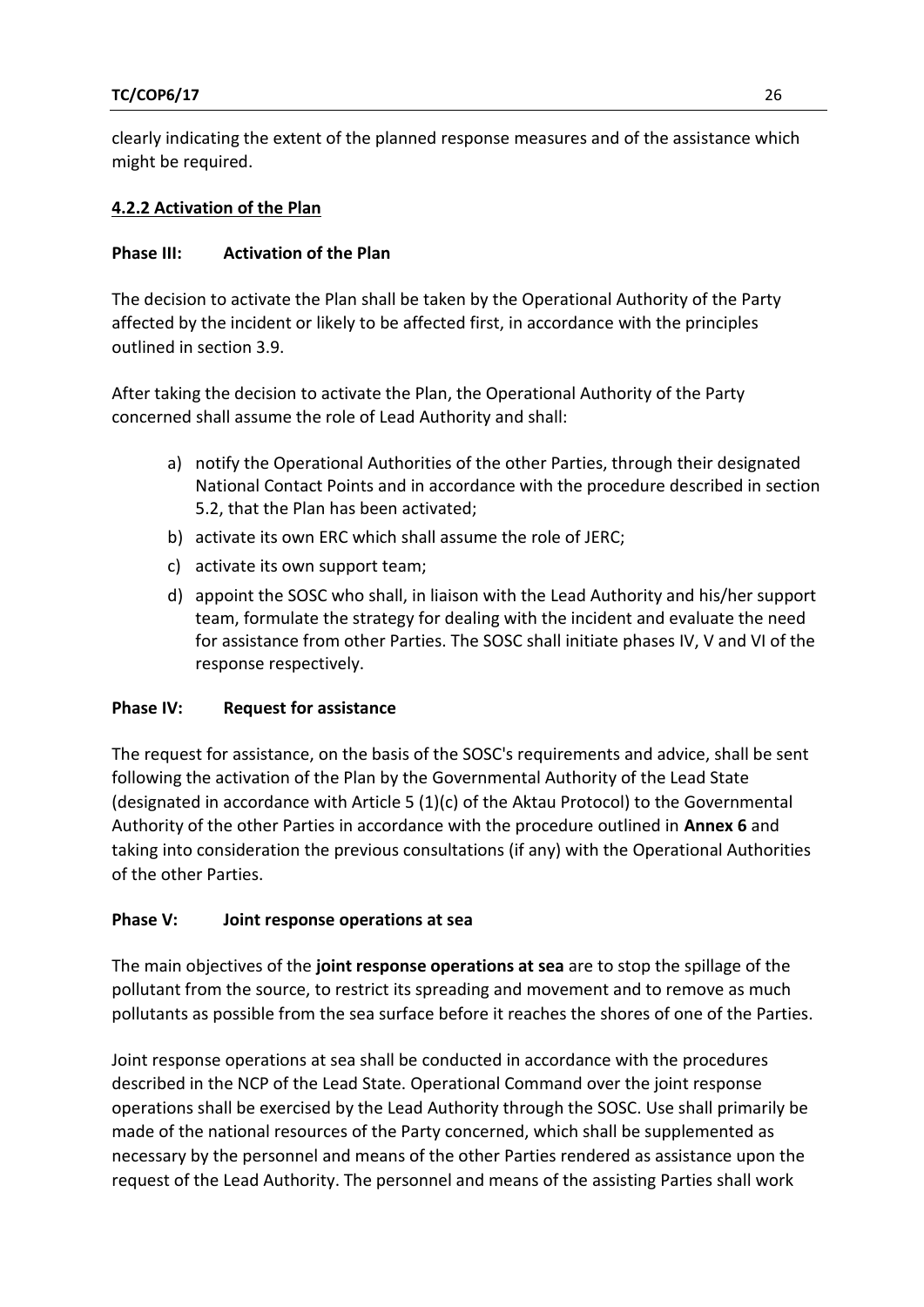under direct Operational Control and Tactical Command of their respective NOSCs and unit commanders or team leaders.

During the joint response operations, the ERC of the Lead State, which has assumed the role of JERC, shall serve as the main communications centre and headquarters of the SOSC.

## **Phase VI: Joint response operations on shore**

The main objectives of **joint response operations on shore** are to protect environmentally sensitive coastal areas and other vulnerable resources, including islands, from the impact of the pollutant and to remove the pollutant which has reached the shore in order to prevent recontamination of other coastal areas.

This phase also includes treatment and final disposal of collected pollutant and/or contaminated beach material.

The principles of command outlined under Phase V shall also apply for the entire duration of Phase VI.

In order to increase the effectiveness of joint response operations on shore, JERC may be transferred, at the discretion of the Lead Authority, to adequate alternative premises closer to the site of operations (see section 3.4). In such cases, the Lead Authority shall duly inform the Operational Authorities of the assisting Parties of the move.

## **4.3. Spill Surveillance**

For the surveillance of spill movement and behaviour, priority shall be given to aerial surveillance, although any other suitable means (ships, vessels) might also be used if the aircraft are not immediately available.

The surveillance of the spill and its movement, and the transmission of relevant reports to the other Parties, prior to the activation of the Plan, is the responsibility of the Party in whose territory the oil pollution incident has occurred. Following the activation of the Plan this responsibility rests with the SOSC, who shall take all necessary measures to ensure regular surveillance of the spill and its movement and behaviour, in order to properly assess the situation and decide on adequate response measures. For this purpose, the SOSC may request assistance from other Parties.

When deemed necessary, Parties agree to undertake measures to obtain urgent permission for flights over their territory by aircraft of the other Parties for the purpose of surveillance of spills within the framework of the Plan and following the specific request put forward by the Party in whose territory the oil pollution incident has occurred. In its request, the Lead Authority shall define precisely the aim of the mission and flight plan.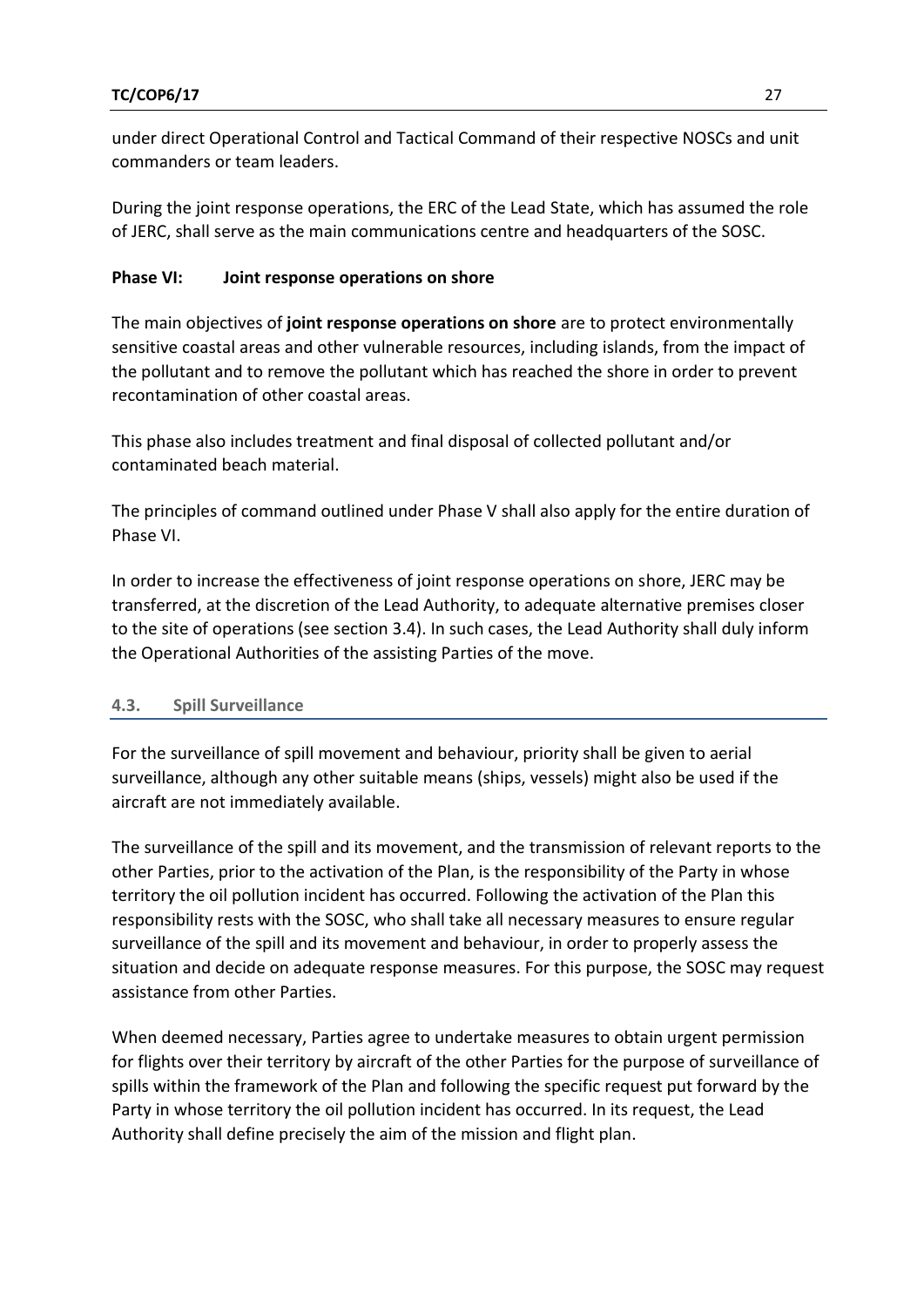Information concerning aircraft suitable for spill surveillance (including their technical characteristics and specialised equipment), to which each Party has access, is given in **Annex 3**.

Airports within the territory of the Lead State, which might be used by surveillance aircraft of assisting Parties operating upon request in the air space of the Lead State, are listed together with relevant navigational and technical information, in **Annex 3**.

Guidelines for spill assessment and aerial surveillance are given in **Annex 7**.

## **4.4. Requests for Assistance within the Framework of the Plan**

Following the activation of the Plan, the Party who has activated it may request assistance from the other Parties in any of the cases described in section 3.1.

Assistance might be requested in the form of:

- a) trained response personnel and, in particular, strike teams;
- b) specialised oil pollution combating equipment;
- c) oil pollution treatment products;
- d) other means, including, in particular, self-contained units such as vessels and aircraft;

and/or any combination thereof.

The request for assistance shall be formulated in a clear and precise manner, using the standard form defined in the POLFAC section of the POLREP in **Annex 6**. It shall contain a detailed description of the kind of assistance required and the purpose for which personnel, equipment, products and/or other means will be used.

The Party receiving a request for assistance shall immediately acknowledge receipt.

It is the duty of the Party or Parties receiving a request for assistance to offer it to the requesting Party with the shortest possible delay, taking into consideration that it should not deplete its own national resources beyond a reasonable level of preparedness.

With a view to being able to respond promptly to requests for assistance, Parties shall have part of their national response equipment, products and other means ready for transportation, at short notice, to the other Parties, except for *force majeure* situations, other emergencies and repair/maintenance situations.

Any response personnel and/or means, rendered as assistance within the framework of the Plan, will act under the overall Operational Command of the SOSC and the Lead Authority. However, their respective NOSCs shall retain operational control over them.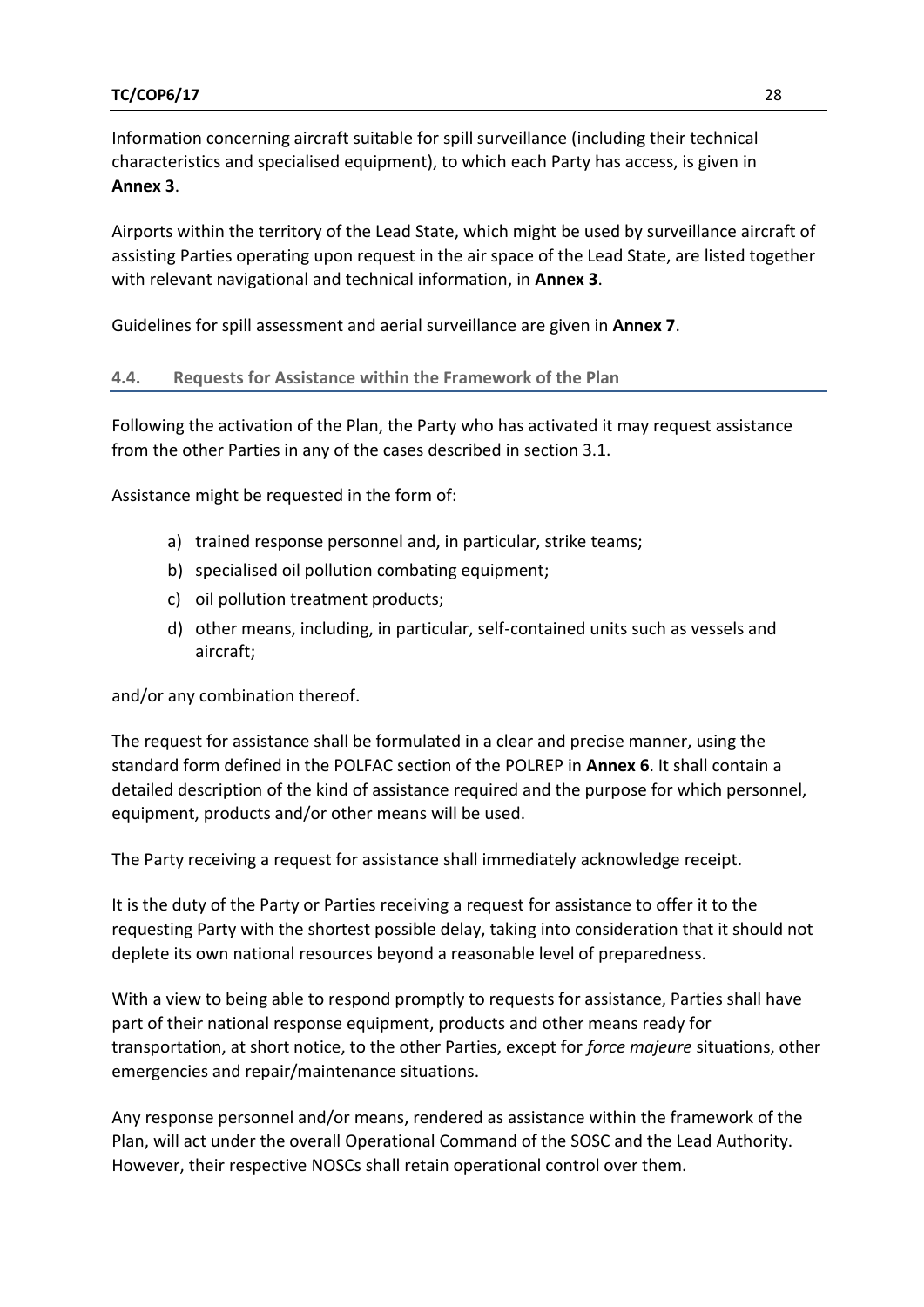Following a decision to render assistance, liaison between the Lead State and the assisting Parties shall be maintained, according to the circumstances and to the type and importance of such assistance, in one of the ways described in section 3.6.

### **4.5. Joint Response Operations**

For the purpose of the Plan, joint response operations are all oil pollution response operations in which personnel, equipment, products and/or other means of at least two Parties are involved.

Joint response operations can be carried out at sea and on shore, and include specific operations described in section 4.1.

The Lead State shall be in full charge of joint response operations. The command structure of the joint response operations is described in section 3.6 and **Diagram 1**.

Personnel, equipment and other means rendered as assistance by the other Parties within the framework of the Plan, shall execute their tasks and duties following the decisions of the SOSC, under the direct operational control of their NOSCs and the tactical command of their respective team leaders and unit commanders (see section 3.6). If strike teams or selfcontained units are put at the disposal of the Lead State, the assisting Party will issue instructions to their respective team leaders and unit commanders who will then exercise tactical command over the details of the operations.

During joint response operations the SOSC shall, in addition to assuming overall Operational Command, be specifically responsible for co-ordinating the actions taken by national means (strike teams, vessels, aircraft) of the Lead State with those taken by the means of the assisting Parties.

The liaison between the assisting Party and the Lead State during joint response operations shall be maintained, according to the circumstances, either through direct contacts, through the Liaison Officer of the assisting Party integrated in the staff of the SOSC, or through NOSCs if these are personally taking part in the operations (see section 3.6).

The Lead Authority shall appoint an officer responsible for receiving the personnel, equipment, products and/or other means from the assisting Parties and for facilitating their participation in joint response operations from the moment of their arrival in the country to the moment of their departure. This officer shall work closely with the Liaison Officer of the assisting Party.

## **4.6. Use of Dispersants**

Each Party shall define its policy regarding the use of dispersants in combating oil pollution and describe it in its NCP. For this purpose the Parties shall take account of the "IMO Dispersant Guidelines in three parts: I Basic information on dispersants and their application; II Outline for a national policy on the use of dispersants: Proposed template for national policy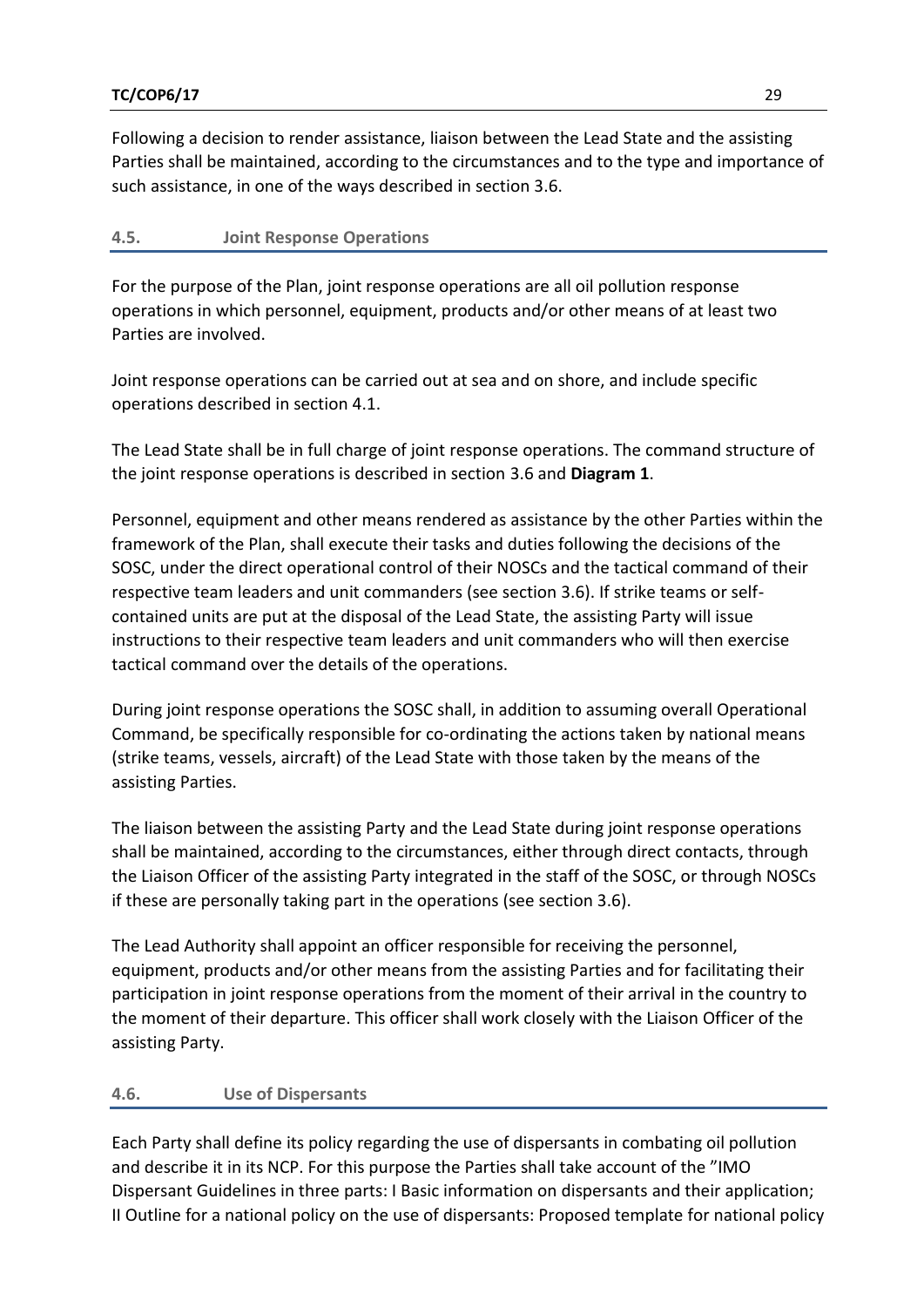for the use of dispersants; III Operational and technical sheets for surface application of dispersants" and other suitable international guidelines (e.g. IPIECA and IOGP Good Practice Guidelines for Dispersants, available at the official website of IPIECA).

Each Party shall inform the other Parties (see section 3.8) on its policy regarding the use of dispersants. The information shall include the list of dispersants approved for use in the territory of the Party and an indication of the zones where the use of dispersants is allowed, restricted or prohibited.

The Parties shall develop and agree upon a list of dispersants for use in case of an oil pollution incident.

In case of joint response operations, the Parties shall observe the principle of **prior authorization** for the use of dispersants. This authorization can be given only by the SOSC or by a person designated by him/her.

In the territory of each particular Party, dispersants shall always be used in accordance with the provisions of the NCP of the Party concerned.

If a Party has prohibited the use of dispersants in its waters, other Parties participating in joint response operations shall observe this decision.

## **4.7. Request for Additional Assistance from Other Parties**

In the case of an oil pollution incident of such magnitude and nature that, in the opinion of the Lead Authority, the joint capabilities and resources of the Parties are not adequate to deal with it, the Lead State may request additional assistance from other States or other resources of equipment and strike teams outside the Caspian Sea region.

In such circumstances, and after consultations with the Lead Authority, other Parties may also request, in accordance with their needs, such additional assistance.

If more than one Party requests assistance from other States or other resources of equipment and strike teams, co-ordination of these actions between the Parties shall be made at the level of their Operational Authorities.

For this purpose, the Parties shall take account of the IMO "Guidelines on International Offers of Assistance (IOA) in Response to a Marine Oil Pollution Incident" and take note of the lexicon in section 11 and Appendix 5 of the guidelines.

## **4.8. Termination of Joint Response Operations and Deactivation of the Plan**

The SOSC shall terminate the joint response operations when:

a) pollution response measures have been finalised and the pollutant no longer threatens the interests of any of the Parties; or when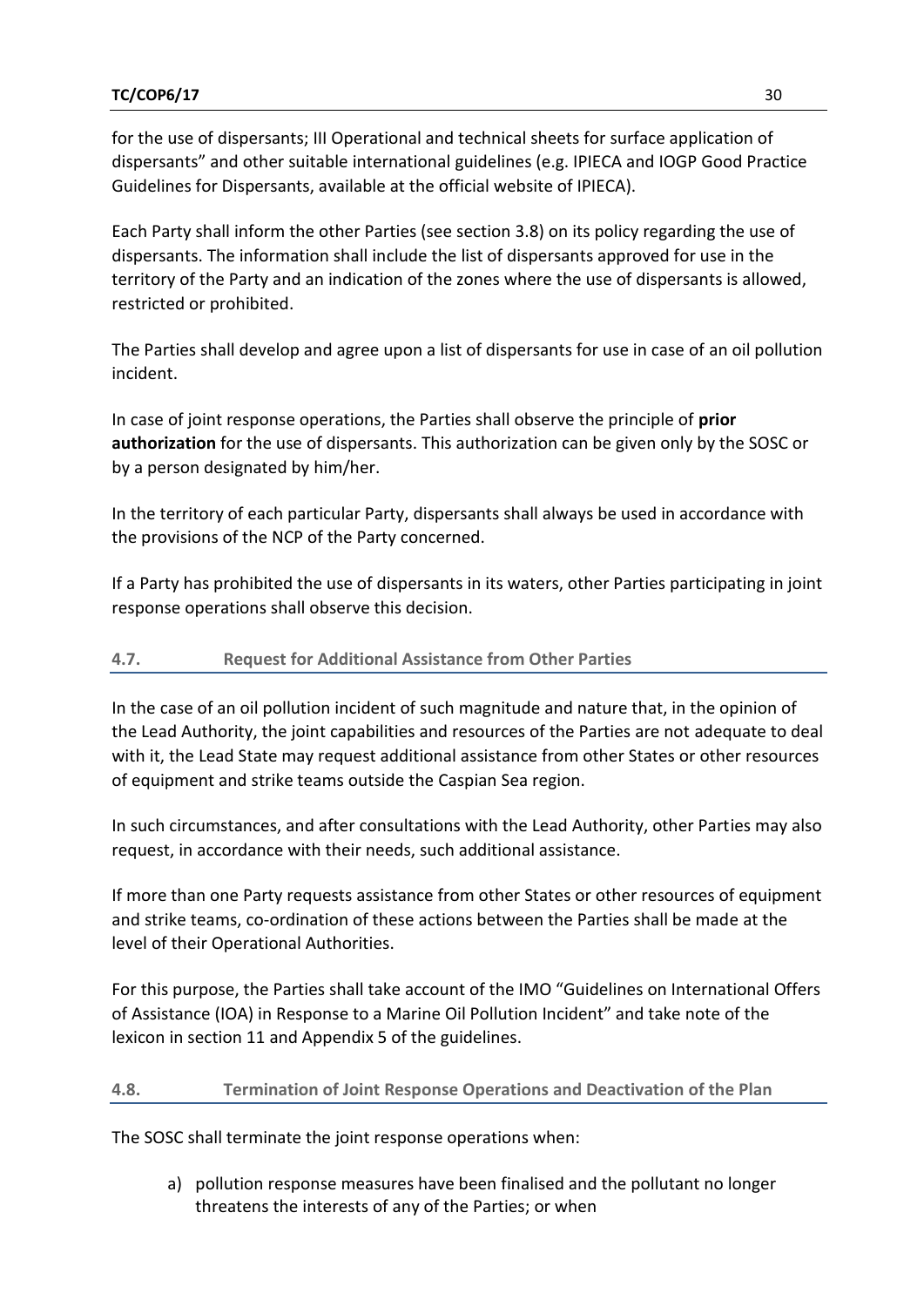b) pollution response measures have been completed to a point where response capabilities and resources of the Lead State are sufficient for successfully finalising the response activities.

When considering the termination of joint response operations, the SOSC shall take into account, in particular, the financial consequences of the continuation and whether continued action would be reasonable.

After taking the decision to terminate joint response operations, the SOSC shall immediately inform the NOSCs of the other Parties and their respective Operational Authorities of this decision and of the deactivation of the Plan.

Following the deactivation of the Plan, all personnel, equipment, unused products and other means which were involved in the joint response operations shall return or be returned to their respective countries of origin.

The Party who requested assistance shall take the necessary measures for the prompt repatriation of the **personnel** of the assisting Parties, although the co-ordination and preparation of the necessary arrangements for their repatriation remains the responsibility of their respective Operational Authorities.

Unless otherwise agreed, the Party who requested assistance shall be responsible for returning to the country of origin all **equipment**, rendered as assistance and all unused treatment **products**. All equipment and other means shall be returned **clean** and in the **best possible working order**.

The Operational Authorities of the Parties concerned may decide, in direct contacts between them, that unused treatment products remain in the country that requested the assistance.

**Self-contained units** (vessels, aircraft) shall return to their country of origin using their own power. The Party who requested assistance is responsible for facilitating formalities related to leaving its territory/airspace, for all units rendered as assistance.

The Party who requested assistance shall prepare a report on the effectiveness of the personnel, equipment, products and other means received as assistance. These reports shall be circulated to the other Parties.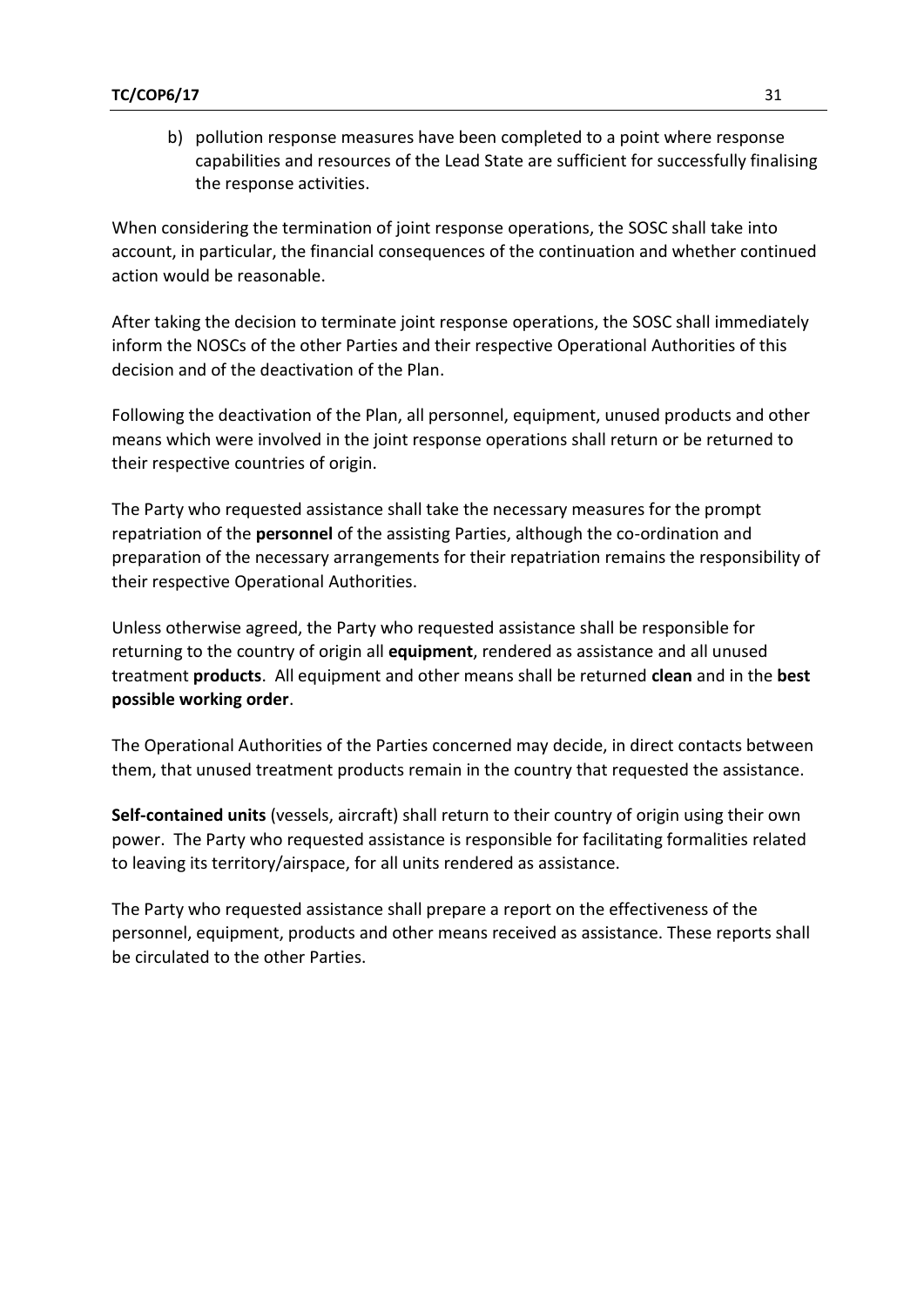## **5. COMMUNICATIONS AND REPORTING**

## **5.1. Communications System**

Each Party shall establish and maintain an efficient communications system, operational 24 hours a day, which shall serve for:

- a) receiving reports on oil pollution incidents and transmitting these reports to the Operational Authorities and to other interested parties within the country;
- b) activation of the Plan, requesting assistance and the exchange of operational messages during joint response operations.

The system shall comprise national ERCs together with the National Contact Points for receiving reports on oil pollution incidents, if these are different from the ERCs.

Elements of this communications system which each Party shall establish, including telephone, telefax and telex numbers, e-mail addresses and websites, and the allocated radio frequencies and channels pertinent to each Party, are given in **Annex 4**.

## **5.2. Pollution Reporting System (POLREP)**

For the exchange of information concerning oil pollution incidents, the Parties shall use the pollution reporting system (POLREP) which has been agreed for use within the framework of this Plan. The POLREP is divided into three parts:

| Part I (POLWARN)  | is an <b>initial notice</b> (first information or a warning) of an oil pollution<br>incident.                            |
|-------------------|--------------------------------------------------------------------------------------------------------------------------|
| Part II (POLINF)  | is a detailed supplementary report to Part I.                                                                            |
| Part III (POLFAC) | is used for requesting assistance from other Parties and for defining<br>operational matters related to this assistance. |

A detailed description of all three Parts of the POLREP is given in **Annex 6.** In situations where the type and extent of the required assistance have not yet been determined, the Party who takes the decision to activate the Plan shall utilize line 53 of the POLINF part of the POLREP message to inform the other Parties that the Plan has been activated.

## **5.3. Situation Reports (SITREPs)**

During the entire period between the activation of the Plan and its deactivation, the Lead State keeps the other Parties informed on:

- a) the development of the situation regarding the oil pollution incident;
- b) the actions taken to combat pollution;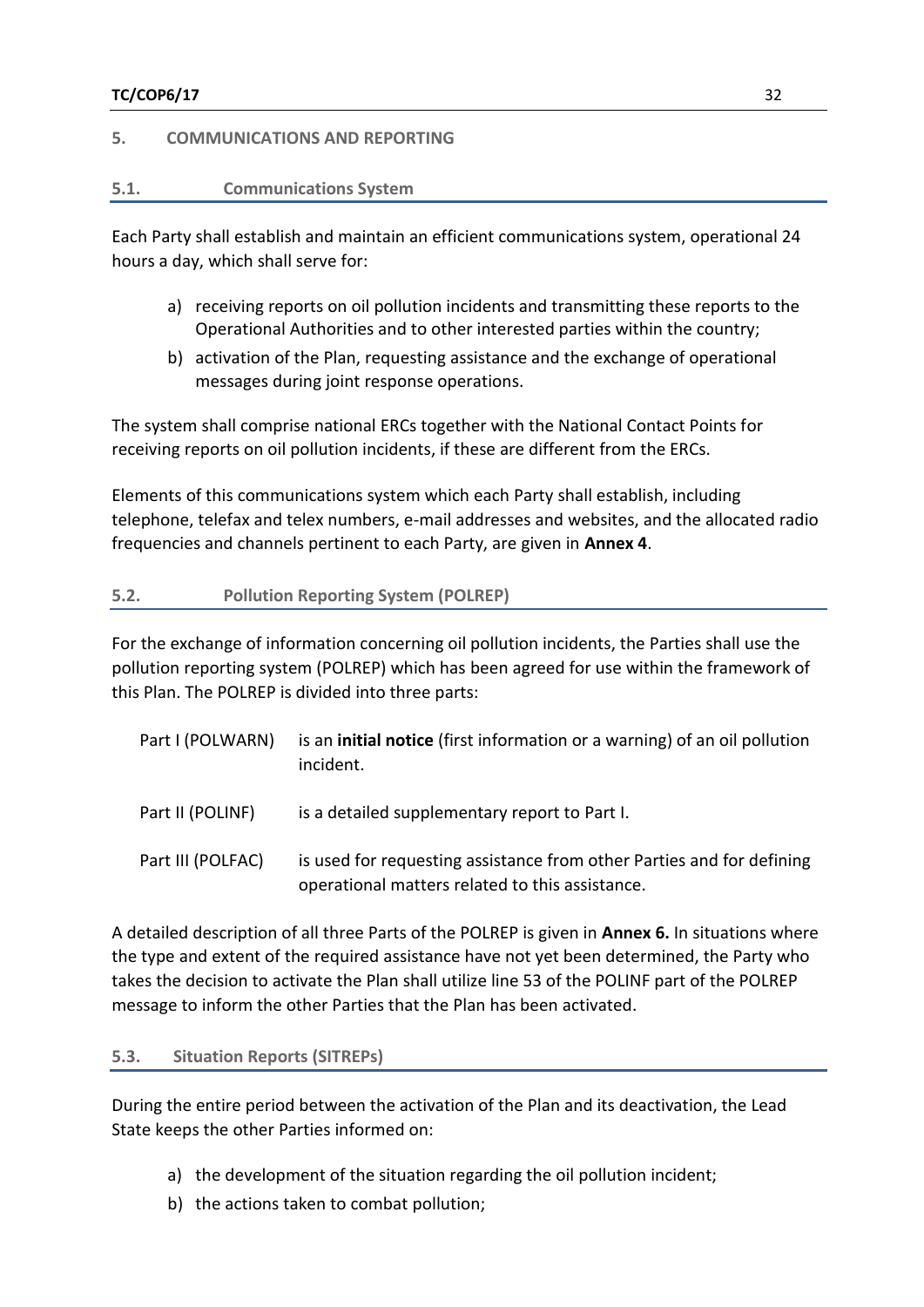- c) the progress of the joint response operations;
- d) any decisions regarding future response activities;
- e) all other relevant information including, in particular, information concerning environmental impact, effects on marine and coastal resources, and the economic consequences of the oil pollution incident; and
- f) any other incidents occurring during or related to the response operation.

Such information shall be transmitted by the SOSC to the Operational Authorities of the Parties and to the Regional Mechanism either in the form of POLINF (see Annex 6) or as a text in the form of a situation report (SITREP).

The Lead Authority shall endeavour to transmit a POLINF and thereafter a SITREP at least once a day.

Before dissemination, each report shall be verified by the SOSC.

If pollution combating operations continue at the national level after the deactivation of the Plan, the Party affected by the incident shall continue to inform the other Parties and the Regional Mechanism of the situation until the final termination of all pollution response operations.

It is the responsibility of the Operational Authority of each Party to ensure that the situation reports are transmitted to all interested parties within its respective country.

### **5.4. Post Incident Reports**

Following the termination of pollution response operations, taken at both national level and within the framework of the Plan, the NOSC and/or the SOSC respectively shall prepare a final report including:

- a) a description of the oil pollution incident and development of the situation;
- b) a description of the response measures taken;
- c) a description of the assistance rendered by the other Parties;
- d) an assessment of the complete response operation;
- e) an assessment of the assistance rendered by the other Parties;
- f) a description and analysis of the problems encountered in responding to the oil pollution incident;
- g) recommendations regarding the possible improvement of existing arrangements and, in particular, of the provisions of the Plan.

The final report may also include:

- a) an account of the costs incurred during the response by each Party;
- b) an estimate of environmental and economic damage.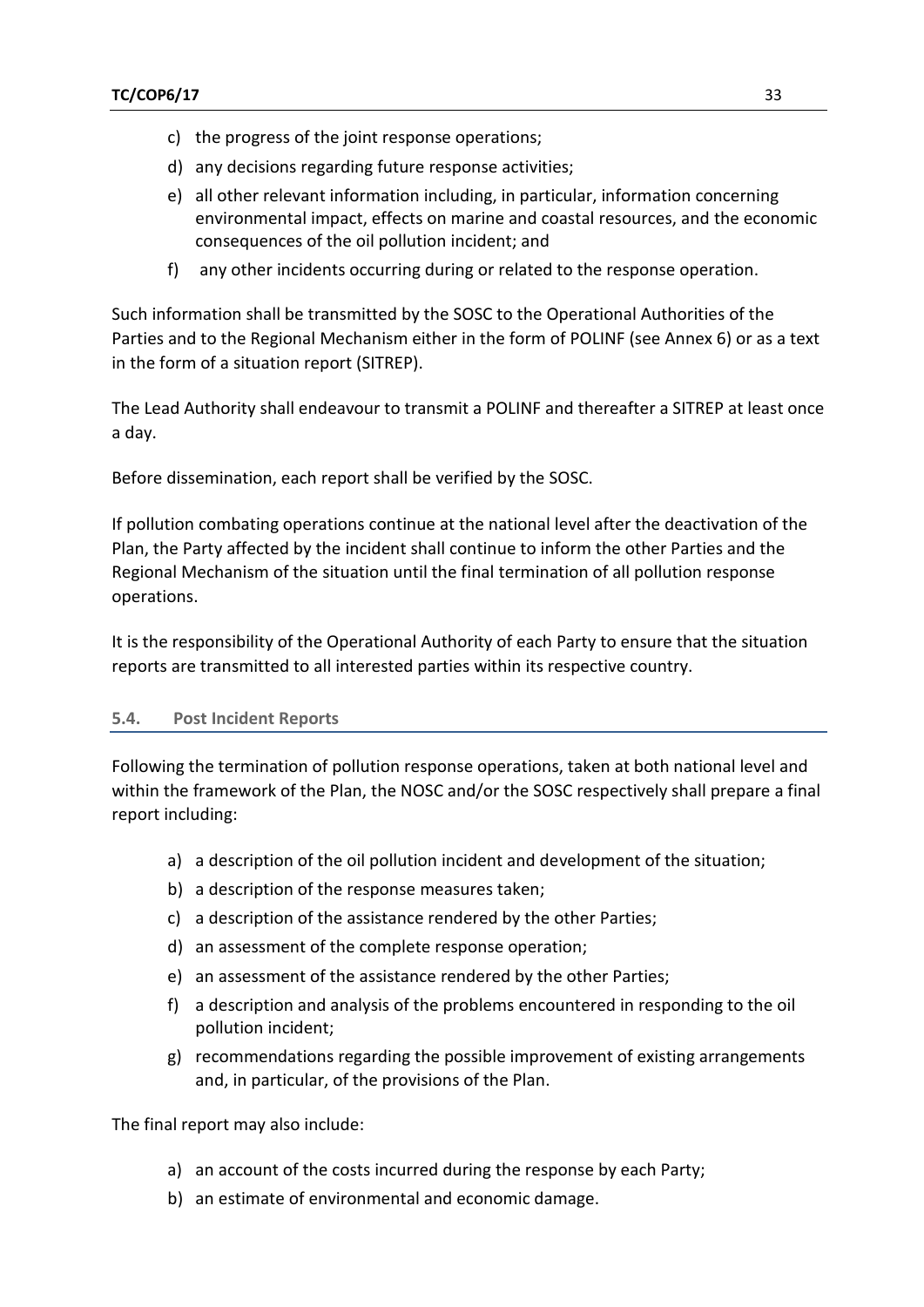Copies of the post-incident reports shall be sent to all Parties and to the Regional Mechanism.

The reports shall be analysed at the national level by the members of each support team and their respective NOSCs, who shall prepare recommendations concerning amendments and improvements of the Plan, and if necessary, of their NCPs (see sections 2.5 and 3.5).

The conduct of joint response operations and other questions of common interest shall be reviewed during the biennial Conference of the Parties of the Aktau Protocol.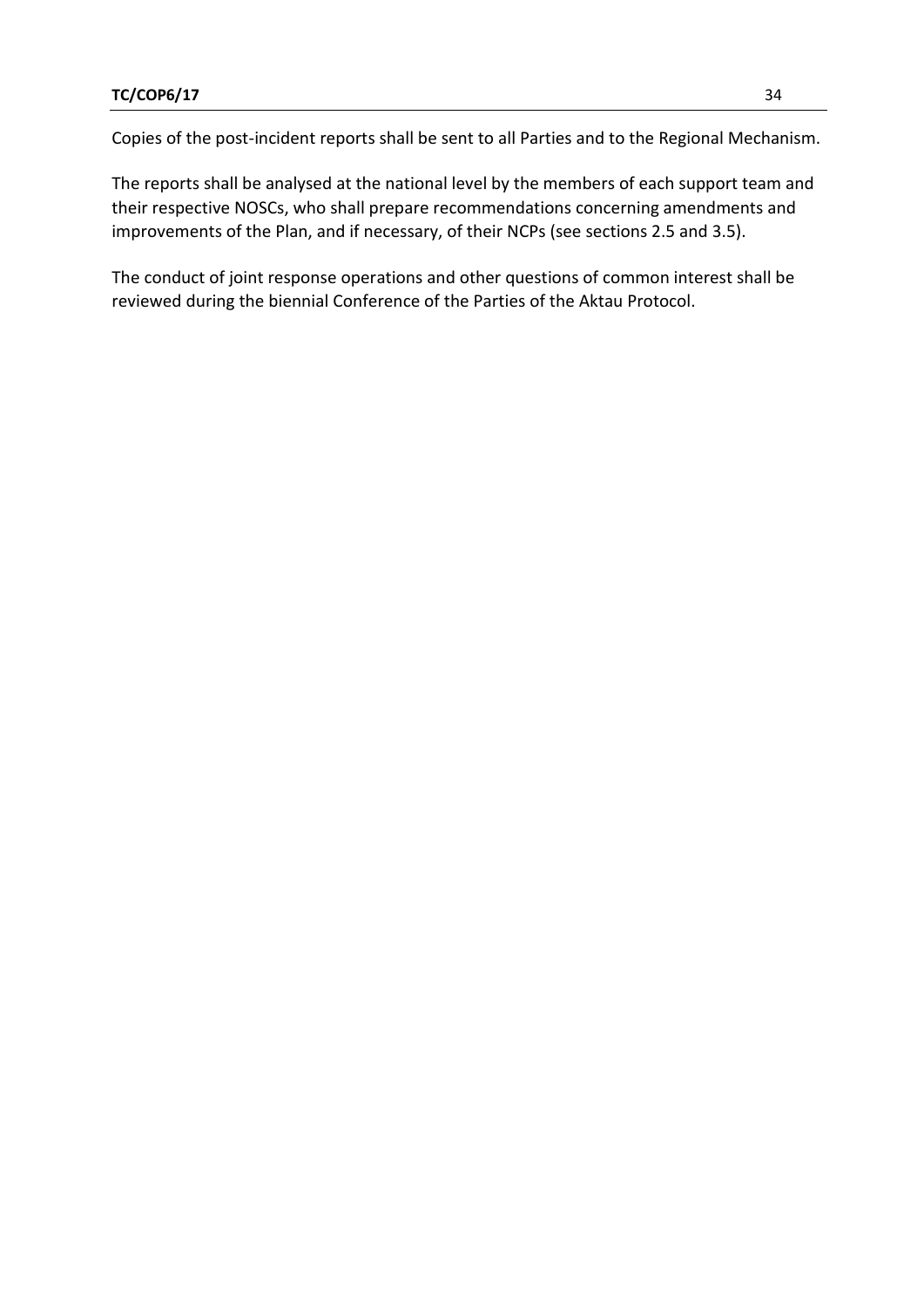## **6. ADMINISTRATION, LOGISTICS AND FUNDING**

## **6.1. Logistics**

The Lead Authority is responsible for providing all the logistic support necessary for conducting joint response operations.

The Lead Authority shall, in particular:

- a) make the necessary arrangements for accommodation and transportation, within the assisted country, of all assisting personnel;
- b) when equipment and other means are received from the assisting Parties, take the necessary measures to provide:
	- safe storage or parking places, as appropriate, including cranes, fork-lifts and other handling equipment, as necessary;
	- fuel, lubricants, basic repair and maintenance facilities.

As regards the stay in the territory of the Lead State of vessels and aircraft rendered as assistance by other Parties, the Lead Authority shall take the necessary measures to ensure assistance to the crews at airports and in ports, as appropriate, and to provide security services for ships, aircraft and related equipment, while these are in ports or at airports of the Lead State.

### **6.2. Financial Procedures**

The Parties shall observe the general principles as laid down in Article 11 of the Protocol concerning the reimbursement of costs related to mutual assistance as follows:

- a) The Party who has requested assistance shall reimburse to the assisting Party all expenses incurred in rendering such assistance, according to the invoice submitted by the assisting Party unless otherwise decided on a case by case basis.
- b) At the time of incident, the assisting Party shall provide information on the wages of personnel, the rental rates for equipment and other means and the cost of treatment products, which might be rendered as assistance. The Parties shall endeavour to harmonise their rates and discuss all relevant questions during the meetings of the Operational Authorities.
- c) The assisting Party shall, immediately following receipt of a request for assistance, submit to the requesting Party an offer of the personnel, equipment and other means which can be provided and an estimate of the costs of such assistance.
- d) If the Party who requested assistance decides to withdraw the request for whatever reason, it shall nevertheless pay to the assisting Party all the expenses incurred up to the moment when the request was withdrawn or the personnel and equipment return to their country of origin, as appropriate.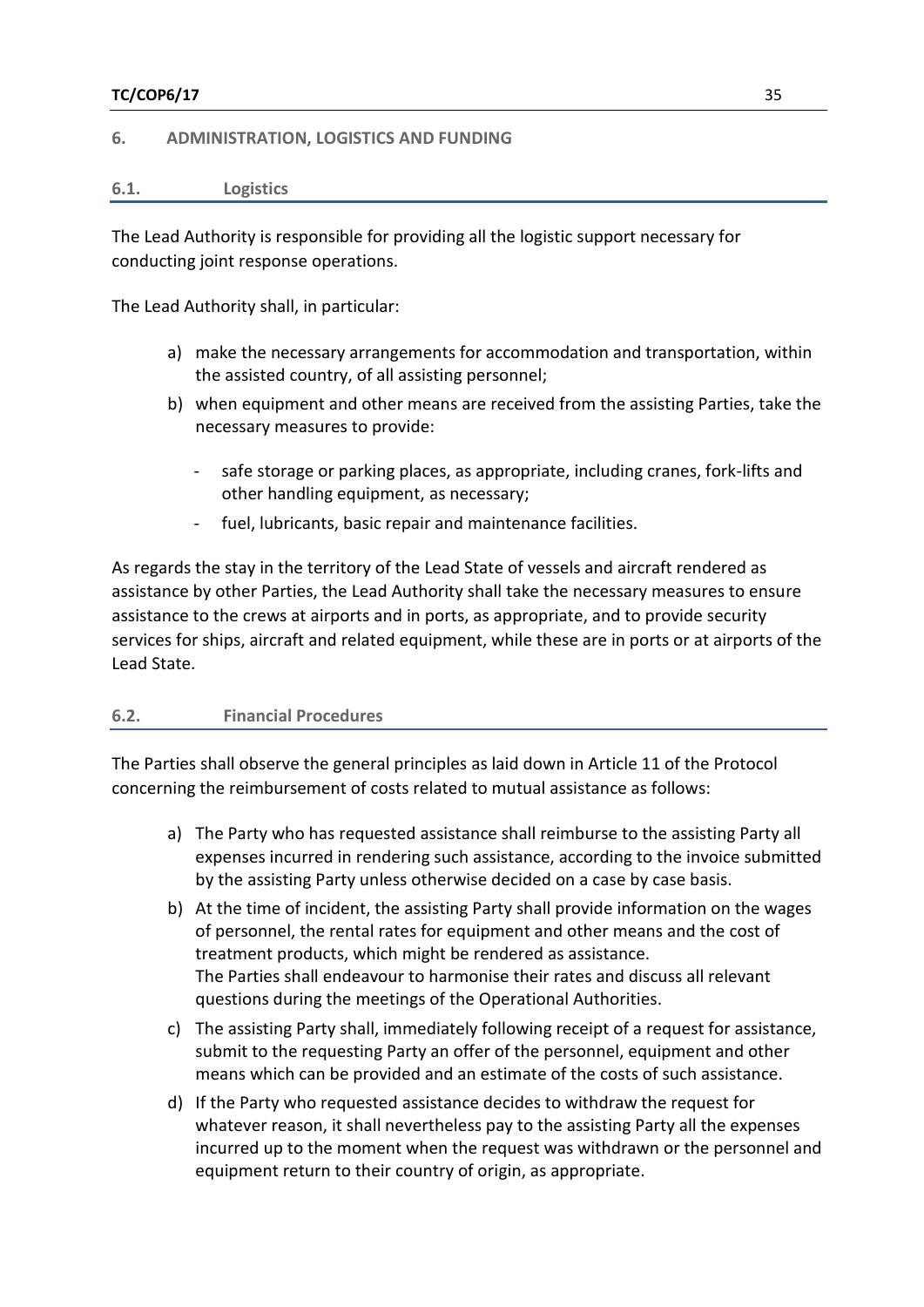- e) In the event of the transfer of responsibility of Lead State from one Party to another, the costs incurred by requests for assistance by the Lead State shall remain that State's responsibility up to the time of transfer of Operational Command. Any continuation of assistance provided at the confirmed request of the Party taking over responsibility as Lead State shall also take over responsibility for the reimbursement of the costs of assistance from the time of transfer of Operational Command. Such transfer of responsibility shall be realized through an official request, including the date of transfer and description of the financial considerations before and after that.
- f) The Parties shall resolve all questions related to financial matters after the termination of joint response operations.

The provisions of this paragraph shall not prejudice the resolution of any dispute involving third parties that may arise regarding liability and compensation for damages resulting from any oil pollution incident.

In the case of joint response operations, the Lead State (the Party who has requested assistance) shall directly cover the following expenses related to the stay in its territory of personnel, equipment and means (including vessels and aircraft) of the assisting Party:

- a) board and lodging and/or daily subsistence allowance as appropriate, of all response personnel other than the crews of ships and vessels;
- b) any port dues for vessels and ships rendered as assistance;
- c) any airport dues for aircraft rendered as assistance;
- d) necessary fuel for all equipment and means including, in particular, vessels and aircraft, engaged in joint response operations;
- e) medical services provided to injured and ill personnel of the assisting Party;
- f) costs related to repatriation of any personnel who died, were injured or taken ill during joint response operations;
- g) maintenance costs for any piece of equipment, vessel and aircraft engaged in joint response operations;
- h) repair costs for any piece of equipment, vessel or aircraft damaged in its territory during and due to the joint response operations, if such repair needs to be made prior to returning to the country of origin of such equipment and means;
- i) costs of communications related to the joint response operations that have been incurred by the personnel of the assisting Party in the territory of the Lead State.

The assisting Party shall directly cover the following expenses related to the sending to the country that requested the assistance of its personnel, equipment, products or other means including, in particular, vessels and aircraft:

- a) the mobilization of personnel, equipment, products or other means;
- b) the costs of transport of personnel, equipment and products to and from the country where joint response operations are taking place ;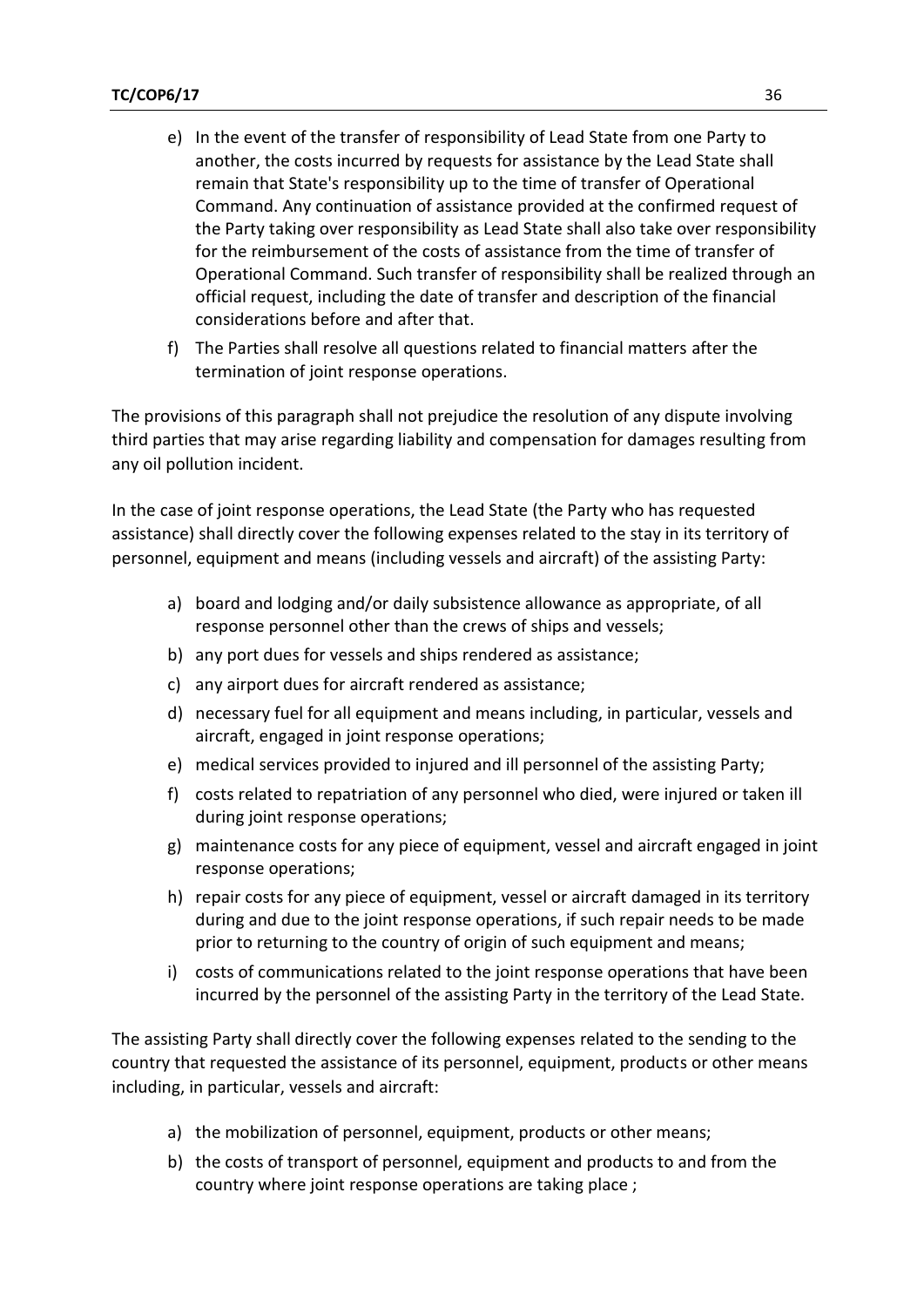- c) fuel for self-contained units (vessels, aircraft) which travel to the scene of joint response operations using their own power;
- d) costs of communications related to joint response operations that are originating from the territory of the assisting Party;
- e) insurance of the personnel of the strike teams;
- f) medical services rendered, following their return to their country of origin, to response personnel who were injured or taken ill during joint response operations;
- g) maintenance and repair costs for equipment and means engaged in joint response operations which were incurred after the return of such equipment and means to the country of origin.

Following the termination of the joint response operations and the return of all personnel, equipment and other means which were engaged in the joint response operations, each assisting Party shall prepare a detailed invoice including the costs of assistance rendered to the Lead State and other expenses related to this assistance. The following items shall be included in the invoice:

- a) wages of personnel engaged in the joint response operations, calculated on the basis of the prices given to the Lead State when assistance was requested, and the daily work logs approved by the SOSC or another responsible officer of the Lead State;
- b) costs of rental of equipment and means calculated on the basis of the prices given to the Lead State when assistance was requested, and the daily work logs approved by the SOSC or another responsible officer of the Lead State;
- c) cost of treatment products used during joint response operations calculated on the basis of the prices given to the Lead State when assistance was requested, and the daily work logs approved by the SOSC or another responsible officer of the Lead State;
- d) all expenses incurred by the assisting Party as listed above;
- e) costs for replacement of equipment damaged beyond repair during joint response operations.

Upon receipt of such an invoice, the Party who had activated the Plan and requested assistance shall reimburse the expenses incurred by the assisting Parties in relation to the pollution response measures undertaken by these Parties following the activation of the Plan. The Party who activated the Plan shall subsequently include such invoices in its own claim for reimbursement of pollution response related costs, submitted to the party liable for the oil pollution incident, its insurers or an international system for compensation for pollution damages, as appropriate.

Alternatively, the Parties may agree that the claims for reimbursement of such expenses shall be submitted directly to the party liable for the oil pollution incident, its insurers or an international system for compensation for pollution damages, by each Party separately.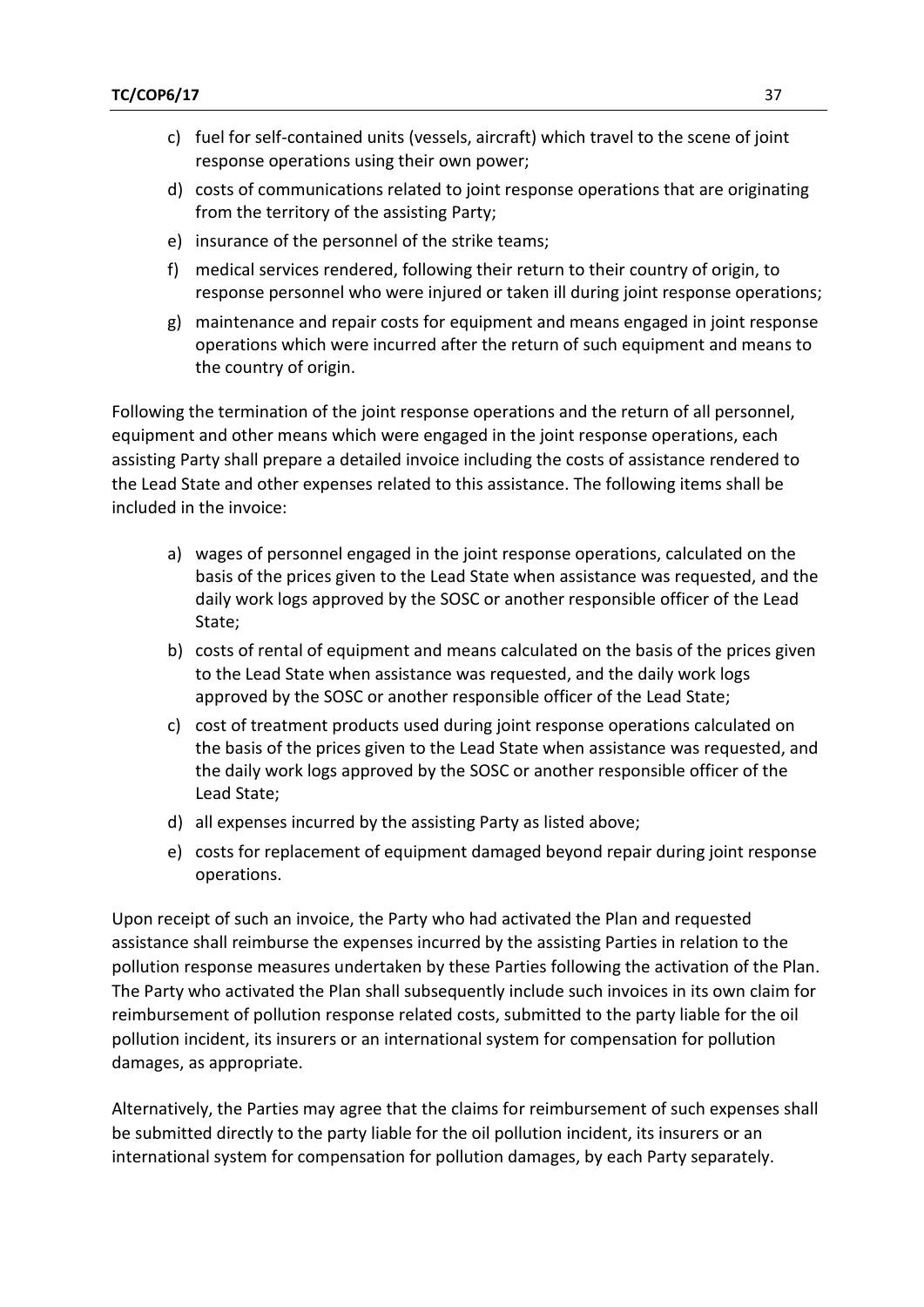Regardless of the party to whom such claims are submitted, they shall be prepared in accordance with the guidelines provided by the IOPC Fund in its "Claims Manual" and attached to the Plan as **Annex 8**. An updated version of the IOPC Fund "Claims Manual" can be found on the IOPC Fund official website.

**6.3. Transboundary Movement of Response Personnel, Equipment, Products and Self-Contained Units**

In order to facilitate the movement of response personnel, equipment and other means to the place where the assistance is required, the requesting Party will:

- make arrangements for the rapid entry of equipment, products and personnel prior to their arrival and ensure that customs formalities are facilitated to the maximum extent. Equipment and products should be admitted on a temporary basis in accordance with the national law on customs duties of the requesting Party. Such equipment and products should be admitted free of excise and duties wherever possible.
- ensure that, should ships and aircraft be provided, ships are granted all necessary authorisations and aircraft cleared to fly in the national air space. A flight plan or a flight notification will be filed and accepted as an authorization for aircraft to take off, land ashore or at sea outside regular customs airfields.

## **6.3.1. Immigration and customs formalities**

Each Party shall endeavour to make, at the national level, special arrangements applicable in emergency situations, concerning provisions for rapid granting of entry visas and work permits for personnel, as well as permits necessary for the transit or temporary importation of the requested equipment and material.

Details of such arrangements shall be included in the National Contingency Plan of each Party, and are reproduced in **Annex 2** to the Plan. This refers, in particular, to information which the assisting Party has to provide to the appropriate national authorities of the requesting Party in order to facilitate the implementation of these special arrangements.

The Parties shall designate **competent customs authorities**, responsible for the prompt clearing of customs formalities related to transboundary movement of response personnel and means in cases of activation of the Plan. The Parties shall keep each other permanently informed on such customs authorities, and this information (name of the office and of the responsible officer, address, telephone, telex and telefax number) shall be included in **Annex 1**.

Prior to sending assistance to the Party who so requests, the Operational Authority of the assisting Party shall establish direct contact with the competent customs authority of the requesting Party in order to obtain the necessary clearance for the entry of equipment, products and other means into the country.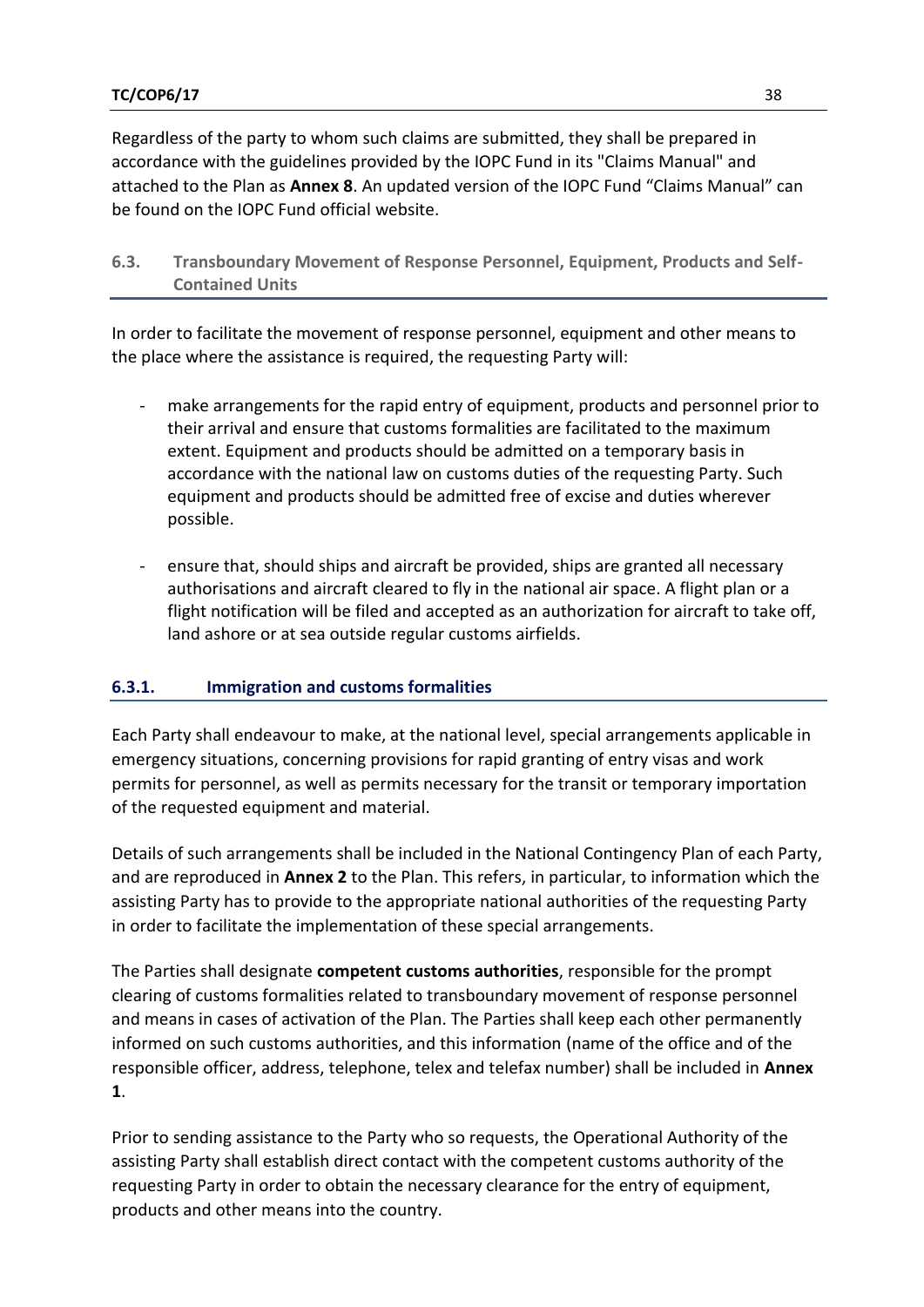## **6.3.2. Overflight procedures**

Within the framework of the Plan and upon a specific request of the Lead State, aircraft of the other Parties might be allowed to enter and operate in the airspace of the Lead State for one or more of the following purposes:

- search and rescue;
- surveillance flights;
- transportation of response personnel, equipment and products;
- spraying of dispersants or other treatment products;
- other flights related to pollution response operations.

Each Party shall make, in advance, necessary arrangements concerning rapid granting of permits and clearances for civil aircraft (fixed wing or helicopters) of other Parties, who might be requested to take part in response operations within its airspace. Similar arrangements shall be made for the use of airport facilities by civilian fixed wing aircraft and helicopters engaged in joint response operations.

Overflight for the above-mentioned purposes, of the territory of one of the Parties, by military and state-owned aircraft of the other Parties, shall be decided on a case by case basis by the Parties over the territories of which the overflight would occur.

## **6.3.3. Navigation procedures**

Within the framework of the Plan and upon the request of the Lead State, vessels of the other Parties might enter and operate in the territory of the Lead State for one or more of the following purposes:

- search and rescue;
- salvage operations;
- pollution response operations, including containment and recovery of spilled products, spraying of dispersants or other treatment products, storage and transportation of recovered pollutant;
- transportation of response personnel, equipment and products;
- any other voyage related to pollution response operations.

Each Party shall make, in advance, the necessary arrangements concerning the rapid granting of permits and clearances for the navigation of civil vessels (ships, boats, specialised antipollution vessels) of the other Parties who might be requested to take part in response operations within its territory. Similar arrangements shall be made for the use of port facilities by civilian vessels engaged in joint response operations.

Navigation for the above-mentioned purposes, in the territory of one of the Parties, by naval and state owned vessels of the other Parties, shall be decided on a case by case basis by the Parties concerned.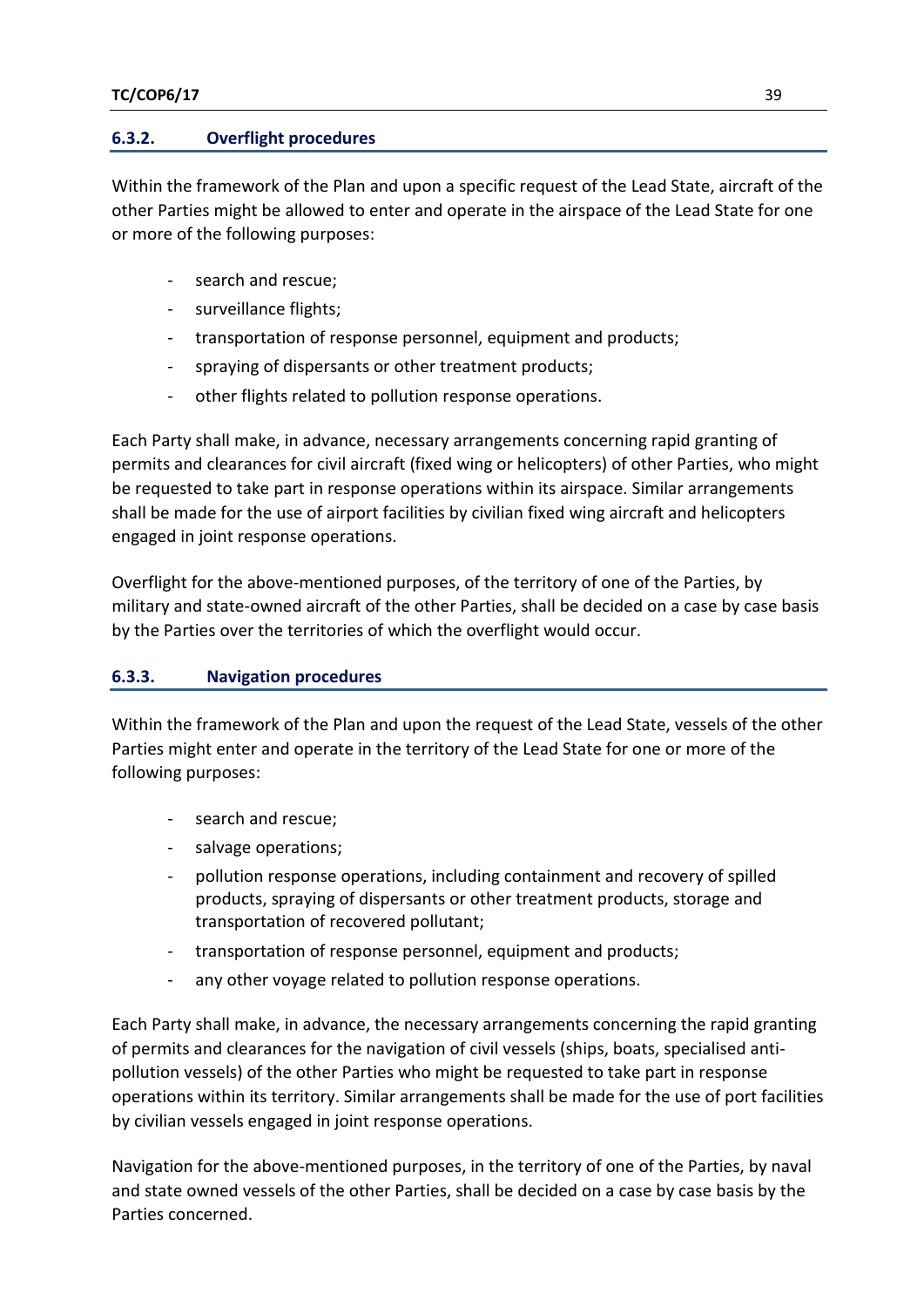In all cases the provisions of the International Convention on Facilitation of International Maritime Traffic, as amended, shall be observed by the Parties concerned.

Each Party shall exercise state border crossing and sojourn of foreign vessels, aircrafts and other transports means involved in combating oil pollution incidents, as well as personnel cargos, materials and equipment required to deal with such incidents pursuant to the regulations of the Party.

## **6.4. Health and Safety, Medical Insurance and Medical Assistance**

Each Party shall ensure that proper health and safety procedures, including the wearing of protective clothing and safety equipment, are followed by its personnel at all times.

Each Party shall take the necessary measures to insure against death, illness and injury, its personnel who might participate in joint response operations, joint exercises and joint training courses.

The Lead State shall endeavour to offer the best possible initial medical care and services to any person from another Party who was injured or taken ill during his/her participation in joint response operations.

The Lead State shall facilitate the repatriation of assisting personnel who are injured or taken ill during joint response operations.

The costs of hospitalization and medical assistance rendered within the territory of the Lead State to injured or ill personnel of the assisting Party shall be borne by the Lead State. The Lead State might decide to claim the reimbursement of all such costs from the party responsible for the oil pollution incident, its insurer or an international system for compensation of pollution damages, as appropriate.

The Parties shall waive the right to make claims against each other for the reimbursement of costs of medical care rendered to persons injured and taken ill during joint response operations.

## **6.5. Responsibility for Injury and Damage**

If assisting strike teams cause any damages to third parties at the time when they are going to or leaving the site of operations, or when they are engaged in oil spill combating and cleanup, the responsibility for such damages shall rest with the respective authority of the assisting Party.

Each Party shall be responsible for damages caused to third parties by its national strike teams during joint exercises.

## **6.6. Documentation of Response Operations and Related Costs**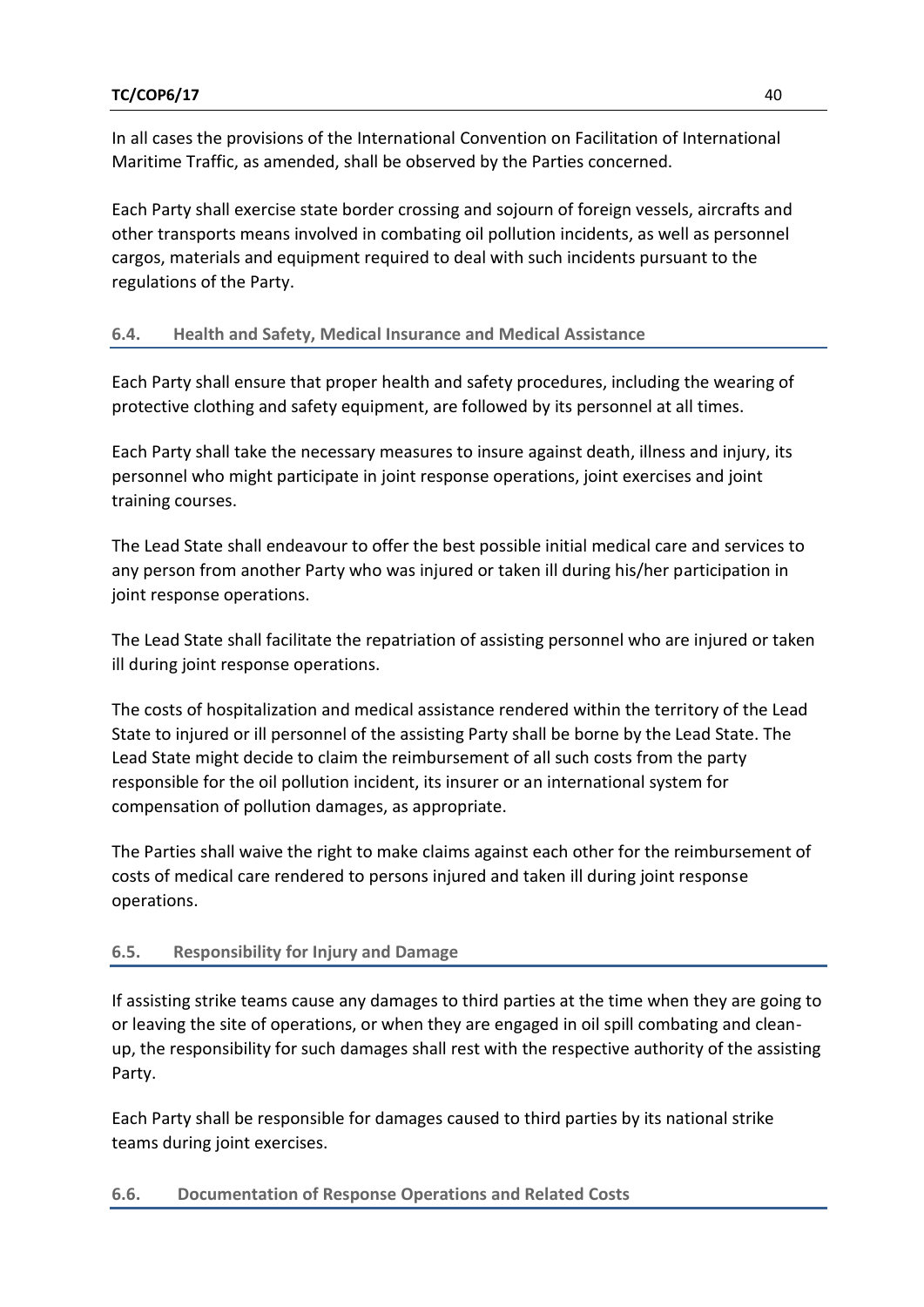Full documentation of response activities is vital to facilitate the subsequent pursuance of claims for compensation.

The SOSC shall take all necessary measures to ensure that detailed records of all actions taken in order to respond to an oil pollution incident, within the framework of the Plan, are accurately kept. For this purpose, the SOSC will include a record keeping officer/financial controller in his/her support team.

As a minimum, the following records shall be regularly kept:

- a) Description of the situation (including photographs and video records where available), decisions taken and the response measures implemented;
- b) Daily work log giving details of:
	- operations in progress (place, time, purpose);
	- equipment and other means in use (place, time, purpose);
	- personnel employed (place, number, time);
	- response products and other material (e.g. fuel) consumed (type, quantity, purpose).
- c) Records of all expenditures made in relation to the pollution response operations.

Following the termination of the response operations, such records shall be made available to the national authority responsible for the submission of claims for compensation.

In cases where the Parties have agreed that the assisting Party will submit a separate claim for compensation, the authorities of the Lead State shall make available to the authorities of the assisting Parties copies of relevant records.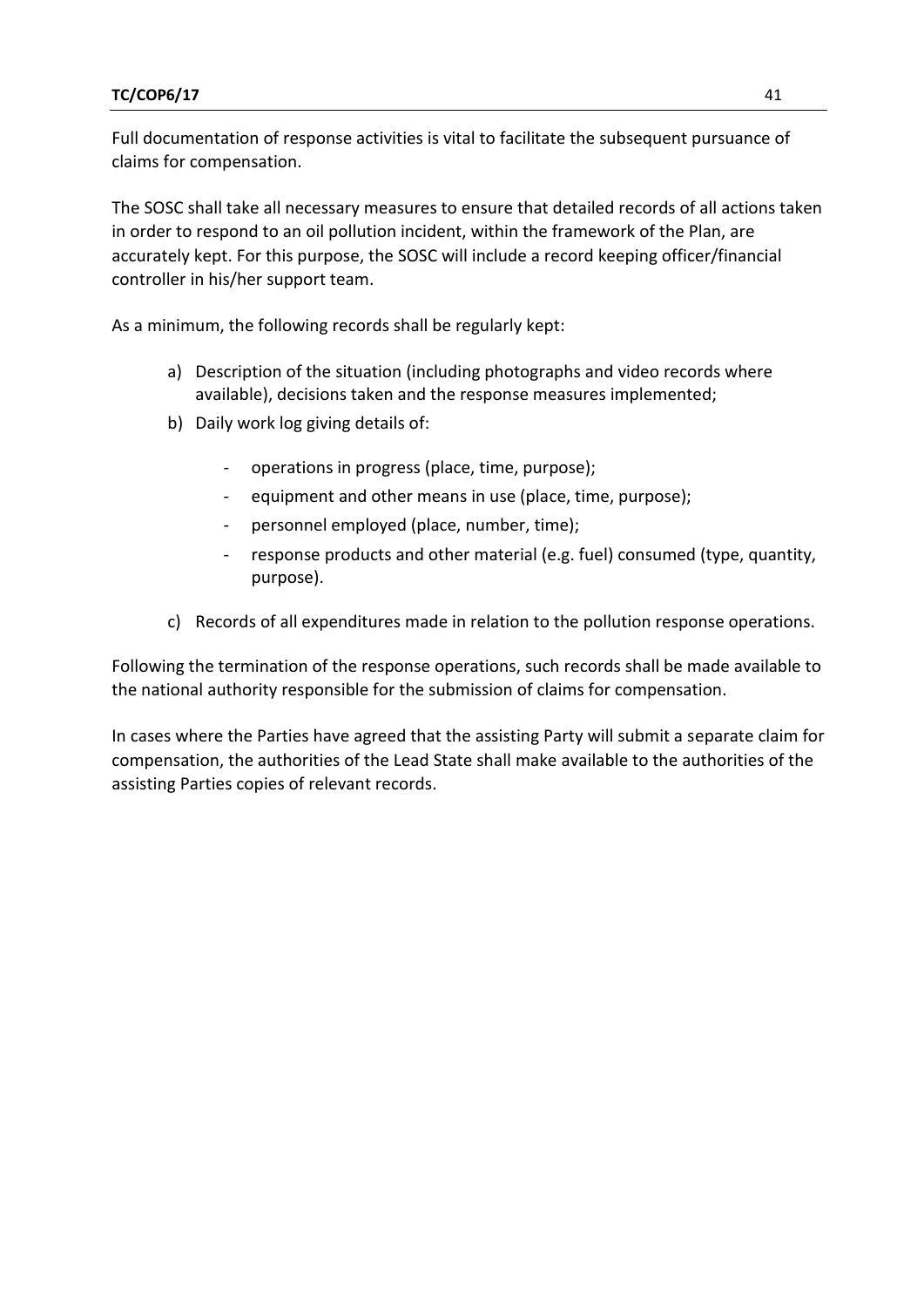## **7. PUBLIC INFORMATION**

## **7.1. Public Relations Officer (PRO)**

After the activation of the Plan, the Lead Authority shall designate a Public Relations Officer (PRO) who shall be seconded to the SOSC's support team.

The PRO shall be responsible for:

- a) maintaining contacts with the press and other media including radio and TV;
- b) preparing press releases on behalf of the SOSC and the Lead Authority;
- c) following the information released by the press and the media and clarifying any possible misunderstandings.

### **7.2. Press Releases**

Press releases shall be prepared and distributed to the press at least once a day during the entire period between the activation and the deactivation of the Plan.

Press releases shall be prepared by the PRO on the basis of accurate facts provided by the SOSC and/or his/her support team. They shall contain information concerning:

- the oil pollution incident and the development of the situation;
- technical data on vessels involved, type and characteristics of the pollutants, etc.;
- the measures taken to combat pollution;
- the progress of the response measures;
- injuries of personnel and damage to vessels, equipment, etc.

The following guidelines shall be observed when preparing press releases:

- prepare titles/headlines;
- give priority to the most recent and important information;
- use simple sentences and give only one idea per sentence;
- avoid quoting estimates, conjectures and suppositions;
- avoid giving opinions on environmental or other unquantifiable damages;
- draft final wordings very carefully.

Maps showing the area of incident, the evolution of the spill and the sites of the response operations should accompany press releases whenever possible.

All press releases shall be vetted and approved by the SOSC before distribution to the press.

### **7.3. Press Conferences**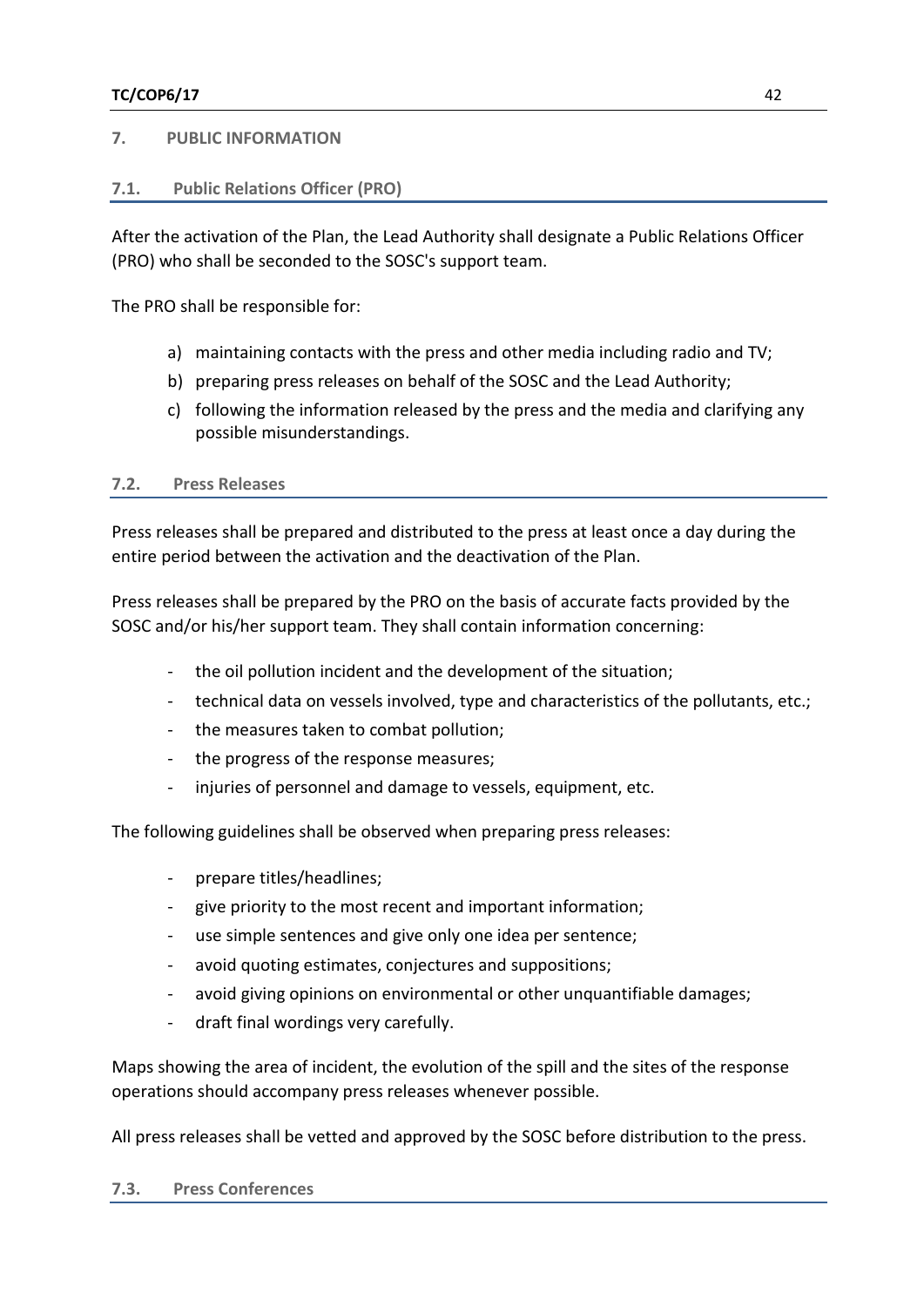After the activation of the Plan, the Lead Authority may decide, in consultation with the SOSC, to organise one or more press conferences for briefing the media.

The following persons may take part in such press conferences:

- SOSC
- specially designated expert members of the support team
- PRO
- representative(s) of the Lead Authority
- representative(s) of the other Parties (e.g. Liaison Officers or NOSCs)
- representative(s) of ship and cargo owners and/or their insurers.

Written information on the main facts concerning the oil pollution incident and the joint response operations, maps and photographs may be prepared in advance by the PRO and approved by the SOSC for use during the press conference.

The guidelines concerning the preparation of press releases (section 7.2) are also applicable to participants in press conferences.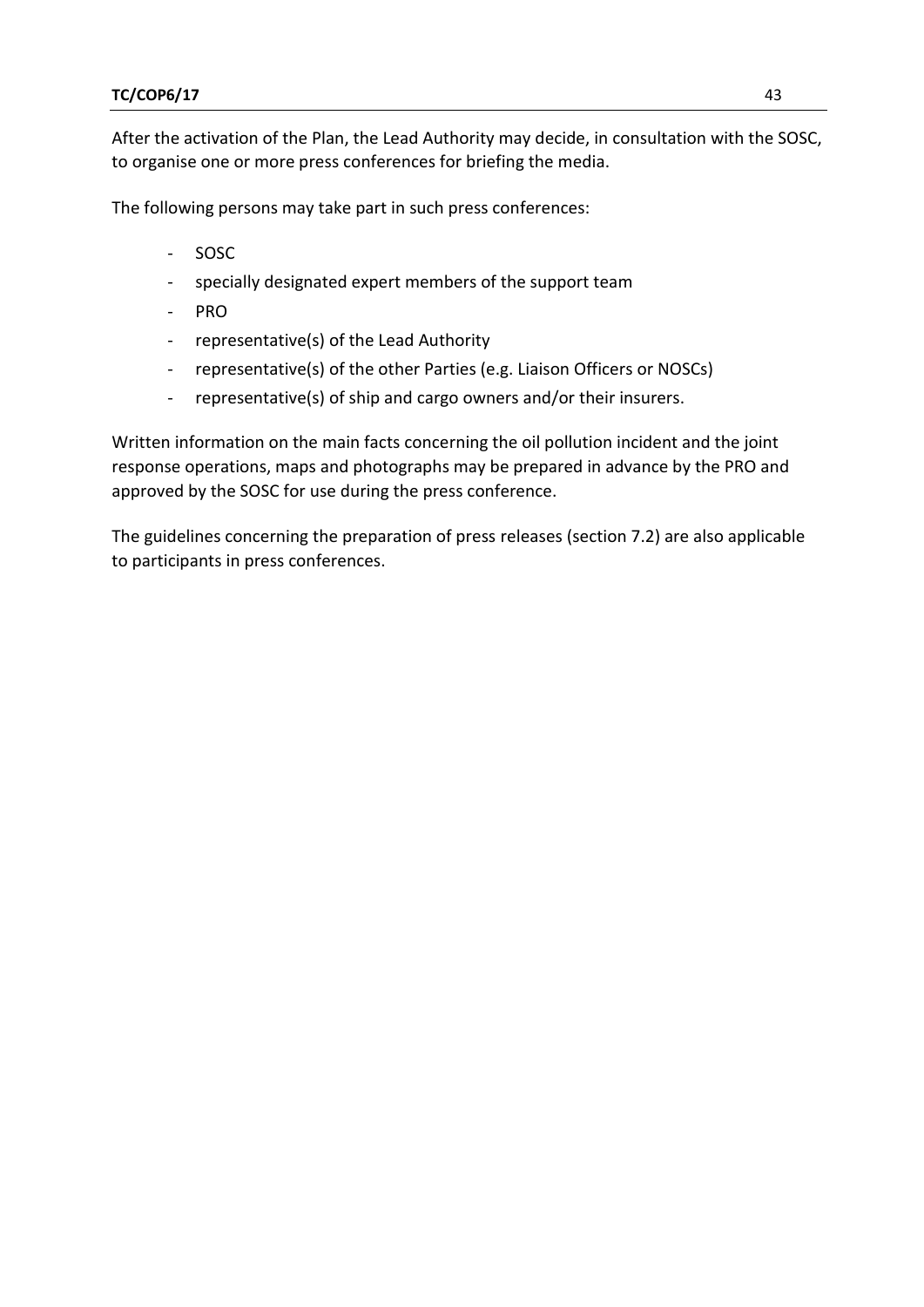### **List of Annexes**

### **Annex 1:**

Directory of Competent National Authorities, Contact Points, Emergency Response Centres, National On-Scene-Commanders and Other Relevant Addresses

### **Annex 2:**

Extracts of Relevant Sections of the National Contingency Plans

### **Annex 3:**

Directory of Response Personnel and Inventory of Response Equipment, Products and Other Means which Each Party Might Offer as Assistance in the Event of Activation of the Plan

#### **Annex 4:**

Communication System

### **Annex 5:**

National Maps

#### **Annex 6:**

Pollution Reporting System (POLREP)

### **Annex 7:**

Spill Assessment and Aerial Surveillance

### **Annex 8:**

Claims Manual – International Oil Pollution Compensation Fund

#### **Annex 9:**

Guidelines for Oil Spill Exercises under the Caspian Sea Plan Concerning Regional Cooperation in Combating Oil Pollution in Cases of Emergency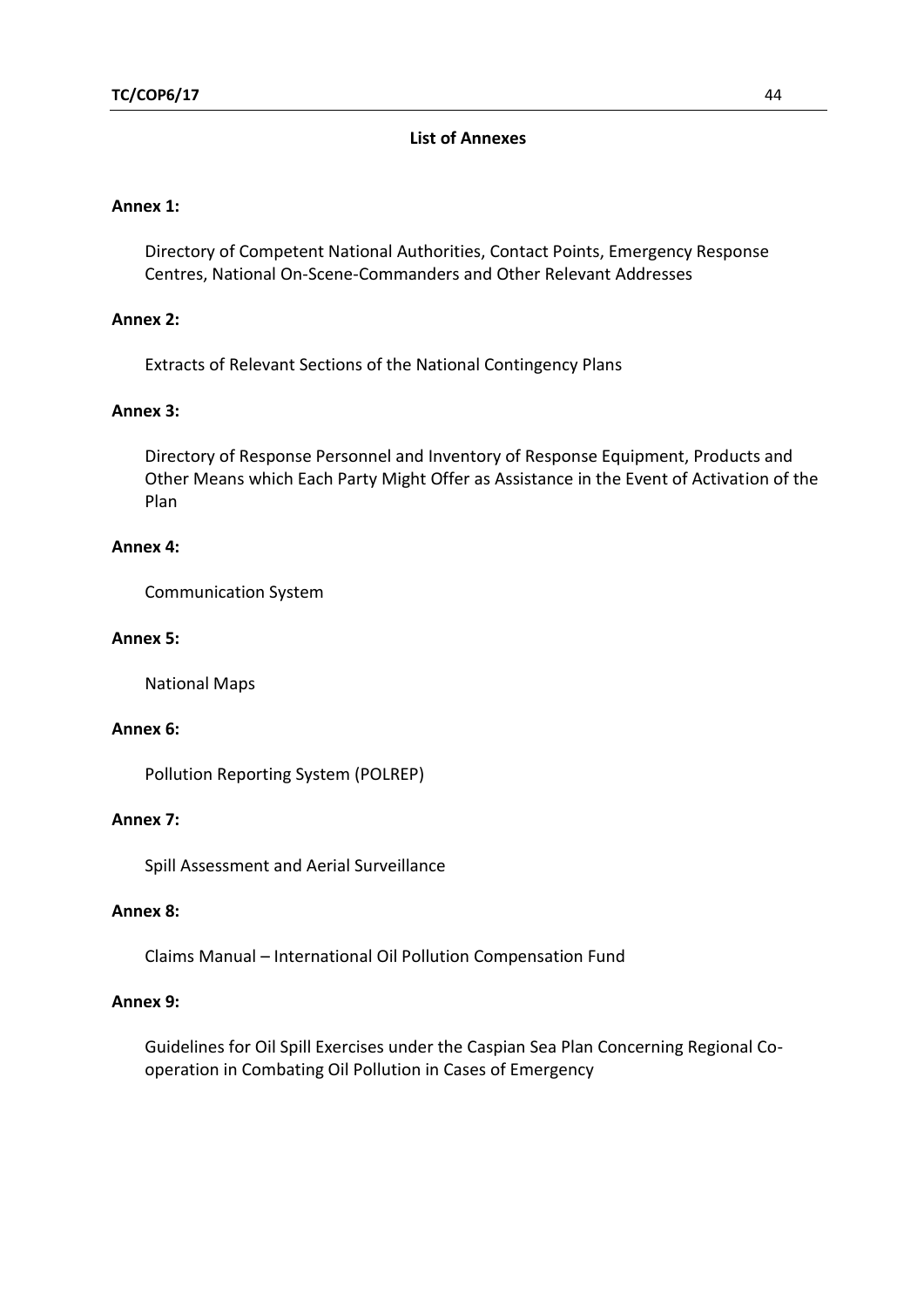## **Turkmenistan**

## **Comments and proposals to the draft Caspian Sea Plan Concerning Regional Cooperation in Combating Oil Pollution in Cases of Emergency**

**1)** (Only Russian version!) We propose to change the name of the draft to "Regional Cooperation Plan on Combatting Oil Pollution in Cases of Emergency in the Caspian Sea" in line with the Protocol Concerning Regional Preparedness, Response and Co-operation in Combating Oil Pollution Incidents (hereinafter – Aktau Protocol) (Article 4, para 4).

## **2) 1.1. Background**

Para 3: The Framework Convention for the Protection of the Marine Environment of the Caspian Sea (Tehran Convention) and its Protocol concerning Regional Preparedness, Response and Co-operation in Combating Oil Pollution Incidents (Aktau Protocol) provides the legal framework for actions concerning regional co-operation in combating [**accidental**] (We propose to delete) marine pollution. (*The 2nd proposal to this sentence is relevant in the Russian only*)

## **3) 1.2 Definitions, Acronyms and Abbreviations**

**а)** (Only Russian version!) We propose to revise the definition for "Oil" pursuant to the article 1 of the Aktau Protocol;

**b)** We propose to revise the definition for «Ship" pursuant to the article 1 of the Aktau Protocol;

**c)** "[Oil] pollution incident" (We suggest to delete, as the word is not used further throughout the text of the draft Plan)

**d)** We propose to revise the name of the definition "Protocol" to "Aktau Protocol";

**e)** (Only Russian version!) We suggest to correct the definition of abbreviation "OPRC" in the Russian text.

## **4) 1.4. Scope and Geographical Coverage**

Suggestion to:

Para 2. This Plan is intended to be a regional agreement on co-operation arrangement for the implementation of the Aktau Protocol between the following countries:

The Republic of Azerbaijan The Islamic Republic of Iran The Republic of Kazakhstan The Russian Federation Turkmenistan

Annex 2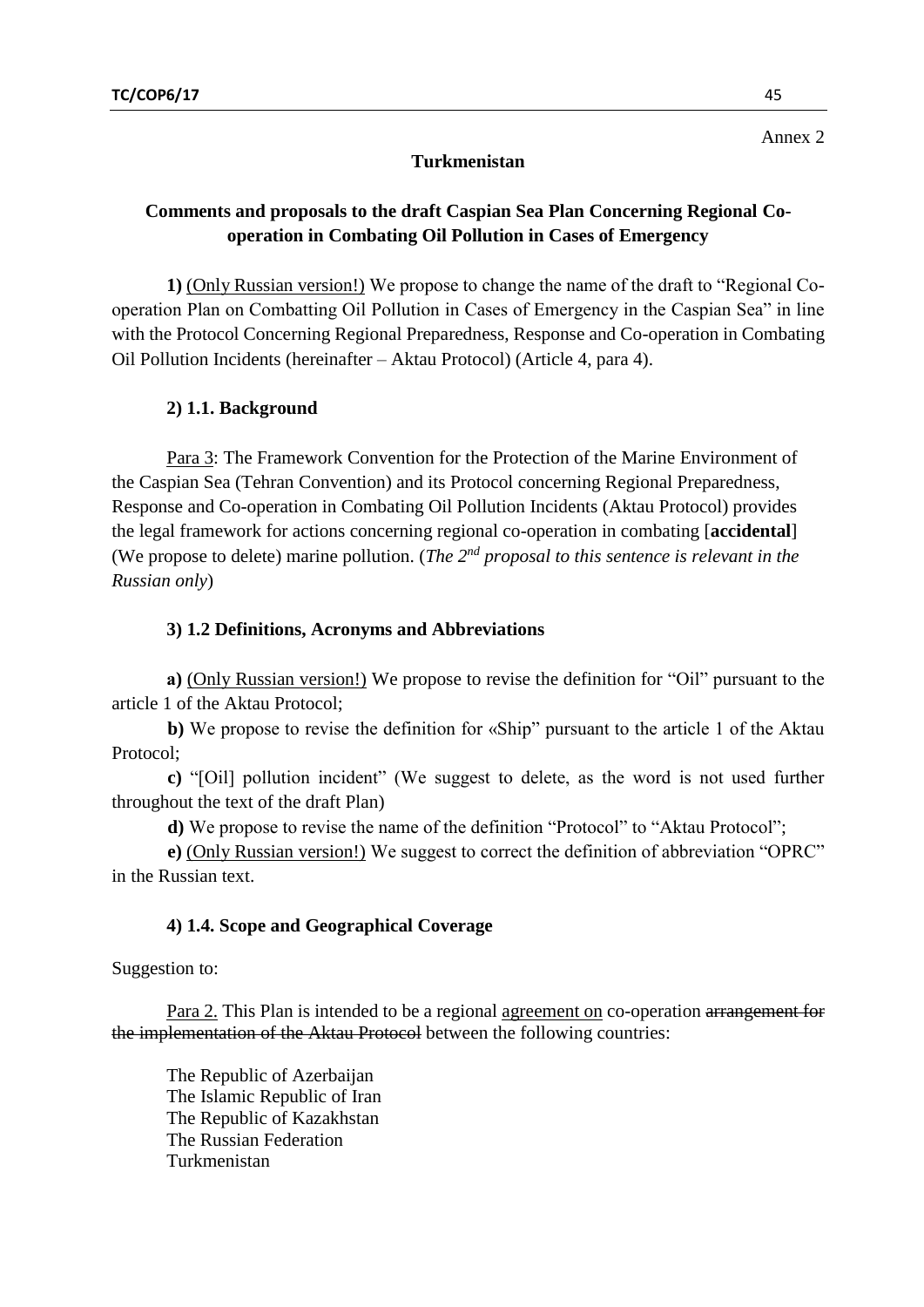This Plan organises the activities of responsible authorities in each country, prescribes a response structure and establishes a method of operation for personnel responding to an incident.

In 2014, the Caspian littoral states signed the Agreement on Cooperation in Emergency Prevention and Response in the Caspian Sea.

#### **5) 2.1. Basis for the Plan**

Para 1. The purpose of this Plan is to provide the [**framework**] (we suggest to delete this, as the Aktau Protocol is the legal framework) and describe the procedures for giving effect to joint response operations.

#### **6) 2.2. Exchange of information**

Para 1. (Only Russian version!) Article 5 of the Aktau Protocol obliges each Party to establish a national system for responding promptly to oil pollution incidents including the designation of competent authorities with specific functions, and to inform the other Parties of these [**arrangements**] (We suggest to revise Russian text].

Last Para. Suggestion:

Official versions of this Plan will be made available in the official working languages of the Convention. The English and Russian languages shall be used in all communications related to the Plan. The text of the communication in each language is equally authentic. In case of disagreement in its interpretation the English text prevails (see section 3.7).

## **7) 2.3. Meetings of Operational Authorities responsible for the implementation of the Plan**

Para 1. The Operational Authorities shall meet regularly, [**and as a minimum once a year**,] (We suggest the periodicity of the regular meetings "**and as a minimum once in two years**") in order to discuss questions related to the implementation of the Plan, to share information on the response to actual incidents, and to organize training courses and/or exercises and other relevant matters.

#### **8) 2.4. Joint training and exercises**

Para 2: In line with the definition in para 1.2. "Regional mechanism" means the procedures. It is considered appropriate to discuss with the Parties to the Tehran Convention how the procedure can organize training course and provide logistical support.

### **9) 2.5. Revision and amendment of the Plan**

Para i). If the need arises for changes in the provisions of the Plan, the Governmental Authority of the Party proposing such changes shall request the [Regional Mechanism] (The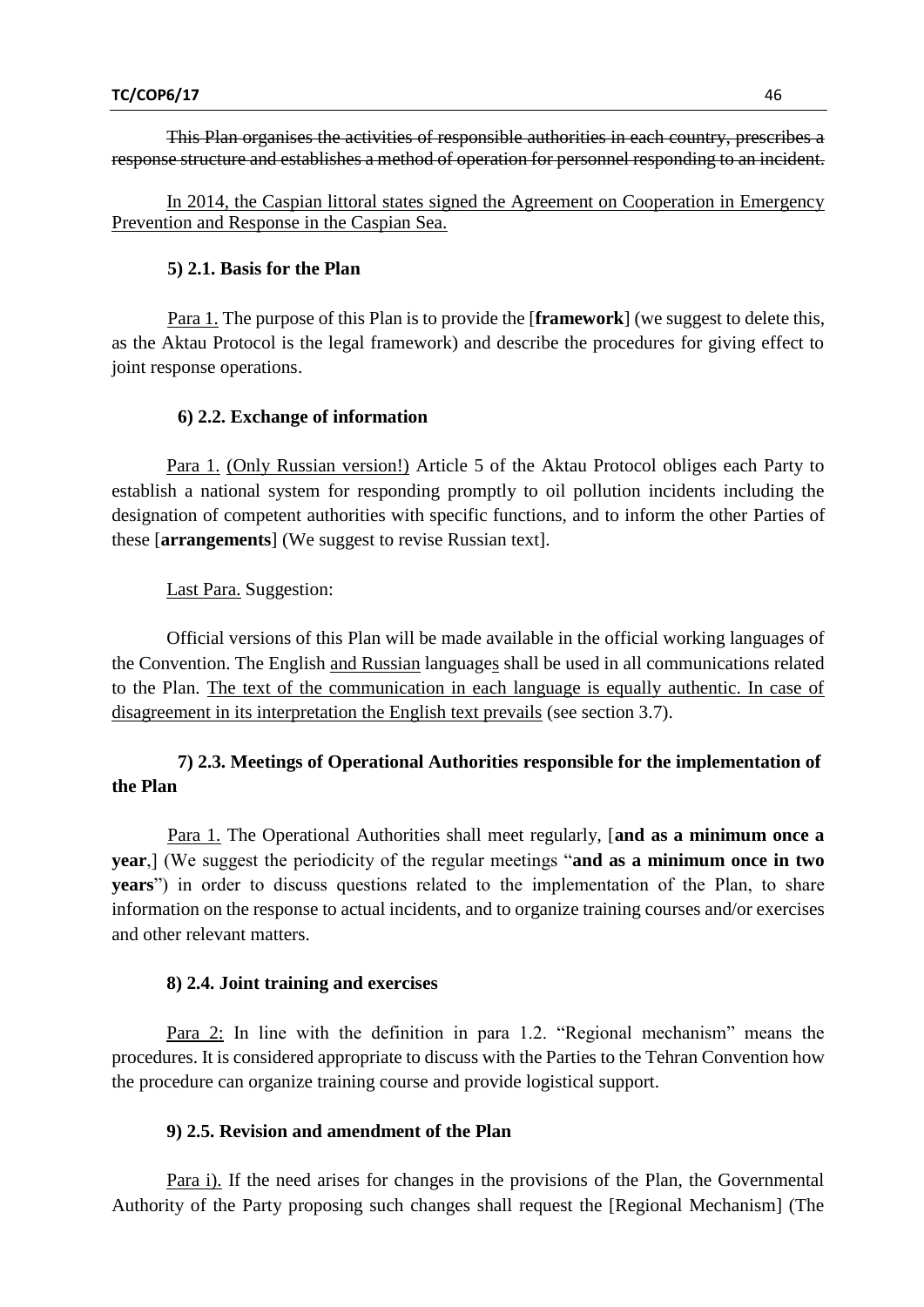draft Plan does not set out the procedure for establishing the Regional Mechanism. We propose to discuss this issue with the Parties to the Tehran Convention) to place the matter on the agenda of the next annual meeting of the Operational Authorities.

Para iv). The changes to the Plan shall come into effect immediately following unanimous approval or at such other date as the [**Conference of the Parties to the Protocol**] (We propose to substitute with the **Conference of the Parties to the Tehran Convention**) decides.

Para iii, para iv*.* We suggest to discuss these paras with the Parties to the Tehran Convention and find it appropriate to revise in accordance with the Article 18 of the Aktau Protocol.

### **10) 3.1 Mechanism for Activating the Plan**

Para 1 suggestion to add:

- occurrence within the territory of the Party bringing the Plan into effect, an incident which intensification of natural signs causing the oil pollution threaten to affect the territory of another Party or which scale exceeds the capabilities of the activating Party to independently eliminate the consequences of the spill.

### **11) 3.6. Command Structure**

We propose to exclude the definitions for "Operational Command", "Operational Control", and "Tactical Command" as these definitions are indicated in 1.2.

### **12) 3.7 Communication Arrangements**

Suggestion:

c) The English and Russian languages shall be used in all communications related to the implementation of the Plan.

### **13) 4.3. Spill Surveillance**

Suggestion to add at beginning:

For the duration of the Plan, the Lead State and the Party threatened by pollution shall establish a long-term monitoring programme (an agreed regionally coordinated programme) to assess the quality of sea water, sediments and the coastal strip at oil spill sites. The programme shall provide for the studying of the background state of the biosphere and for identifying the anthropogenic impact on the environment. The selection of the volume and number of samples taken, the frequency and periodicity of selecting sampling objects and their distribution in the area is carried out taking into account the change rate of the environmental situation and the rate of entry of pollutants.

The Lead State is developing measures to transport the oil collected at the spill site to shore for temporary storage and further disposal or reuse.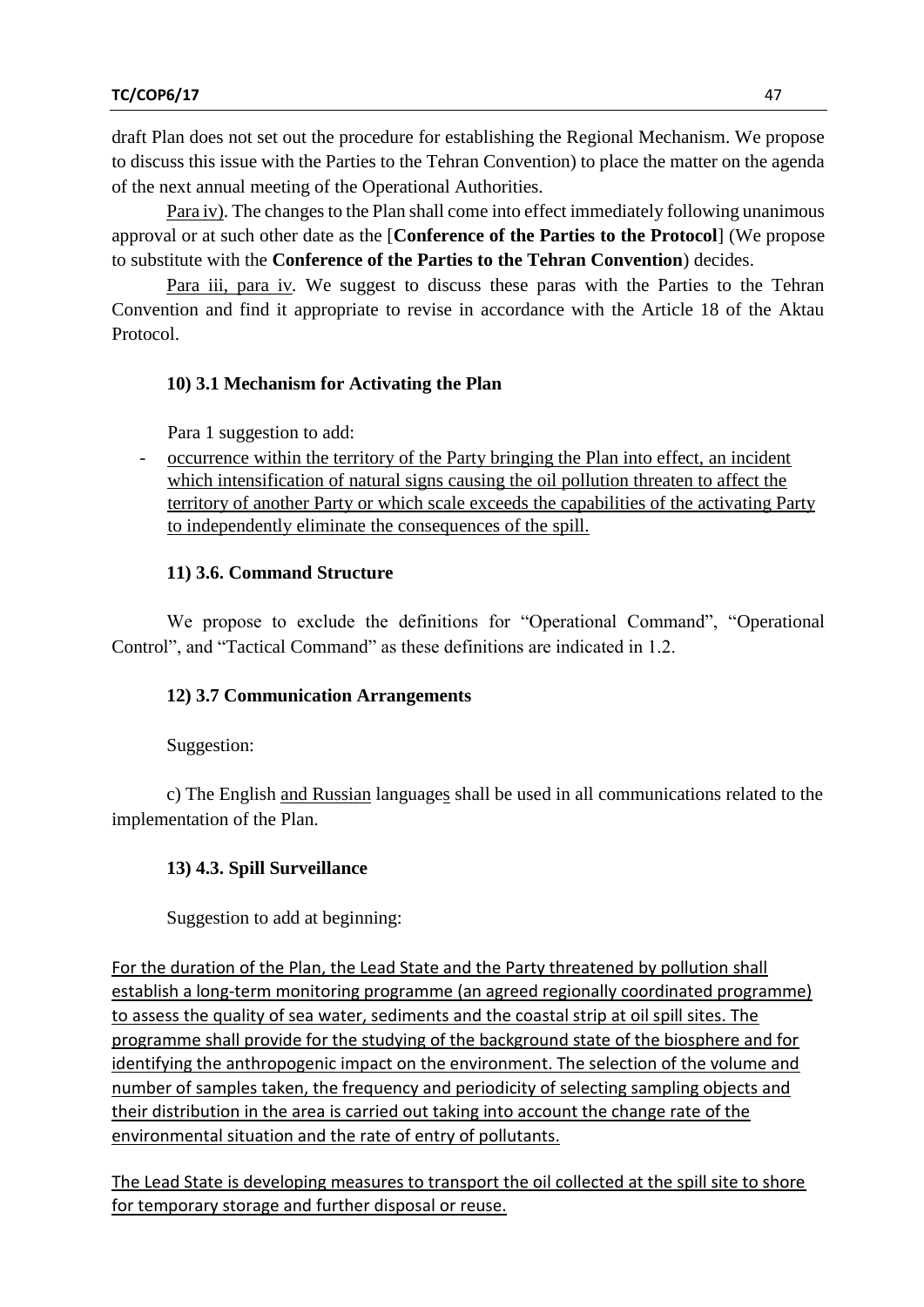## The Lead State shall establish restricted zones in the area of the oil spill at sea and in coastal areas and define specific measures to protect bioresources of the marine environment.

Para 3. When deemed necessary, Parties agree to undertake measures to obtain urgent permission for flights over their territory by aircraft of the other Parties for the purpose of surveillance of spills within the framework of the Plan and following the specific request put forward by the Party in whose territory the oil pollution incident has occurred. In its request, the Lead Authority shall define precisely the aim of the mission and flight plan.

Para 4. Information concerning aircraft suitable for spill surveillance (including their technical characteristics and specialised equipment), to which each Party has access, is given in Annex 3.

Proposal: We consider it expedient to agree Paragraphs 3 and 4 with the relevant governmental bodies of Turkmenistan.

## **14) 4.4. Requests for Assistance within the Framework of the Plan**

Para 5. With a view to being able to respond promptly to requests for assistance, Parties shall have part of their national response equipment, products and other means ready for transportation, at short notice, to the other Parties, except for *force majeure* situations, other emergencies and repair/maintenance situations.

Para 6. Any response personnel and/or means, rendered as assistance within the framework of the Plan, will act under the overall Operational Command of the SOSC and the Lead Authority. However, their respective NOSCs shall retain operational control over them.

Proposal: We consider it expedient to agree Paragraphs 5 and 6 with the relevant governmental bodies of Turkmenistan.

## **15) 4.8. Termination of Joint Response Operations and Deactivation of the Plan**

We suggest to discuss the term "repatriation" with the Parties to the Tehran Convention.

### **16) 5.2 Pollution Reporting System (POLREP)**

Suggestion:

Part II (POLINF) is a detailed supplementary report to Part I (within 24 hours of the oil spill).

### **17) 5.4. Post Incident Reports**

Para 1. Following the termination of pollution response operations, taken at both national level and within the framework of the Plan, the NOSC and/or the SOSC respectively shall prepare a final report including: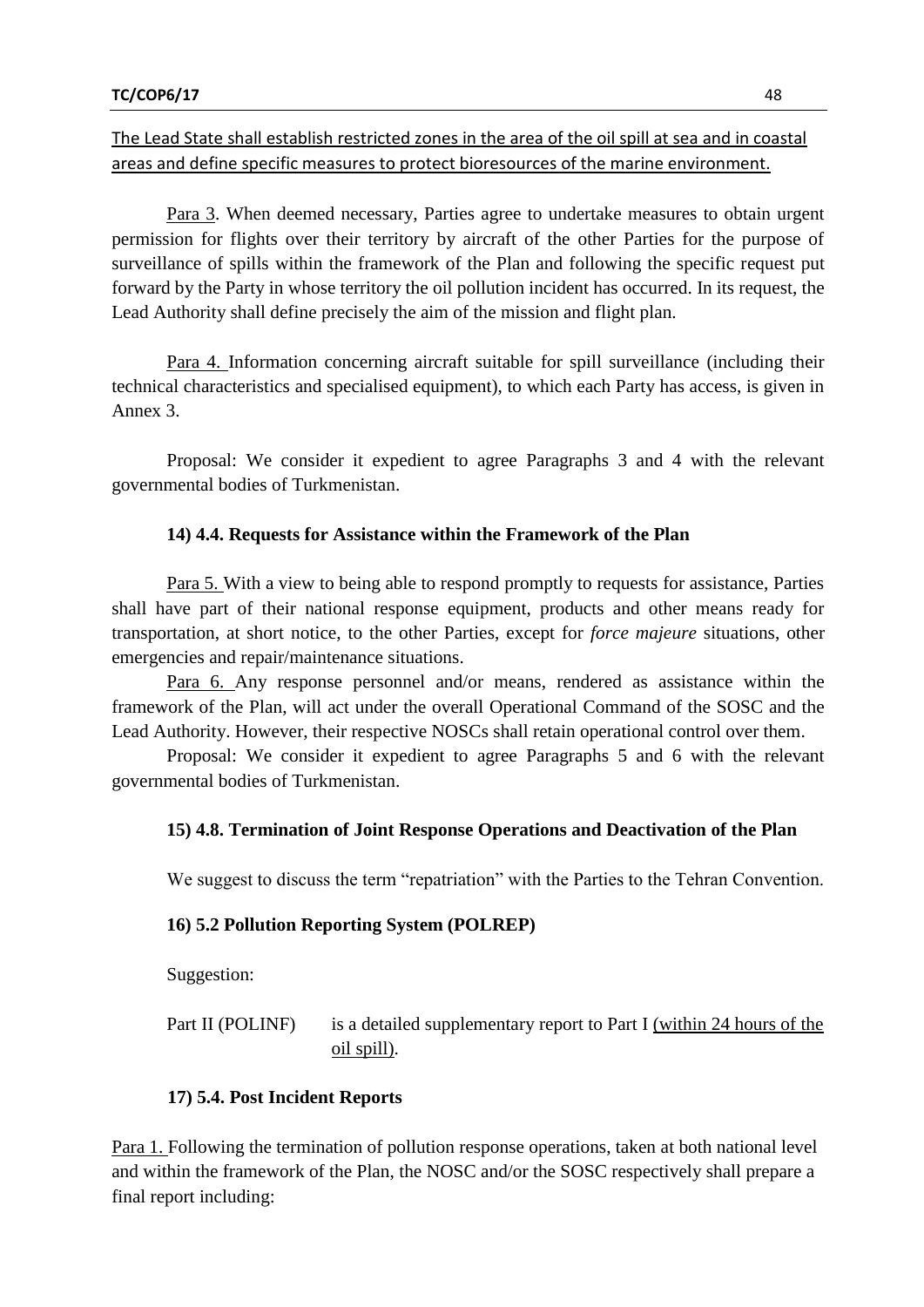- a) (Only Russian version!) a description of the oil pollution incident [**and development of the situation**] (we propose to revise the Russian text);
- …
- b) a description and analysis of the problems [**encountered**] (we propose to substitute this word with "**emerged"**) in responding to the oil pollution incident;

#### **18) 6.2. Financial Procedures**

We propose to state para 6.2 in accordance with Article 11 of the Aktau Protocol.

### **19) 6.6. Documentation of Response Operations and Related Costs**

Para 2. (Only Russian version!) The SOSC shall take all necessary measures to ensure that detailed records of all actions taken in order to respond to an oil pollution [**incident]** (we propose to revise the Russian text), within the framework of the Plan, are accurately kept.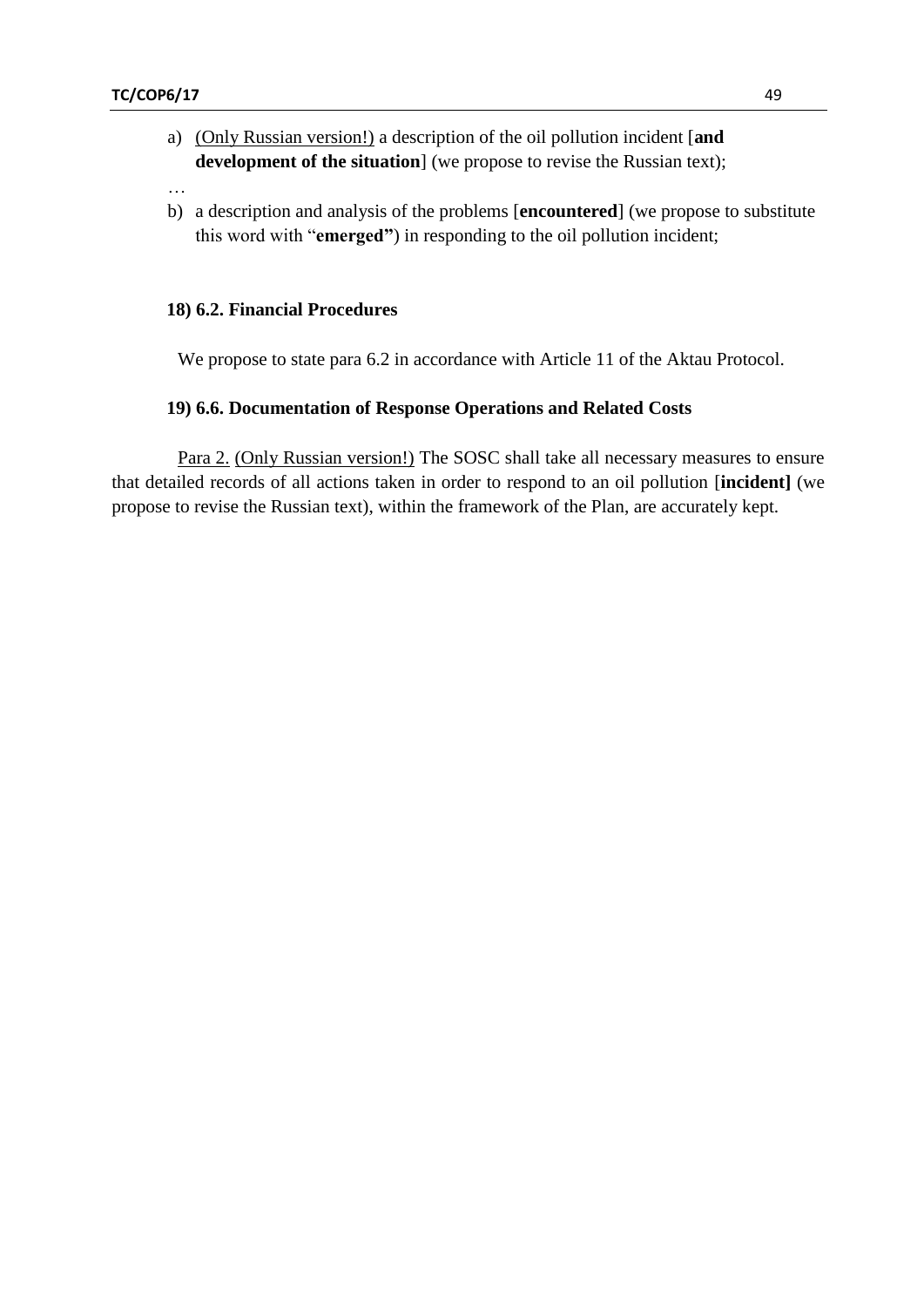## **RECOMMENDATIONS Aktau Protocol Workshop, 18-20 June 2018, Baku, Azerbaijan**

The meeting participants express their gratitude to IMO for the organization of the workshop and further request IMO as well as the private sector to support future activities under the Aktau Protocol.

The workshop on the implementation of the Aktau Protocol Concerning Regional Preparedness, Response and Co-operation in Combating Oil Pollution Incidents agreed on the following recommendations:

### *In relation to the development of an oil pollution preparedness and response training and exercise program for the Caspian Sea region*

- to seek agreement from the National Competent Authorities under the Aktau Protocol on the attached draft Guidelines for Oil Spill Exercises under the Caspian Sea Plan Concerning Regional Co-operation in Combating Oil Pollution in Cases of Emergency (the Plan) by end August 2018
- to use the commonly utilized types of exercises as follows:

| <b>ALPHA:</b>   | Synthetic or table-top exercises        |  |
|-----------------|-----------------------------------------|--|
| <b>BRAVO:</b>   | Alert/Notification exercises            |  |
| <b>CHARLIE:</b> | Equipment deployment exercises          |  |
| <b>DELTA:</b>   | <b>Full-scale operational exercises</b> |  |
| ECHO:           | State-of-the-art exercises              |  |

- to conduct Alpha exercises annually in conjunction with the meetings of the National Operational Authorities as provided for in chapter 2.3 of the Plan and where feasible to seek initial support from IMO and other partners, acknowledging that this is a regional commitment under the Plan
- to conduct Bravo exercises four times a year initially. Frequency is to be revised once the communication process is well understood
- to conduct Delta exercises at least once every three years as provided for in chapter 2.4 of the Plan. Delta exercises may be carried out in conjunction with existing national training and exercise activities
- to where feasible National Operation Authorities invite observers from Operational Authorities of other Caspian littoral states to attend national trainings and observe exercises

### *In relation to the areas of alignment, potential integration and collaboration with the Agreement on Cooperation in Emergency Prevention and Response in the Caspian Sea (Astrakhan Agreement)*

recognizing the close alignment between the Aktau Protocol and the Astrakhan Agreement and acknowledging that the meeting did not discuss the legal aspects of these treaties, focusing only on their practical implementation;

• to request the Tehran Convention national focal points to investigate the nature of coordination between the implementation of the Aktau Protocol and the Astrakhan Agreement, as it relates to oil pollution preparedness and response, within each of the Caspian littoral States and report on the outcome of this investigation to the Tehran Convention Interim Secretariat, along with recommendations on their effective and coordinated implementation by end September 2018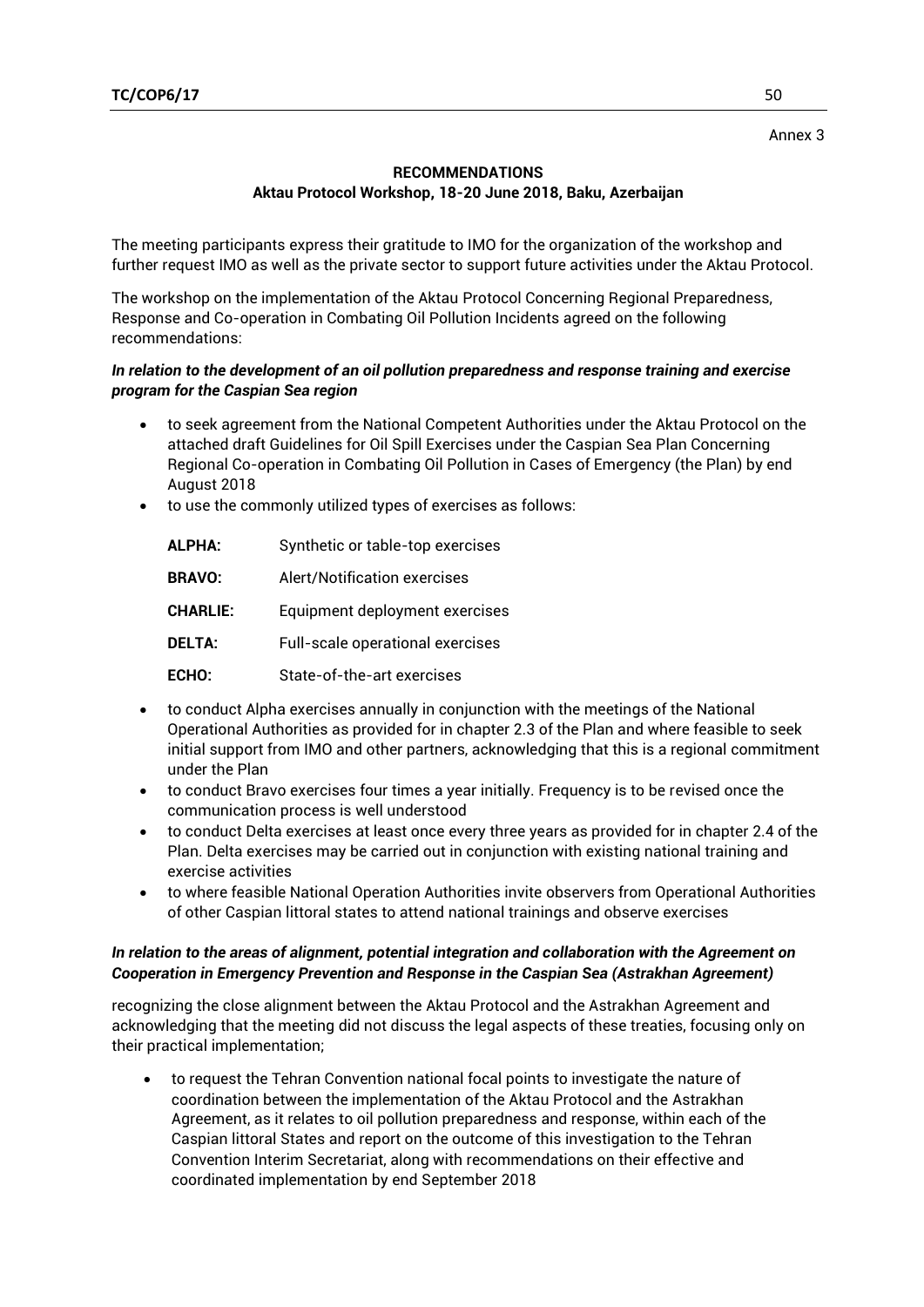- to request the National Competent Authority under the Aktau Protocol to raise awareness and communicate with all the focal points of the Astrakhan Agreement the provisions of the Aktau Protocol and the procedures of the Plan at the national level
- to add a discussion of the coordination of the Aktau Protocol and Astrakhan Agreement to the agenda of the next appropriate intergovernmental meeting of the Caspian Sea littoral states within the framework of the Tehran Convention
- to promote active exchange and coordination between those responsible for the implementation of activities regarding oil pollution preparedness and response of the Aktau Protocol and Astrakhan Agreement processes, for example by holding the next meeting of the National Operational Authorities of the Aktau Protocol in conjunction with the next meeting of the Astrakhan Agreement National Competent Authorities. Further, to extend an invitation to attend the next relevant exercise held under the Astrakhan Agreement to the National Operational Authorities under the Aktau Protocol.

### *In relation to future Aktau Protocol implementation activities:*

- to discuss the enhancement of the National Contingency Plans of the Caspian countries in relation to the regional implementation of the Aktau Protocol, possibly in conjunction with the holding of future table-top exercises
- OOO LUKOIL-Nizhnevolzhskneft and the Oil Spill Preparedness Regional Initiative (OSPRI) stand ready to provide expert support to the implementation of the Aktau Protocol
- Under the implementation of the national contingency plan of the Russian Federation as well as the regional Plan, LUKOIL-Nizhnevolzhskneft, in the event of an emergency and with the aim of integrating the resources of the private sector into the implementation of the Aktau Protocol and assisting in combating the incidents, stands ready to provide the available forces and resources to respond to a specific incident causing pollution of the sea

The Meeting participants agreed to present this list of recommendations to their National Competent Authorities under the Aktau Protocol and the national focal points of the Tehran Convention and any other relevant administration within their national government for their review and further action and subsequent approval in writing to the Interim Secretariat of the Tehran Convention.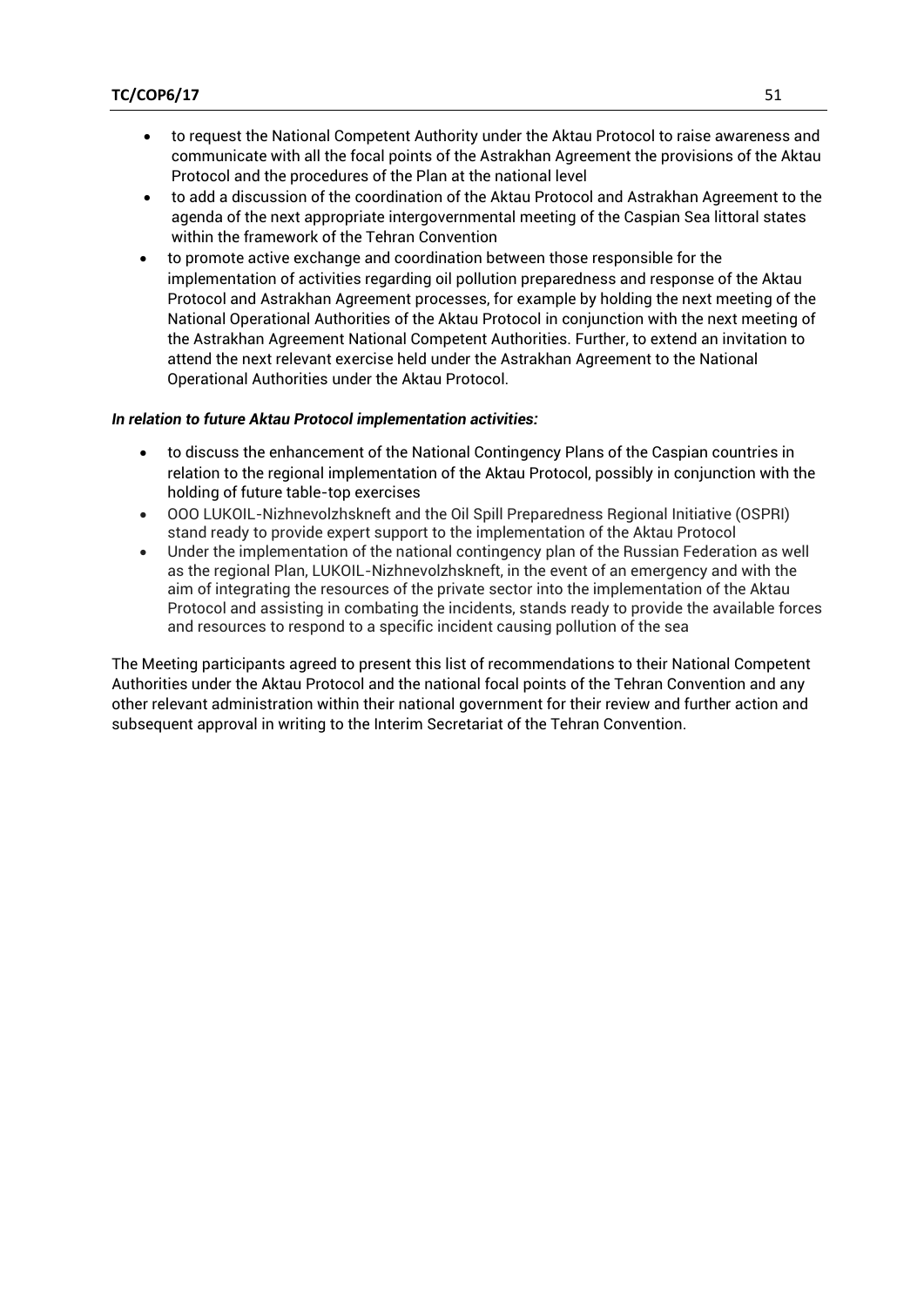#### Annex 4

#### *Draft* **GUIDELINES FOR OIL SPILL EXERCISES UNDER THE CASPIAN SEA PLAN CONCERNING REGIONAL COOPERATION IN COMBATING OIL POLLUTION IN CASES OF EMERGENCY 'AKTAU PROTOCOL IMPLEMENTATION PLAN'**

#### **Background**

1. In developing the draft Guidelines it was recognized that there is extensive experience of regional oil spill exercising around the world and that in drawing up the draft Guidelines the working group should utilize this experience. Three highly relevant references were:

- HELCOM Manual on Co-operation in Combating Marine Pollution, Volume I, Chapter 10, *Exercises and Related Guidelines*
- IMO/IPIECA Report Series Volume 2: *Guide to Oil Spill Exercise Planning*.
- Guidelines for oil spill exercises under the Black Sea Contingency Plan

2. In addition, as the Russian Federation is participating in the Black Sea, the Baltic Sea and the Caspian Sea regional arrangements it was felt that the HELCOM guidelines would be particularly valuable. Also, Russian Federation's contribution and experiences in connection with the development on exercise guidelines for the NOWPAP (Northwest Pacific Action Plan) Region could be useful for the Caspian Sea and the experiences of the I.R. of Iran for the ROPME Sea Area.

3. For this reason, much of the text and terminology used by HELCOM has been adopted in the Caspian Sea draft Guidelines for consistency.

\*\*\*\*\*\*\*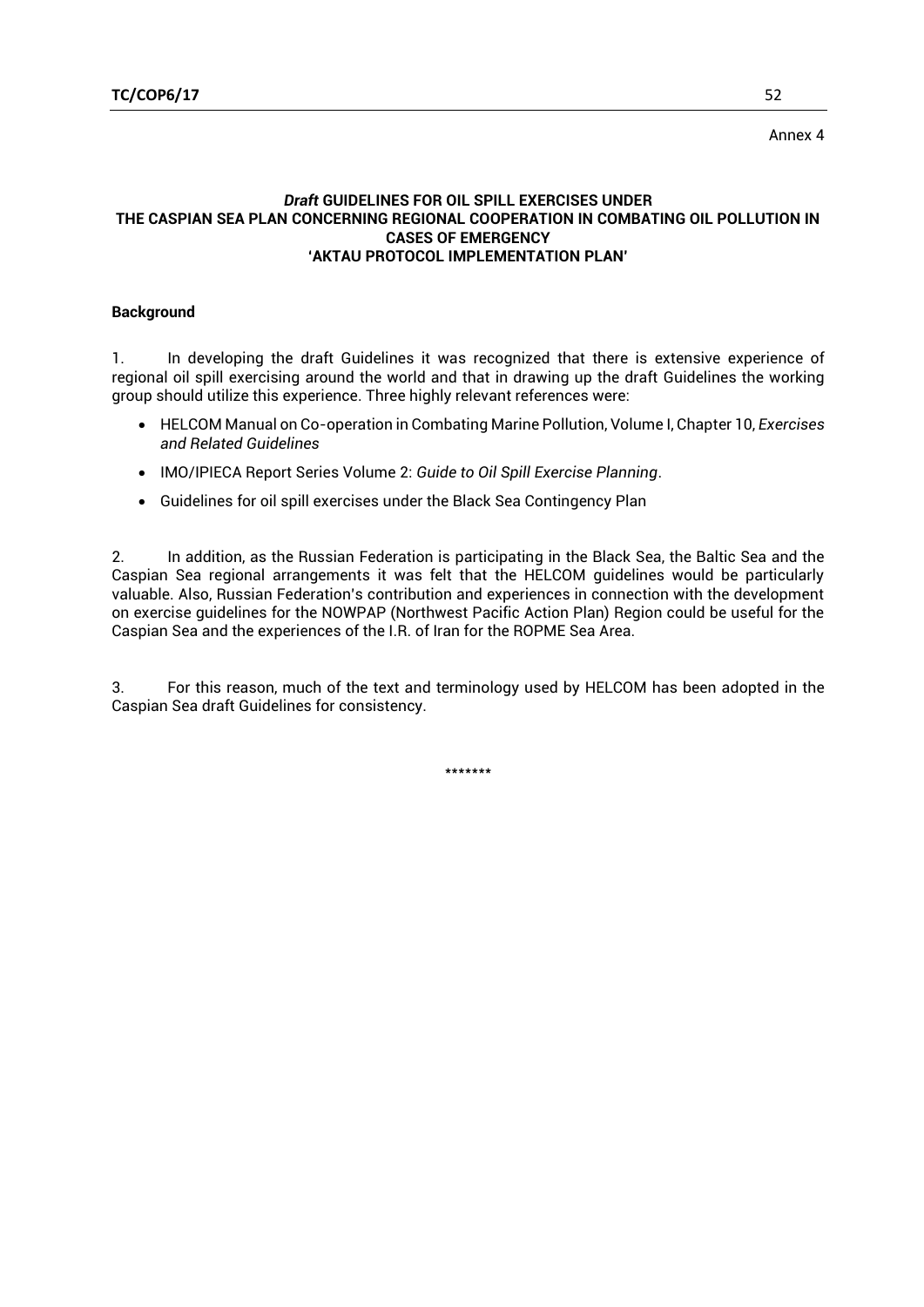#### **Guidelines for Oil Spill Exercises under the Aktau Protocol Implementation Plan**

#### **Introduction**

The Guidelines are to be used in the development and implementation of regional cooperation under the Caspian Sea Plan in conformance with its Section 2.4 on Joint Training and Exercises.

In designing, developing and executing oil spill exercises the following eight guiding principles have been agreed by the International Maritime Organization (IMO) and IPIECA (the global oil and gas industry association for environmental and social issues). The same guiding principles have been adopted for use in connection with all exercises carried out under the framework of the Tehran Convention as follows:

- 1. Ensure that management from the top down supports the exercise activity.
- 2. Set clear, realistic and measurable objectives for an exercise.
- 3. The thrust of exercising is to improve—not to impress.
- 4. Simpler, more frequent exercises lead to faster improvements initially.
- 5. Do not tackle complex exercises until personnel are experienced and competent.
- 6. Too many activities, locations and participants can overcomplicate an exercise.
- 7. Evaluating the exercise successfully is as important as conducting it successfully.
- 8. Planning and conducting a successful exercise is a significant accomplishment.

The activities under the Astrakhan Agreement may be taken into account when developing the longterm exercise schedule as per Annex 1.

Types of Exercises

Under the framework of the Caspian Sea Plan Concerning Regional Co-operation in Combating Oil Pollution in Cases of Emergency the following types of combating exercises have been agreed upon:

**CASPIAN SEA ALPHA:** Synthetic or Table-top Exercise **CASPIAN SEA BRAVO:** Alarm or Communication Exercise **CASPIAN SEA CHARLIE:**Equipment Deployment Exercise **CASPIAN SEA DELTA:** Operational Exercise **CASPIAN SEA ECHO:** State-of-the-art Exercise

Decisions on the exercise programme including the types of exercises, aims and goals for the exercises, time for the execution and appointment of Lead Countries are taken during the meetings of the National Operational Authorities. CASPIAN SEA BRAVO, CHARLIE, DELTA and ECHO exercises can be executed independently or in combination with each other.

A proposed Long-Term Plan of Exercises in the Caspian Sea region has been attached as Annex 1 to the present Guidelines.

#### **Synthetic or Table-top Exercise (CASPIAN SEA ALPHA)**

This exercise type is a 'paper exercise', the aim of which is to create a base for discussion on matters relating to organization, communication, logistics, etc. in combating actions involving two or more Contracting Parties.

The exercise will normally take place during meetings of the National Operational Authorities.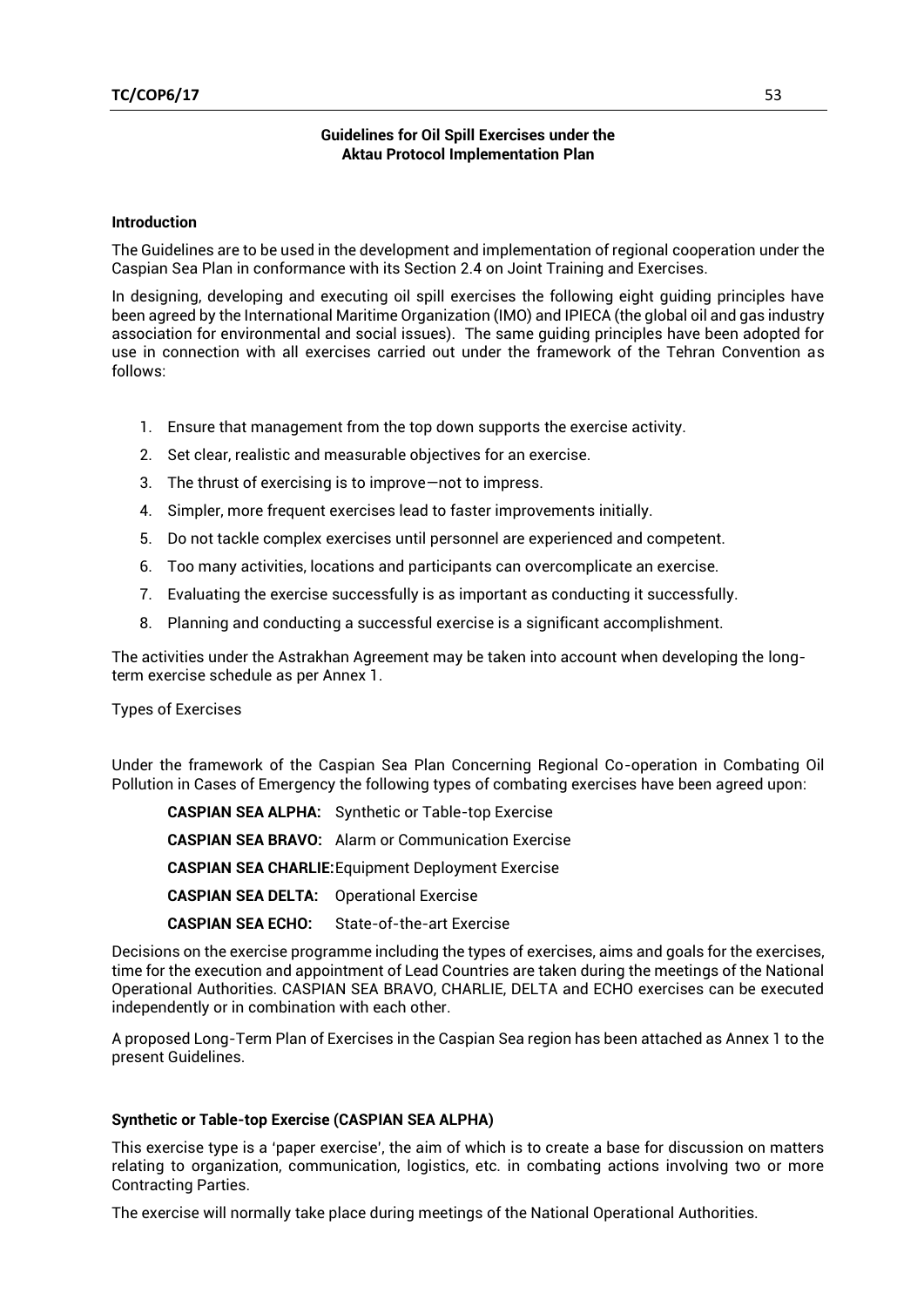The outline of the exercise is pre-planned in such a way that the players will be presented with a scenario of a pollution incident giving such facts of the incident that most probably would be at hand in the initial phase.

The situation in the initial phase will be followed by presentations of the situation as it has developed at certain chosen later stages.

After each presentation, the players are given the necessary time to consider their national follow-up action in relation to the incident situation.

The national follow-up actions are then presented and discussed.

#### **Alarm or Communication Exercise (CASPIAN SEA BRAVO)**

The aim of this exercise type is to test the agreed procedures and lines of communication for reporting, requesting and providing assistance, and to get a picture of the current response readiness of the Contracting Parties when called to assist.

The exercise further aims at familiarizing the personnel with the use and national handling of the adopted POLREP reporting form.

It is not the intention with this exercise that combating equipment and its handling personnel should be activated.

When receiving an exercise POLREP (POLWARN) the participating Contracting Parties should record the time of receipt, time of transmission to the responsible national authority and time of the receipt of POLREP (POLWARN) by the person responsible for initiating further national action.

When receiving an exercise POLREP (POLINF/POLFAC) in addition to the times recorded as for POLREP (POLWARN) the participating Contracting Parties should make a realistic evaluation of the types and the amount of equipment and personnel at their disposal for rendering assistance called for, as well as the time for its arrival at the scene of the accident.

After the termination of each exercise the participating Contracting Parties shall submit a report containing the above-mentioned times and evaluations to the Lead State. The Lead State should compile this information in a report, which should be sent to the [Regional Mechanism] for further circulation to other Contracting Parties in order to have the report presented and discussed at the following meeting of the National Operational Authorities.

CASPIAN SEA BRAVO Exercises are executed without notice but within a specified period of time (normally with in a calendar week).

CASPIAN SEA BRAVO Exercises can be carried out in turn between two or more Contracting Parties, and the arrangement and the initiation of the exercise are undertaken by representatives of the Parties involved and assisted by the Regional Mechanism, if needed.

The Initiating Party shall develop a realistic exercise scenario, on which the CASPIAN SEA BRAVO Exercise is based.

CASPIAN SEA BRAVO Exercises shall be initiated with a POLREP (POLWARN) message submitted by the Initiating Party to National Contact Points of participating Parties and identified in Annex 1 of the Caspian Sea Plan.

The initial POLREP (POLWARN) and subsequent messages related to the present CASPIAN SEA BRAVO Exercise shall be submitted in writing by a relevant electronic means of communication to the National Contact Point(s) identified in Annex 1 of the Caspian Sea Plan or any other address identified during the present CASPIAN SEA BRAVO Exercise.

In cases where e-mails are used as means of communication an "Automatic confirmation of receipt" could be used. However, a request for "acknowledge" should always be responded to.

The Competent National Operational Authorities of the Parties shall ensure that all operational duty personnel are familiar with these Exercise Guidelines, and the communication procedures set out in the Caspian Sea Plan.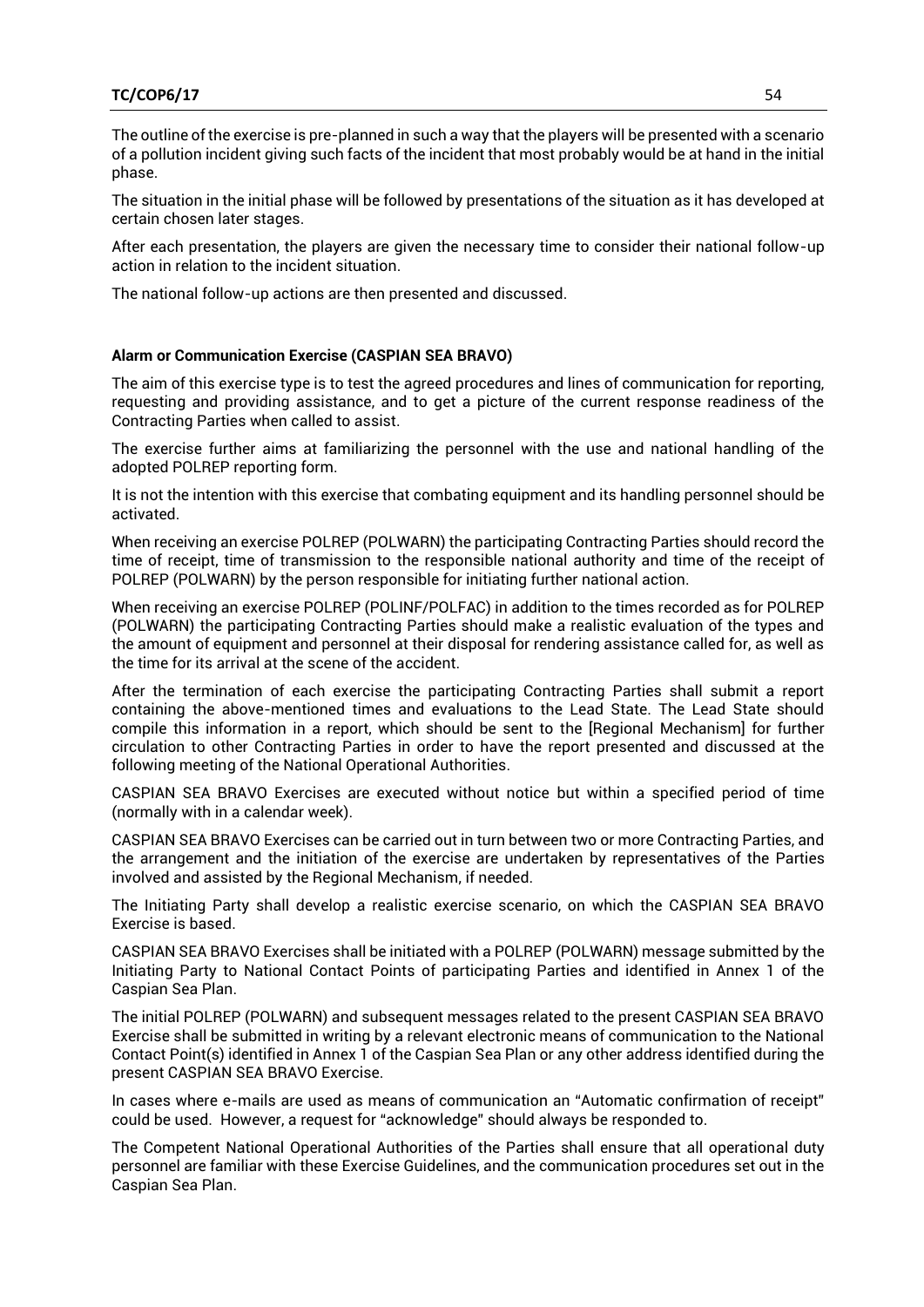#### **Equipment Deployment Exercise (CASPIAN SEA CHARLIE)**

The purpose of this exercise is to test the co-operation between the combating units of the Contracting Parties with respect to both communication and equipment. Involvement of personnel - except those needed for running the equipment - should be very restricted.

CASPIAN SEA CHARLIE Exercises are carried out between two or more Contracting Parties with bordering Areas of Responsibility.

Notice as to the time and event is to be given well in advance of the exercise, and the Contracting Parties not taking part in the exercise and the Regional Mechanism shall be invited to send observers to the exercise.

When planning the date for the execution of the exercise a back-up date should be held in reserve. The participating Contracting Parties must be informed as soon as possible and at least three days in advance if the exercise has to be executed on the back-up date or altogether cancelled.

Reports on the exercise should be sent from the Lead State to the Regional Mechanism for further circulation to other Contracting Parties in order to have the report presented and discussed at the following meeting of the National Operational Authorities.

CASPIAN SEA CHARLIE Exercises are arranged and executed after direct consultation between the Contracting Parties involved.

#### **Operational Exercise (CASPIAN SEA DELTA)**

The aim of this exercise type is partly to test the alarm and communication procedures, the response capability, and the response time of the Contracting Parties, partly to test and train the staff functions and the co-operation between response units (including the response equipment) of the Contracting Parties.

CASPIAN SEA DELTA Exercises are carried out every three years, with the execution of exercises rotating between the Contracting Parties. The meetings of the National Operational Authorities will develop and agree to an Exercise Programme covering three years or more ahead, as appropriate. The Exercise Programme will state who should arrange and host the coming exercises and what should be the aims of these exercises.

The Long-term Exercise Plan is set out in in Annex 1 of the present Guidelines.

The agreed Lead State has the overall responsibility to plan and execute the exercise. At the discretion of the Lead State other relevant and realistic elements of an accident at sea may be included in the Exercise CASPIAN SEA DELTA scenario, i.e.: Search and Rescue (SAR), fire fighting, emergency transfer of cargo, claims and compensation, shore-line clean-up, wild life protection and restoration etc.

Also custom and immigration procedures in connection with import and export of emergency response personnel and equipment might be considered as exercise elements.

Further, the application of dispersants might be considered as a response option during a CASPIAN SEA DELTA Exercise. If this option is used, national procedures of approval and spraying limitations should be included as incidents in the exercise planning.

Taking into consideration that different Time Zones apply to the Caspian Sea region the "Exercise Time" in use should be clarified. The use of UTC-time as "Exercise Time" should be considered as an option.

Custom and Immigration clearance for participating units of other Parties could be time consuming, why it is recommended to allow one extra day for foreign units prior to the execution day of the CASPIAN SEA DELTA Exercise.

A report, evaluating the results of the exercise and making recommendations for improvements to the Caspian Sea Regional plan, as appropriate, should be distributed to the Contracting Parties in order to have the report presented and discussed at the following meeting of the National Operational Authorities (see further section on *Planning and Evaluation of CASPIAN SEA DELTA Exercises*).

While participation in the exercise is voluntary, it is recommended that at least the neighboring countries participate.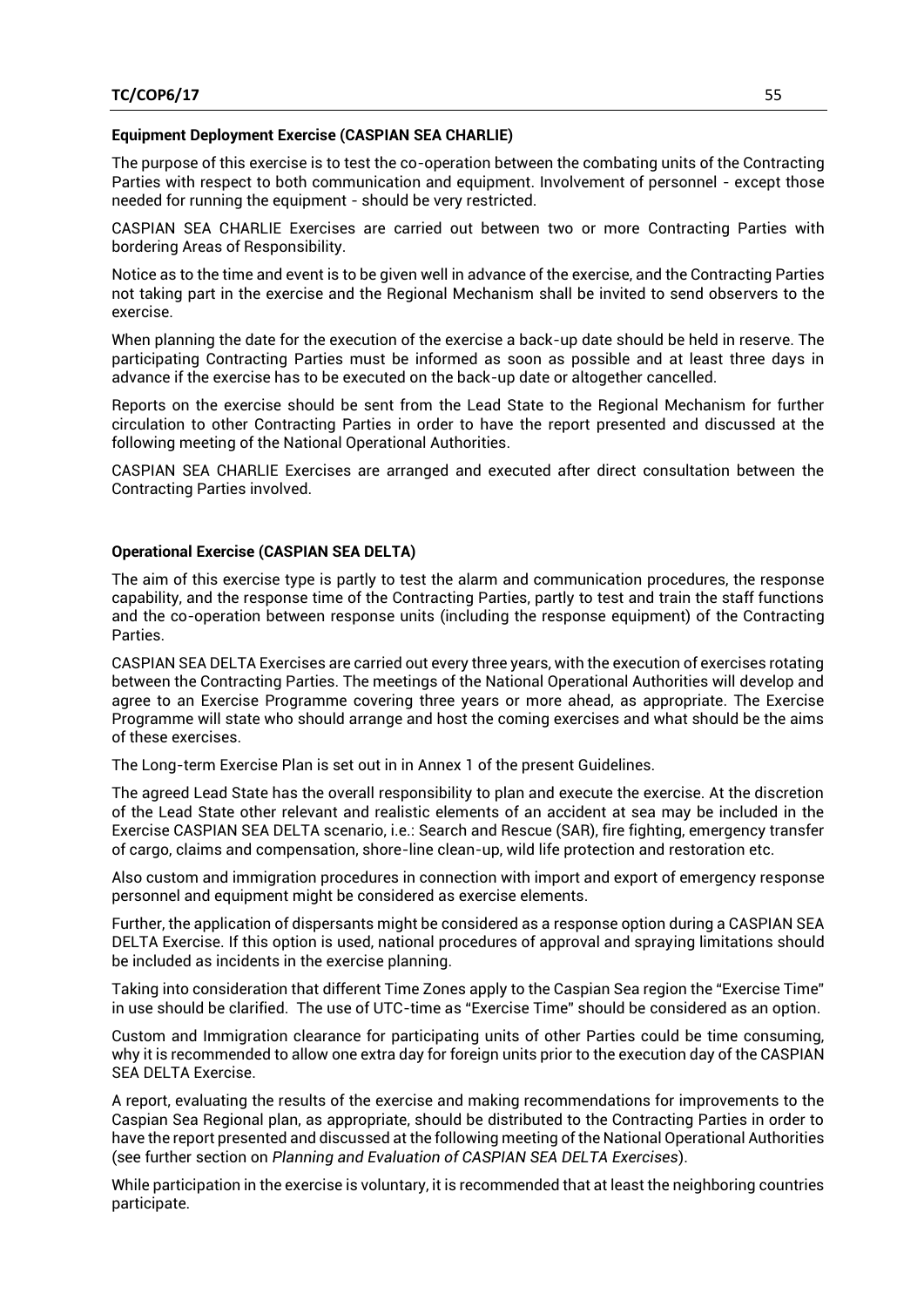#### **State-of-the-art Exercise (CASPIAN SEA ECHO)**

The aim of this exercise is to demonstrate the state-of-the-art of a specific topic, e.g. a type of equipment, a response method, and means of communication or scientific tests. Traditional operational response activities will not form a part of this type of exercise.

As the aim of CASPIAN SEA ECHO Exercises is to demonstrate the-state-of-the-art, great emphasis should be given to inviting relevant observers from the Contracting Parties and relevant international organizations, as appropriate.

The exercise should be followed by an immediate exercise briefing in order to benefit from the remarks from the observers. The Lead State should send a report of the exercise to the Contracting Parties in order to have the report presented and discussed at the following meeting of the National Operational Authorities.

### Procedures for the Exercises

To identify exercise traffic and to avoid conflict with exercises undertaken within other agreements, the text of all messages (both to and from the Lead State) shall begin with the words:

#### "EXERCISE CASPIAN SEA"

All messages shall end with the words:

#### "EXERCISE-EXERCISE-EXERCISE"

At the end of each exercise the Lead State shall send a final "End of exercise" message to all Parties concerned.

In cases where e-mails are used as means of communication an "Automatic confirmation of receipt" could be used. However, a request for "acknowledge" shall always be responded to.

#### **Exercises Reports**

After an exercise the Lead State shall prepare a brief report for submission the other Contracting Parties and to the National Operational Authorities for consideration at its next meeting. The final report, including comments by the National Operational Authorities shall be submitted to the next Meeting of the Contracting Parties for information and approval/adoption, as appropriate. (for reports from CASPIAN SEA DELTA Exercises, see further section on *Planning and Evaluation of CASPIAN SEA DELTA Exercises*).

The report should, as a minimum, cover the following items:

- 1. Preparation of the exercise
	- a short description of how the exercise was prepared and relevant references
- 2. Implementation of the exercise
	- date and period of exercise,
	- a brief description of how the exercise was initiated
- 3. Participating Contracting Parties
	- names of participating Parties with a description of participating units, equipment items and personnel
- 4. Running and finalization of exercise

Under this heading a brief description of following items (if applicable) should be given:

- scenario
- command
- communications
- finalization of exercise
- 5. Comments of the participating Contracting Parties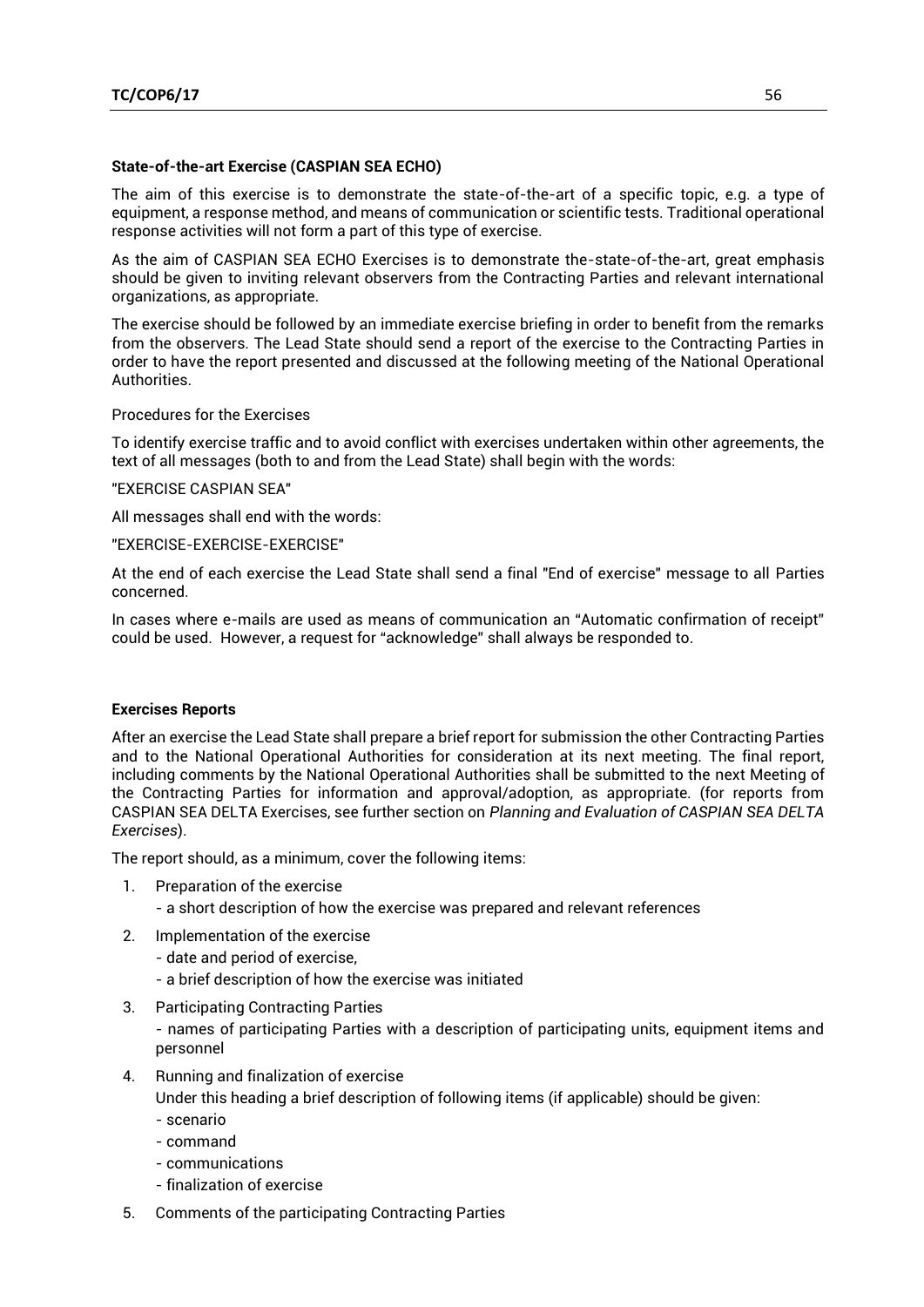A brief summary of comments received from each participating Parties. Only comments on important matters should be mentioned.

- 6. Conclusion
	- a general conclusion from the Lead State's point of view on lessons learned
	- suggestions and recommendations on how to improve exercises in the future.
	- suggestions and recommendations for improvements or amendments to the Caspian Sea Regional Plan.

Tables, statistics, figures or pictures can be added as necessary under each item as annexes at the end of the heading.

\*\*\*\*\*\*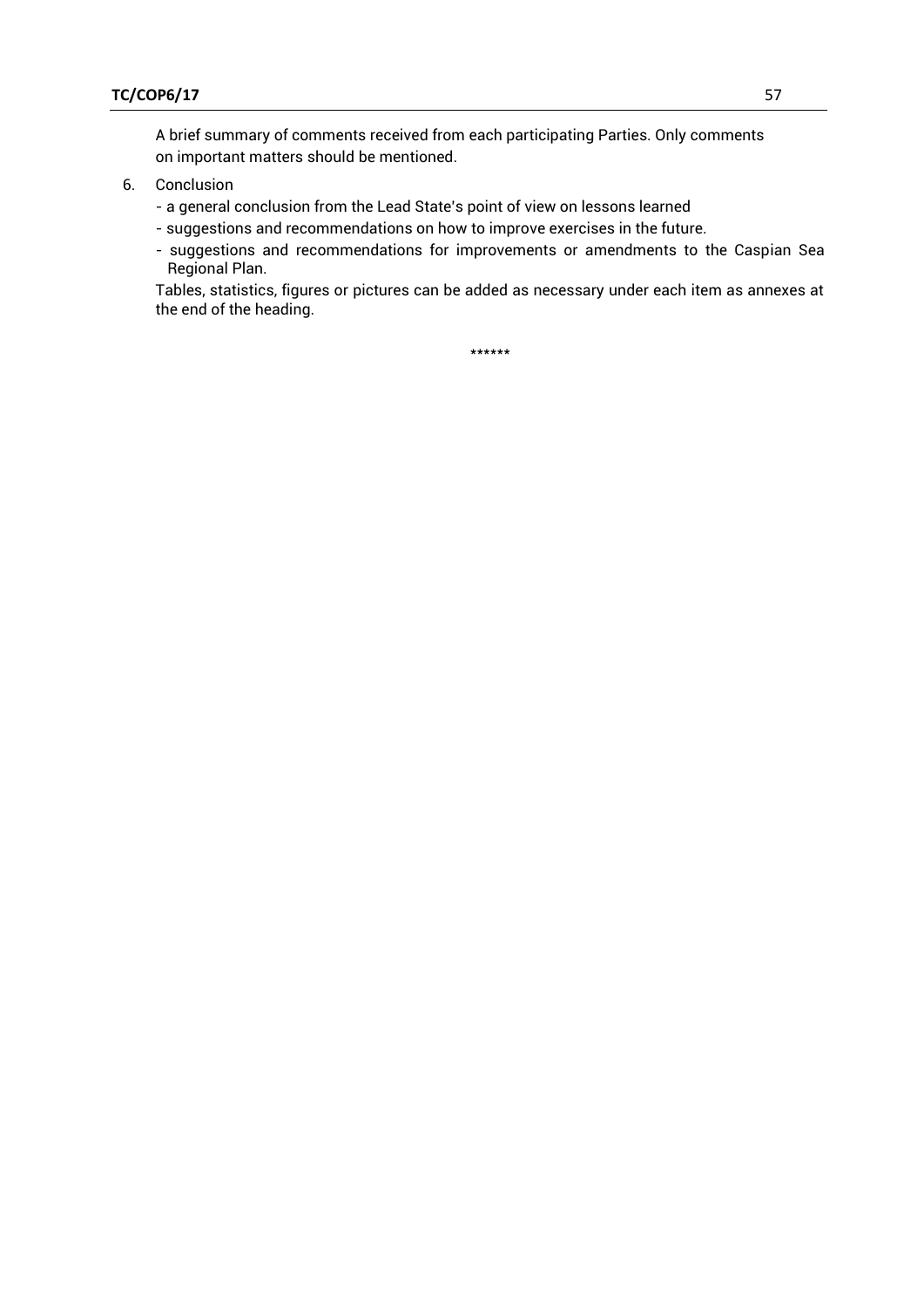### **APPENDIX 1**

Checklist of Administrative and Organizational Problems, which could arise in an Operational Exercise

(CASPIAN SEA CHARLIE or DELTA)

In general, it is up to each littoral State to take care of all formalities itself. But it is advisable that the Lead State undertakes to make precautions in order to facilitate the granting of all clearance and permissions required.

This checklist is to help the Lead State arranging an operational exercise and the participating Parties not to forget issues of importance:

- diplomatic clearance
- customs questions
- general health and safety issues
- conditions of work
- insurance of personnel
- civil liability for injuries or damage
- accommodation and meals
- medical treatment
- equipment and repairs
- report to the meeting of the National Operational Authorities
- General Programme well in advance, including:
- 
- \* briefing/debriefing \* liaison officer *\* transports*
- \* operational command \* communication *\* observers*
- \* participating units \* recommended charts *\* social events*
- 
- 
- *\* time zone \* Supplies \* First Aid*
- \* Exercice condition \* exercise command *\* hotel reservation*
	-
	-
	-
- \* timetable \* required diplomatic clearance *\* information service*

*\*\*\*\*\*\**

- \* pilot regulation \* Applicable custom and immigration regulations
	-
- 
- 
- 
- 
- 
- *\* moorage*
- 

**APPENDIX 2**

Planning and Evaluation of CASPIAN SEA DELTA Exercises

#### **Planning**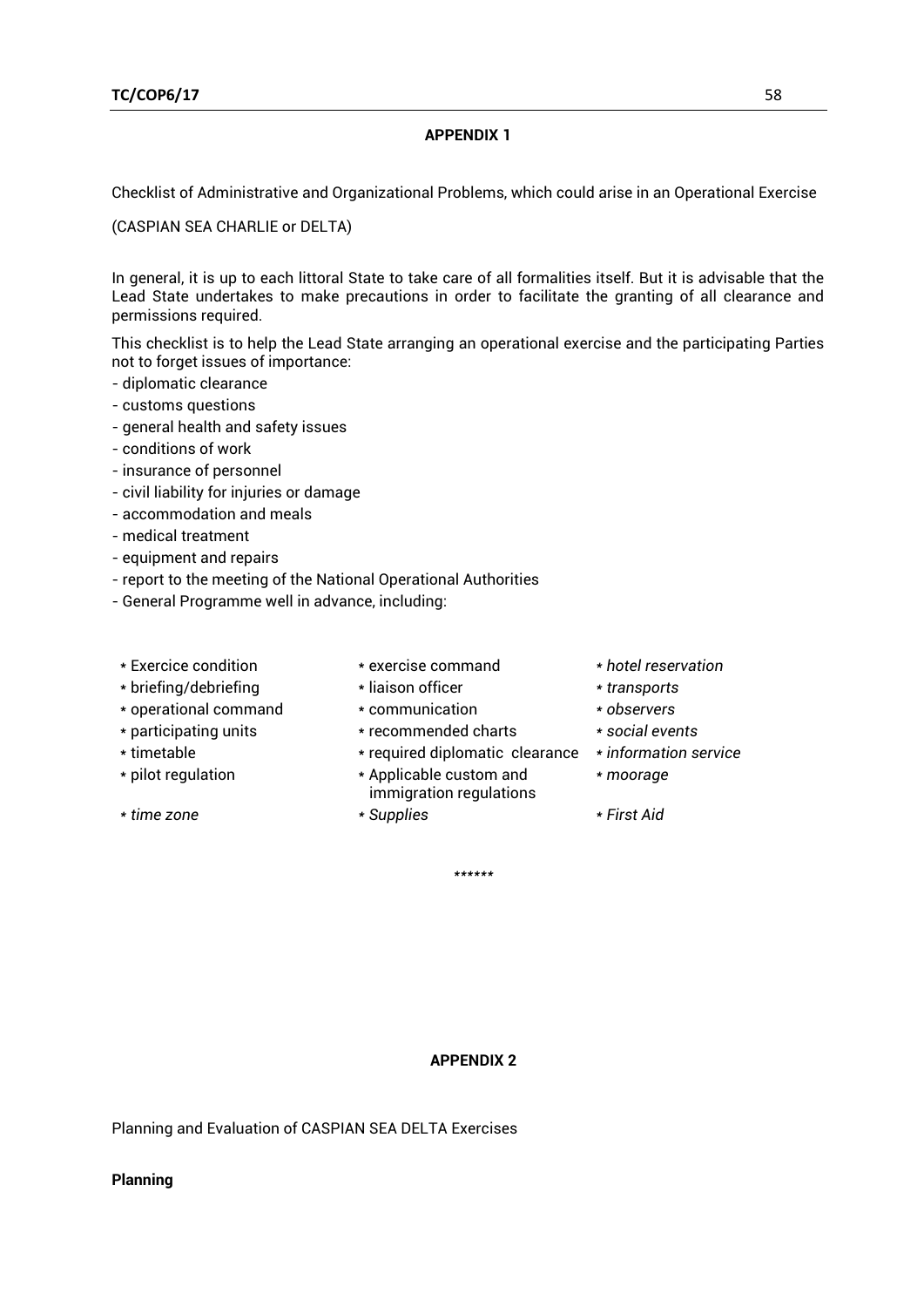First announcement and invitation to participation should be sent to the Contracting Parties six months in advance of the exercise. This first announcement should:

- inform on the aim, the date, including a back-up date, and place of the exercise; and

- call for participation of ships and observers.

Announcements of participation should be made to the Lead State four months in advance of the exercise.

Having received the announcements of participation the Lead State should send out practical information about the exercise. Examples of such information are given in the preceding section. This information should not include details of the exercise scenario.

In general, it is up to the Lead State to plan the exercise scenario.

Although the aim of a CASPIAN SEA DELTA Exercise is to check and train the operational system as a whole, efforts should also be made to change the tasks of the participating units during the exercise, in order for personnel to gain as much experience as possible from the exercise.

The participating Parties must be informed as soon as possible and at least three days in advance if the exercise has to be executed on the back-up date or altogether cancelled

Recognizing that most Parties have in place special national custom and immigration procedures for use in case of any real civil emergency, it is however recommended that the Lead State allocate a day Zero minus one (Day  $0 \div 1$ ), allowing amble time for necessary custom and immigration procedures applicable to non-real emergency situations

#### **Exercise Evaluation**

An Exercise Evaluation Team (EET) shall, be established, to enable beforehand comments on the exercise scenario, and thus ensure the best benefits of the scheduled exercise. The exercise scenario shall be send in due time to the members of the EET to enable them to comment thereupon.

The EET normally consists of three members, of which one is from the Lead State, one from the Contracting Party who arranged the previous exercise, and one from the Contracting Party who will arrange the next exercise.

The EET shall, in order to strengthen the operational co-operation between the Contracting Parties, do an unbiased evaluation of the exercise.

This evaluation is to be conducted in two steps; as an intermediate evaluation and as a final evaluation.

For the intermediate evaluation the tasks of the EET are:

- to be present during the exercise; and
- to give an oral presentation of the findings and a preliminary evaluation of the exercise to the participants immediately after the exercise (at the Exercise debriefing).

For the final evaluation the task of the EET is:

• to make a written report of the final evaluation including lessons learnt and proposals for future similar activities. The report should be submitted by the Lead State for further circulation to other Contracting Parties in order to have the report presented and discussed at the following meeting of the National Operational Authorities.

The members of the EET agree between themselves on the designation of a Team Leader or Spokes Person and decide between themselves their individual tasks and their geographical location(s) during the execution of the exercise.

**\*\*\*\*\*\*\*\*\***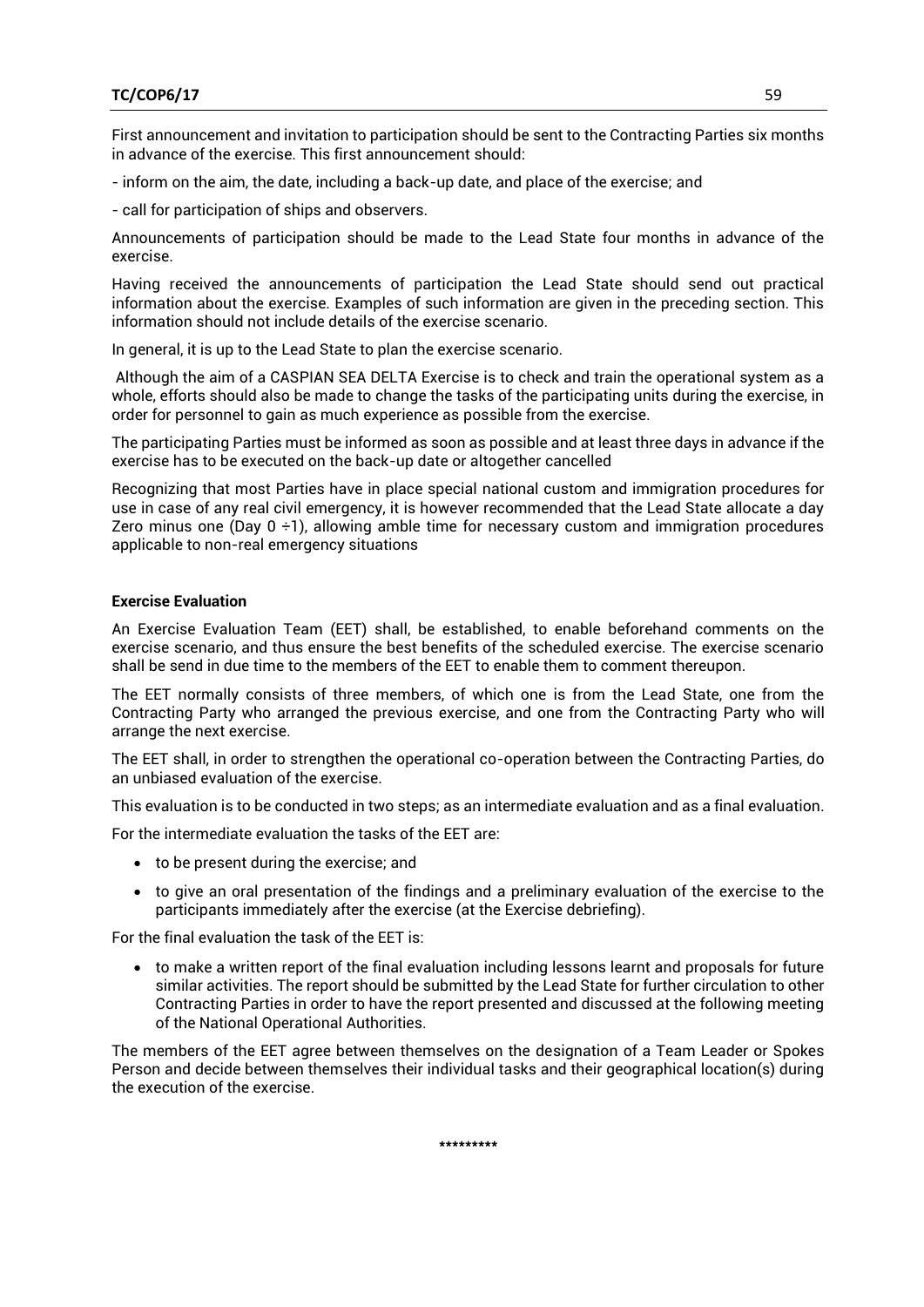#### **APPENDIX 3**

#### **FINANCIAL CONSIDERATIONS**

#### **IN CONNECTION WITH EXERCISE PLANNING**

Planning and implementation of regional exercises might have substantial financial impact on the Lead and Host Country as external funding is not considered as an option. The provision and approval of adequate funding is to be considered as an internal national issue, which will require approval from national fiscal authorities well in advance of the exercise and prior to accepting the role as Host/Lead **Country** 

The following is a non-exhaustive list of expenditures for consideration in connection with planning and implementation of a Regional Exercise.

| <b>ITEM</b>               | <b>COST ITEM</b>                                              |  |  |  |
|---------------------------|---------------------------------------------------------------|--|--|--|
| <b>Exercise planning</b>  | <b>Personnel costs:</b>                                       |  |  |  |
|                           | Salary<br>$\circ$                                             |  |  |  |
|                           | <b>Travel</b><br>$\circ$                                      |  |  |  |
|                           | Accommodation<br>$\circ$                                      |  |  |  |
|                           | <b>DSA</b><br>$\circ$                                         |  |  |  |
|                           | Local transportation<br>$\circ$                               |  |  |  |
|                           | <b>Meeting facilities</b>                                     |  |  |  |
|                           | Food & refreshments<br>$\circ$                                |  |  |  |
|                           | Secretariat support<br>$\circ$                                |  |  |  |
|                           | <b>Necessary Trainings and Workshops</b>                      |  |  |  |
|                           | Planning meetings with national and local authorities         |  |  |  |
|                           | Printing of exercise documents                                |  |  |  |
|                           | New documentation, charts, maps etc.                          |  |  |  |
| <b>Exercise execution</b> | <b>Personnel costs:</b>                                       |  |  |  |
|                           | Salary<br>$\circ$                                             |  |  |  |
|                           | Travel, international/national<br>$\circ$                     |  |  |  |
|                           | Accommodation<br>$\circ$                                      |  |  |  |
|                           | <b>DSA</b><br>$\circ$                                         |  |  |  |
|                           | Local transportation<br>$\circ$                               |  |  |  |
|                           | Participating units<br>Ships:<br>$\qquad \qquad \blacksquare$ |  |  |  |
|                           | <b>Boats</b><br>$\circ$                                       |  |  |  |
|                           | Observer vessel<br>$\circ$                                    |  |  |  |
|                           | Fuel, bunkers, water etc.<br>$\circ$                          |  |  |  |
|                           | Port fees<br>$\circ$                                          |  |  |  |
|                           | Pilotage<br>$\circ$                                           |  |  |  |
|                           | Charts & maps<br>$\circ$                                      |  |  |  |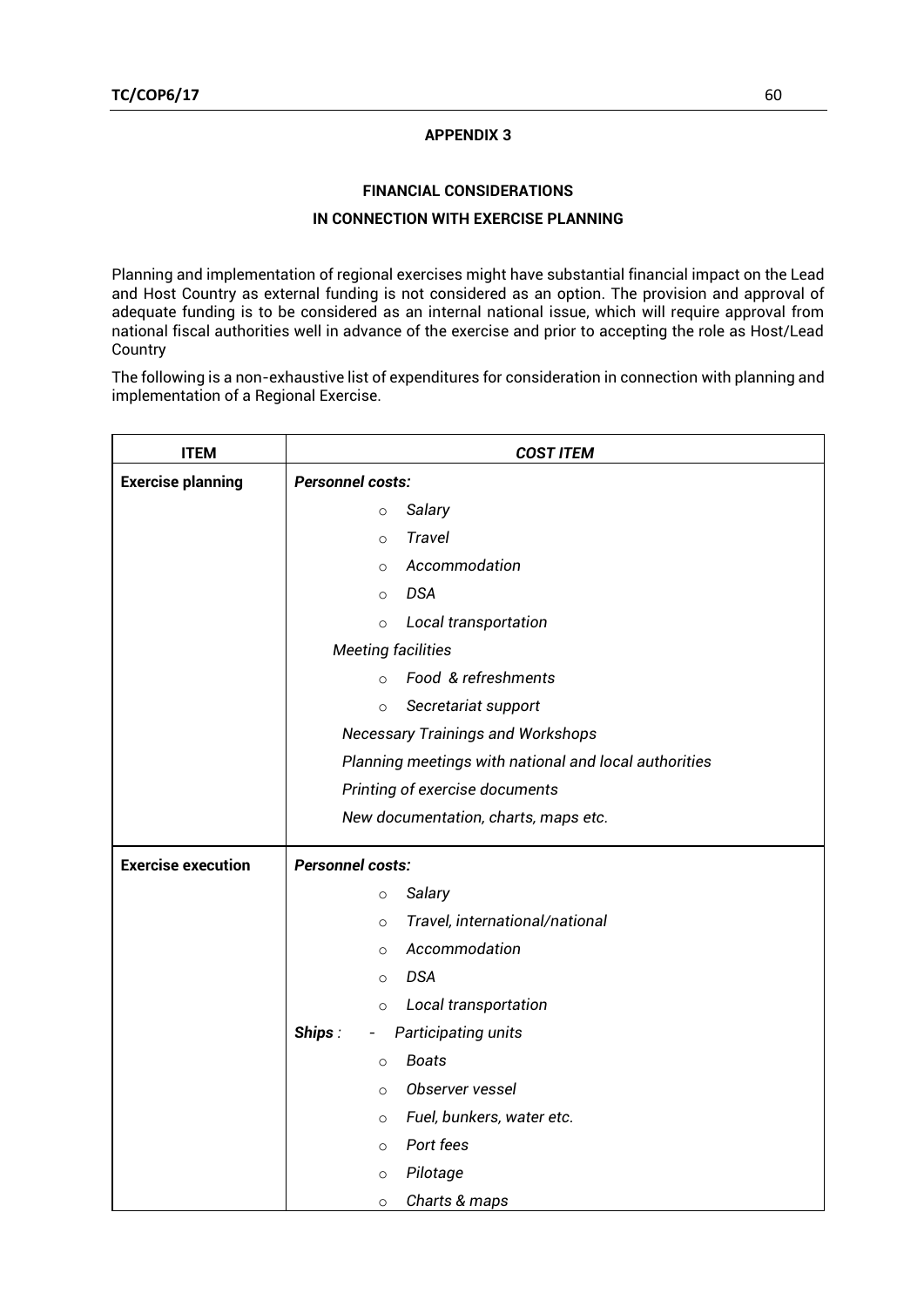|                      | Loading & unloading equipment<br>$\circ$                  |  |  |  |  |
|----------------------|-----------------------------------------------------------|--|--|--|--|
|                      | <b>Food and Refreshments</b><br>$\circ$                   |  |  |  |  |
|                      | <b>Exercise Control Room</b>                              |  |  |  |  |
|                      | - Personnel costs                                         |  |  |  |  |
|                      | Photo copying<br>$\circ$                                  |  |  |  |  |
|                      | Printing<br>$\circ$                                       |  |  |  |  |
|                      | Security guards<br>$\circ$                                |  |  |  |  |
|                      | Charts, maps, black boards etc.<br>$\circ$                |  |  |  |  |
|                      | Food and refreshments<br>$\circ$                          |  |  |  |  |
|                      | Local transportation<br>$\circ$                           |  |  |  |  |
|                      | Equipment rent<br>$\circ$                                 |  |  |  |  |
|                      | <b>Other Government Agencies</b>                          |  |  |  |  |
|                      | <b>Observers and guests</b>                               |  |  |  |  |
|                      | Accommodation<br>$\Omega$                                 |  |  |  |  |
|                      | Local transportation<br>$\circ$                           |  |  |  |  |
|                      | Food and refreshment<br>$\circ$                           |  |  |  |  |
|                      | Exercise dinner or reception<br>$\circ$                   |  |  |  |  |
|                      | <b>Briefing facilities</b><br>$\circ$                     |  |  |  |  |
|                      | Travel, national and international<br>$\circ$             |  |  |  |  |
|                      | Information and assistance<br>$\circ$                     |  |  |  |  |
|                      | <b>Response equipment rent</b>                            |  |  |  |  |
|                      | Lifting, transportation and equipment handling, trucks    |  |  |  |  |
|                      | <b>First Aide</b>                                         |  |  |  |  |
|                      | Shore line response equipment handling and transportation |  |  |  |  |
|                      | Air planes and helicopters                                |  |  |  |  |
|                      | <b>Press/Public information</b>                           |  |  |  |  |
|                      | <b>Briefing facilities</b><br>$\Omega$                    |  |  |  |  |
|                      | Food and refreshments<br>$\Omega$                         |  |  |  |  |
|                      | <b>Phone and Internet</b><br>$\Omega$                     |  |  |  |  |
|                      | <b>Private contractors</b>                                |  |  |  |  |
|                      | Logo, Certificates, Exercise memorables                   |  |  |  |  |
|                      | Carrier bags<br>$\Omega$                                  |  |  |  |  |
|                      | T-shirts, caps etc.<br>$\circ$                            |  |  |  |  |
|                      |                                                           |  |  |  |  |
| <b>Post Exercise</b> | <b>Personnel costs</b>                                    |  |  |  |  |
|                      | <b>Travels</b>                                            |  |  |  |  |
|                      | <b>Local transportation</b>                               |  |  |  |  |
|                      | <b>De-briefing facilities</b>                             |  |  |  |  |
|                      | <b>Dinner / Reception</b>                                 |  |  |  |  |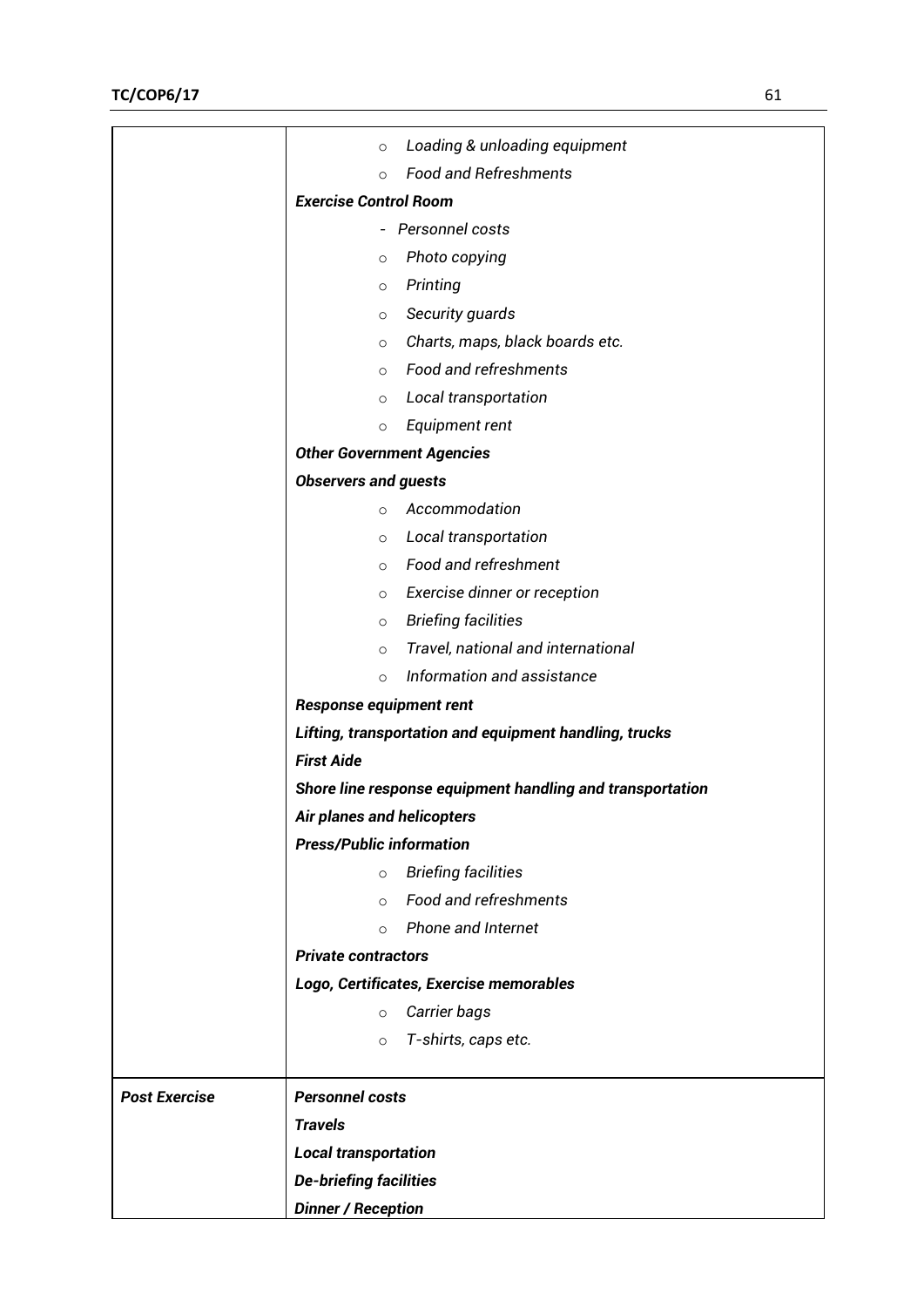| <b>Reporting and Printing</b>                                    |
|------------------------------------------------------------------|
| Photograph and video recording of exercise events                |
| Gifts                                                            |
| De-commissioning, cleaning, repair and conservation of equipment |
|                                                                  |

\_\_\_\_\_\_\_\_\_\_\_\_\_\_\_\_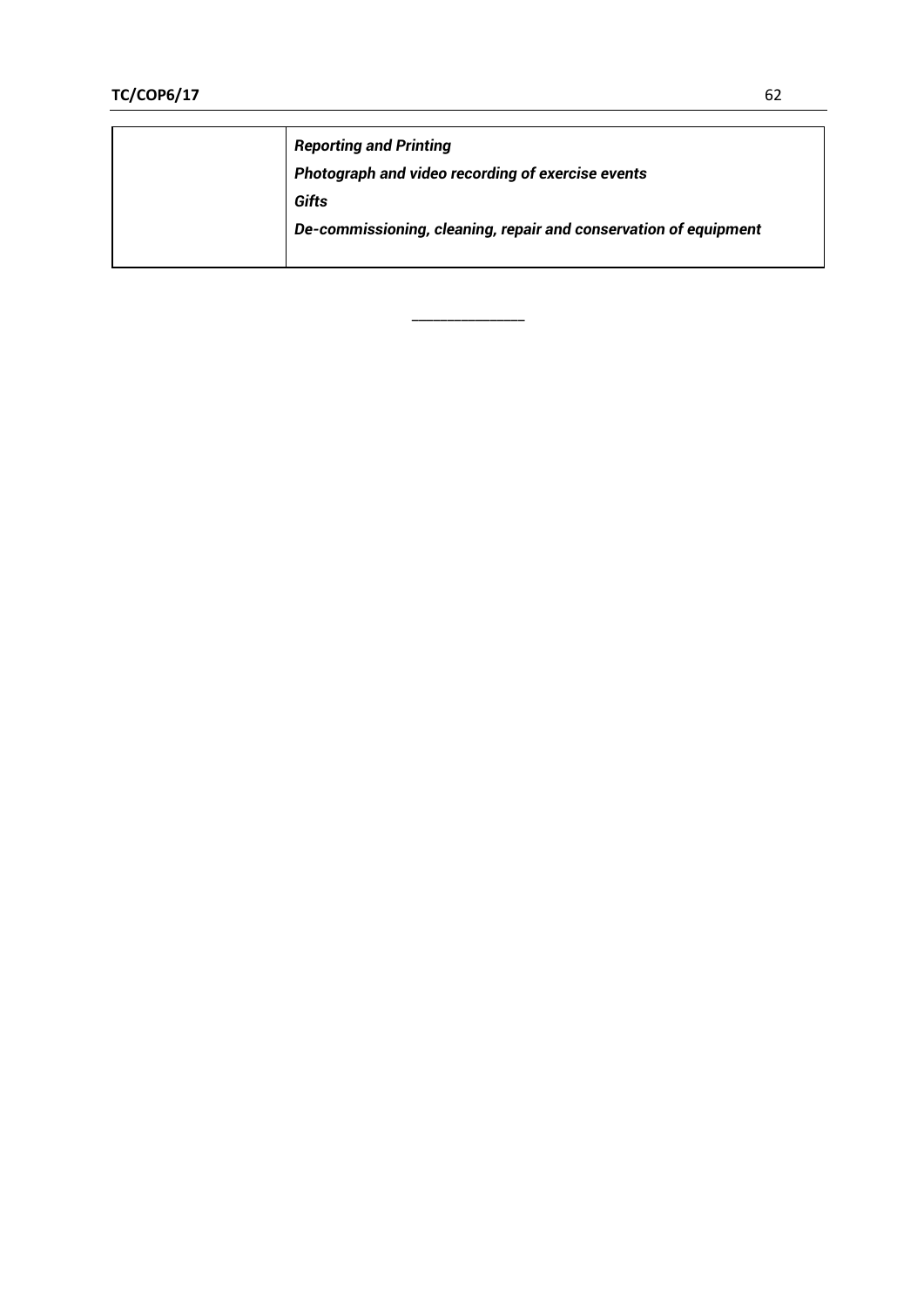#### **Annex 1**

#### **Long-term Plan for Oil Spill Preparedness Exercises in the Caspian Sea**

(The Long-term Plan will be inserted as Annex 9 to the Aktau Regional Implementation Plan in connection with the next revision of the latter)

**The responsibility for the planning of the exercises will generally rotate among the Parties in alphabetical order. However, if a Party is unable to plan and host a scheduled exercise (i.e. due to financial constraints), a volunteer will be sought.**

### **Long-term Exercise Schedule**

| <b>States/Exercise</b> | <b>AZ</b>                                                      | IR      | KZ      | <b>RU</b> | TΚ      |
|------------------------|----------------------------------------------------------------|---------|---------|-----------|---------|
| <b>Alpha</b>           | To be undertaken annually in conjunction with a meeting of the |         |         |           |         |
|                        | <b>National Operational Authorities</b>                        |         |         |           |         |
| <b>Bravo</b>           |                                                                | Oct-Dec | Jan-Mar | Apr-Jun   | Jul-Sep |
|                        |                                                                | 2019    | 2020    | 2020      | 2020    |
|                        | Oct-Dec                                                        | Jan-Mar | Apr-Jun | Jul-Sep   | Oct-Dec |
|                        | 2021                                                           | 2021    | 2021    | 2022      | 2022    |
|                        | Jan-Mar                                                        | Apr-Jun | Jul-Sep | Oct-Dec   | Jan-Mar |
|                        | 2022                                                           | 2023    | 2023    | 2023      | 2024    |
|                        | Apr-Jun                                                        | Jul-Sep | Oct-Dec | Jan-Mar   | Apr-Jun |
|                        | 2024                                                           | 2024    | 2025    | 2025      | 2025    |
| <b>Delta</b>           | 20.                                                            | 20.     | 20.     | 20.       | 20.     |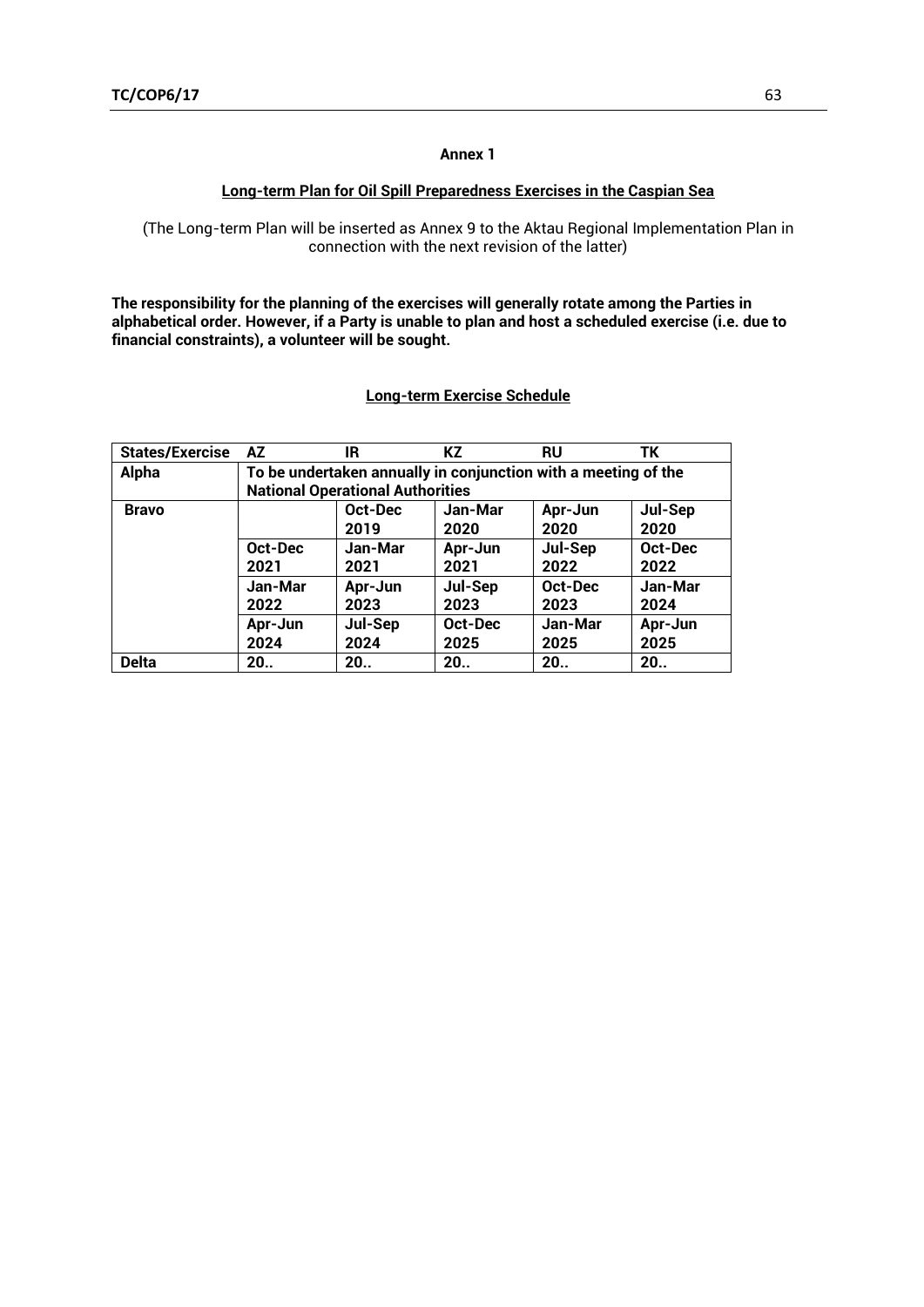Annex 5

## **Analysis and Comparison of the Protocol Concerning Regional Preparedness, Response and Cooperation in Combating Oil Pollution Incidents and the Agreement on Cooperation in Emergency Prevention and Response in the Caspian Sea**

### Introduction

The Protocol Concerning Regional Preparedness, Response and Cooperation in Combating Oil Pollution Incidents was developed under the Framework Convention for the Protection of the Marine Environment of the Caspian Sea, the "Tehran Convention". It was signed in 2011 by the five littoral states of the Caspian Sea, the Parties to the Tehran Convention in Aktau, Kazakhstan which gave it the name "Aktau Protocol" and entered into force in 2016. As its name suggests the Protocol provides for a set of regulations for regional cooperation to prepare for and respond to oil pollution of any kind affecting the Caspian Sea.

The Agreement on Cooperation in Emergency Prevention and Response in the Caspian Sea was signed in 2014 at the Caspian Summit of the presidents of the Caspian littoral states in Astrakhan, Russia naming it the "Astrakhan Agreement". It entered into force in 2017 and regulates how countries shall cooperate to prevent and respond to natural and man-made emergencies with a transboundary dimension.

Since both international treaties have entered into force, activities for their implementation are already underway. While they each have their specific scope of application and purpose, there is potential overlap in cases of preparedness and response for oil pollution incidents covered by the Aktau Protocol which may also signify as transboundary emergencies covered by the Astrakhan Agreement. In order to avoid duplication, use synergies and enhance the effectiveness of the implementation of both treaties, it is the purpose of this paper to analyze and compare both documents, to identify discrepancies and overlaps and suggest possible activities for coordination between the implementation processes. In that regard this paper should not be seen as an exhaustive in-depth legal analysis of the Aktau Protocol and the Astrakhan Agreement, but as a practical document with the aim to facilitate their implementation.

With that in mind, for the implementation of the Aktau Protocol, as provided for in its Article 4 (4), a "Caspian Sea Plan concerning Regional Cooperation in Combating Oil Pollution in Cases of Emergency" was developed, hereinafter called the draft regional implementation plan. At the time of writing, the draft plan is in an advanced stage of negotiation between the Caspian countries. Although it does not have the same legal standing as the two international treaties, this paper will take the draft plan into consideration in order to form a complete picture of the needs for implementation.

#### Comparative Analysis

It is evident that there's a common subject and relationship between the two treaties. The Aktau Protocol was signed even before the development of the Astrakhan Agreement began.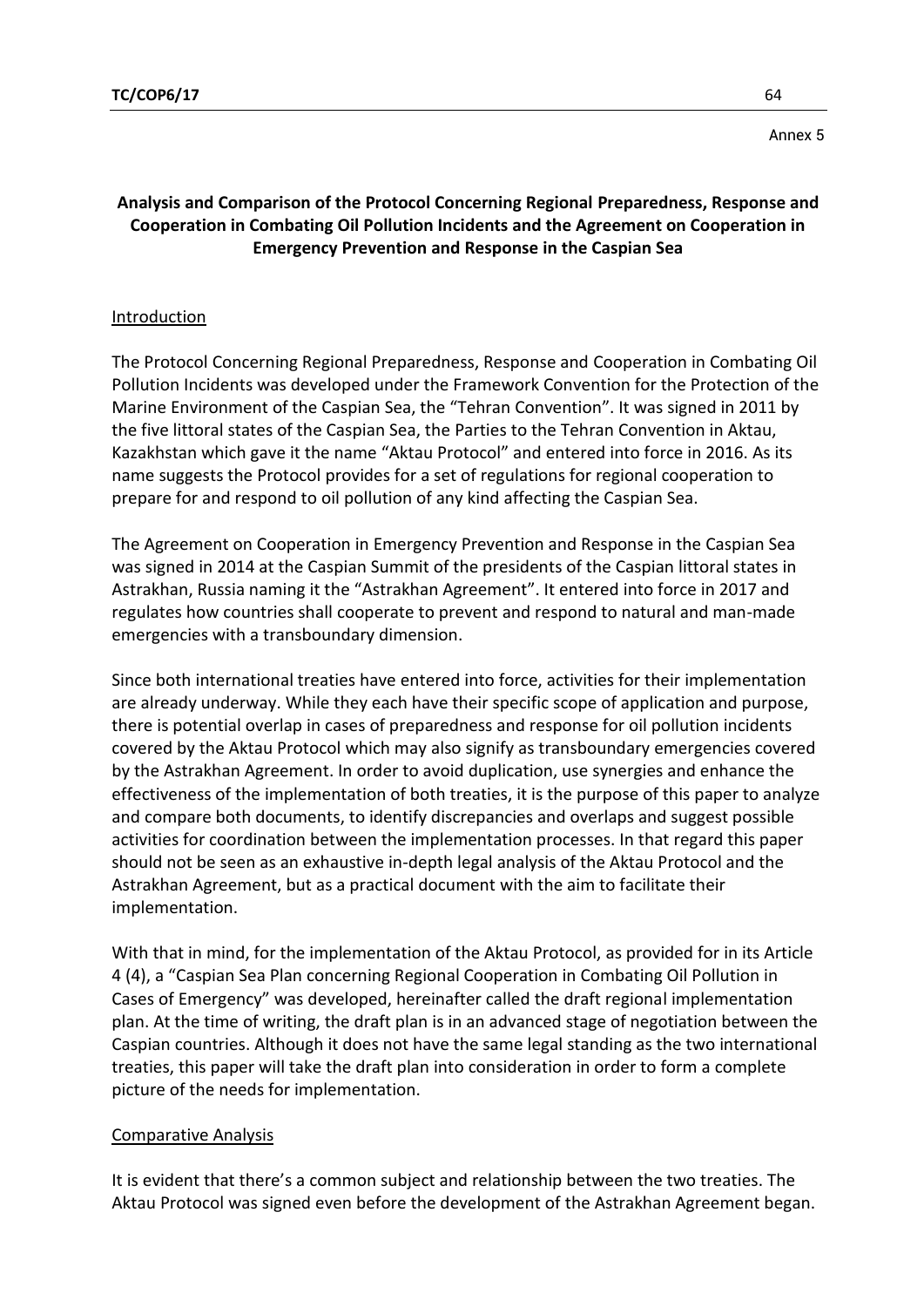Consequently, the preamble of the Astrakhan Agreement (paras. (6) and (7)) makes due reference to the Tehran Convention under which the Aktau Protocol was negotiated and also stresses the responsibility to protect the environment of the Caspian Sea.

### *Scope of application, objective and legal basis*

The designated Articles on the scope of application in both treaties take different approaches. Whereas the Aktau Protocol in its Article 2 specifies the geographic scope similar to the Tehran Convention text, the Astrakhan Agreement defines the scope in terms of subject matter. Article 3 of the Aktau Protocol clearly cites Articles 7, 8 and 9 of the Tehran Convention dealing with pollution from land-based sources, from seabed activities and from vessels as legal basis. This highlights the environmental focus of the Aktau Protocol on the prevention, reduction and control of pollution involving oil in the Caspian Sea. Therefore, in more practical terms it can be said that the Aktau Protocol specifically addresses the issue of oil pollution originating from different sources. Its objective is to provide regional measures for preparedness, response and cooperation to that effect (Article 3).

The Astrakhan Agreement on the other hand more generically addresses regional cooperation to prevent and respond to all kinds of natural and man-made emergencies in the Caspian Sea when those cannot be managed by one country alone. It does not specify a legal basis explicitly. But considering the reference to the Tehran Convention in its preamble, Article 13 of the Tehran Convention on environmental emergencies may be considered as legal basis. The Tehran Convention defines "environmental emergency" as "a situation that causes damage or poses an imminent threat of pollution or other harm to the marine environment of the Caspian Sea and that result from natural or man-made disasters". It obviously is focused on the effects on the marine environment. The definition of "emergency" in the Astrakhan Agreement is broader and applying to all types of emergencies stating it's "a situation resulting from an accident, disaster or catastrophe of a natural or man-made origin which has caused, or may cause, casualties, damage to human health or the environment and industrial and social infrastructure facilities, considerable material loss and disruption of everyday life" (Article 1). Hence, Article 13 can be considered partly as legal basis of the Astrakhan Agreement. However, it is important to note here that the definition in the Astrakhan Agreement clearly covers oil spills as an emergency. Thus, when it comes to the prevention and response to oil pollution incidents in the Caspian Sea, both the Aktau Protocol and the Astrakhan Agreement in principle overlap in their applied scope, making the Astrakhan Agreement equally applicable.

### *Obligations and measures*

Article 4 of the Astrakhan Agreement lists the measures the Caspian countries shall cooperate on to prevent and respond to emergencies. They include the creation and improvement of a cooperation system, early-warning and monitoring, exchange of information and experience, joint trainings and workshops as well as assistance in emergency response. The Astrakhan Agreement clearly lays its focus on assistance in emergency response which is treated in detail in its Articles 6 to 15 and will be analyzed below. However, the other measures are only mentioned in a very generic way and are not further specified. By contrast, the corresponding obligations and measures under the Aktau Protocol are more concrete and specifically geared towards oil pollution preparedness and response. Article 4 (3) of the Aktau Protocol requires the establishment of a regional cooperation mechanism as regional coordinating entity with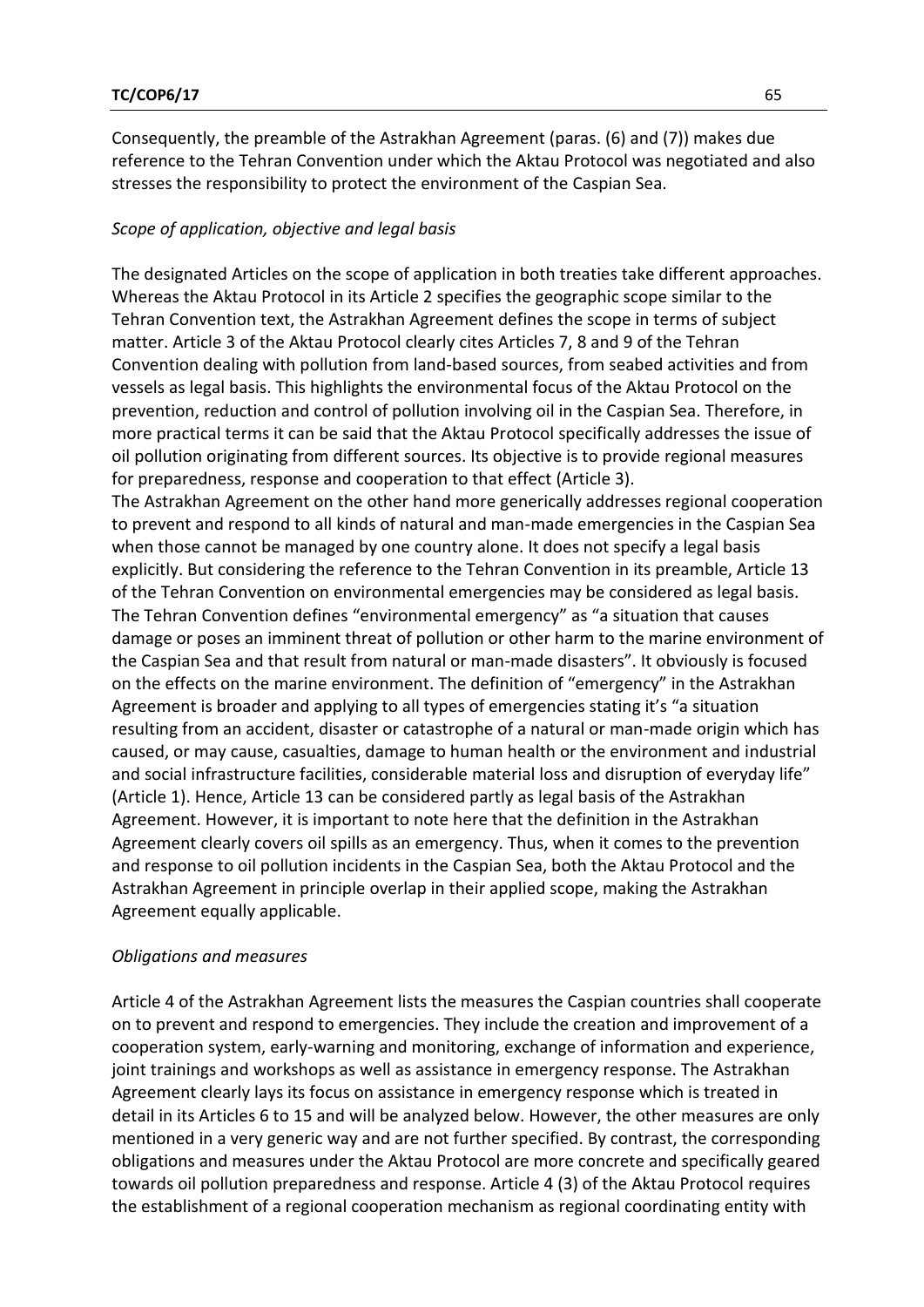the functions described in Article 13 and Article 5 lays out principle requirements for the Caspian countries' national pollution response systems and contingency plans. This way the Protocol substantiates the functions and procedures of the cooperation system on oil pollution. In the same way, the Aktau Protocol specifies measures on the exchange of information (Article 6), pollution reporting (Article 7), trainings and exercises as well as operational measures (Articles 8 and 9). As mentioned earlier, these measures are then even further specified in the draft regional implementation plan required under Article 4 (4). Therefore, it can be summarized that the bulk of the measures listed in Article 4 of the Astrakhan Agreement are not in contradiction with the Aktau Protocol provisions. Instead the Aktau Protocol and its draft regional implementation plan put these measures in concrete terms with regard to oil pollution.

Both treaties deal with the issue of assistance by another Party in cases of emergencies that cannot be handled by one country alone. However, as mentioned earlier, for the Astrakhan Agreement this constitutes the center purpose, which is clearly stated in its Article 2 (2) and then handled by its Articles 6 to 15. The Aktau Protocol treats the issue of assistance in its Articles 10 and 11. In general, contrary to the measures described above, here the Aktau Protocol as such remains rather generic whereas the Astrakhan Agreement goes into more detail about how assistance shall be rendered. Yet, the Aktau Protocol provisions are specified by its draft implementation plan and the following paragraphs will take a closer look at the concerned assistance provisions.

Article 6 of the Astrakhan Agreement lays down how a request for assistance shall be made and which information shall be exchanged. The Aktau Protocol in Article 10 and its draft regional plan in chapter 4.4 add requirements here, for example the information which type of assistance is requested and what further formalities shall be respected. Hereby, the Aktau Protocol does not contradict the regulations of the Astrakhan Agreement, but rather complements them. One discrepancy between the treaties exists in the form how assistance can be requested. The Aktau Protocol and its implementation plan requires that assistance can only be requested in writing (Article 11 (2)) whereas the Astrakhan Agreement allows for an oral request in exceptional cases (Article 6 (1)). This item will need to be aligned and to be discussed what "exceptional cases" are and which practical implications this may have.

Article 7 of the Astrakhan Agreement sets out general rules on the coordination, responsibilities and interaction between countries in case of an emergency incident. While those have not been specified in the Aktau Protocol itself, they are treated in detail in the draft regional implementation plan (chapters 3 and 4.4). Although different terminology is used, the draft plan is in line with the provisions of the Astrakhan Agreement and substantiates the latter with regard to oil pollution emergency cases.

The Astrakhan Agreement, furthermore, includes provisions related to assistance dealing with the entry, exit and transit of personnel (Articles 8 and 9), the import, export and transit of equipment (Articles 8 and 12) as well as air and water transport (Articles 10 and 11). The Aktau Protocol only generically treats those regulations (Article 10 (2)) and leaves the concrete terms to its draft implementation plan (chapter 6).

The transit regulations in the Astrakhan Agreement (Article 8) and the draft regional plan (chapter 6.3.1) are not contradicting each other. Since the Astrakhan Agreement, however,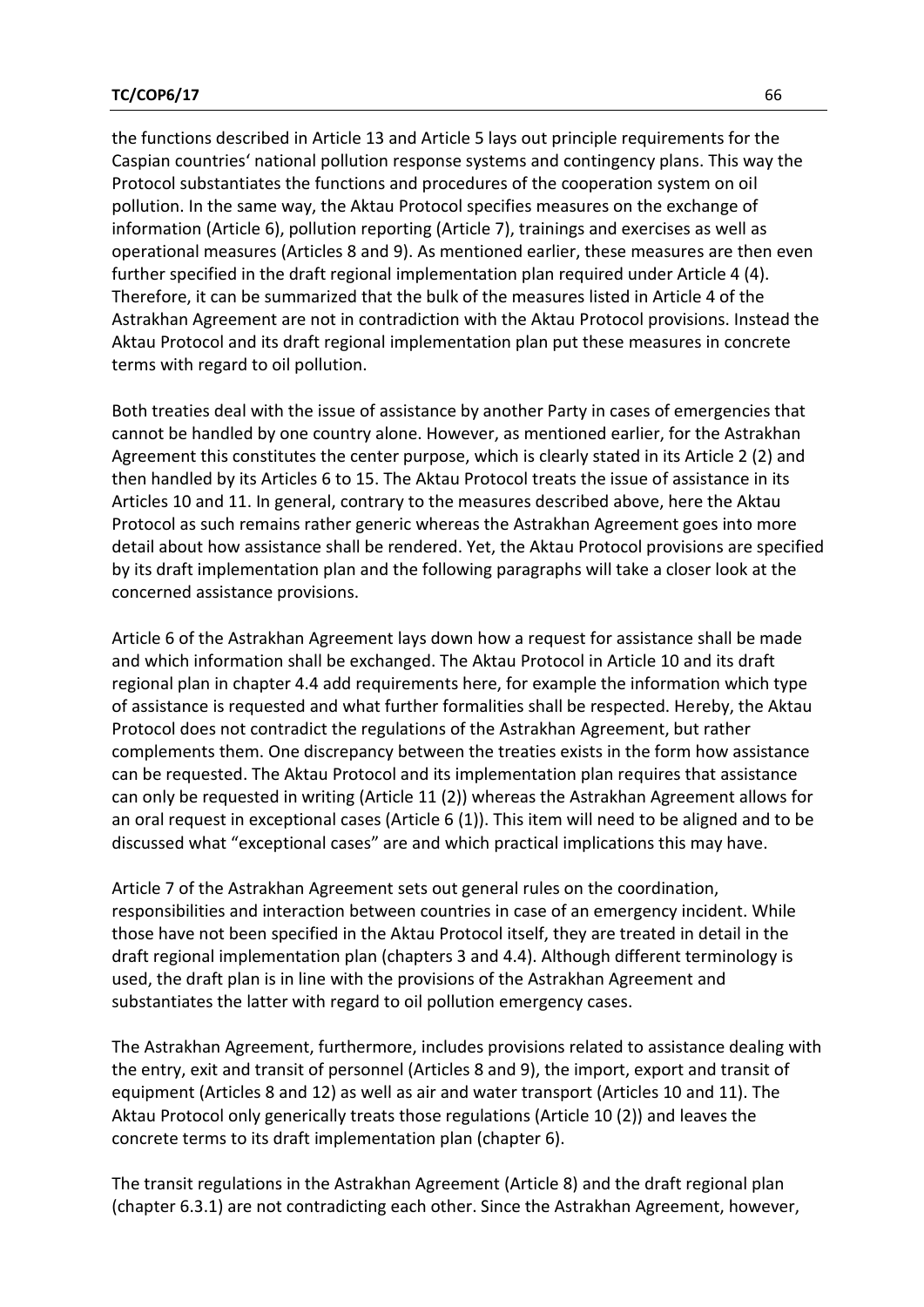has legal prerogative over the draft plan and includes more detailed provisions with regard to entry, exit and transit of personnel and cargo, the plan should be extended and aligned with the Astrakhan Agreement. The same is true for the provisions of entry, exit and stay of personnel in the territory of the requesting party which are far more detailed in the Astrakhan Agreement than in the draft regional implementation plan (chapter 6.3). Examples are the provision that personnel should pass through agreed check points (Article 9 (3)) or that the assistance units should be ready to operate autonomously for 72 hours (Article 9 (8)) which should be included in the draft regional plan.

The Articles 10 and 11 of the Astrakhan Agreement for the use of air and water transport and the corresponding regulations in chapters 6.3.2 and 6.3.3 of the draft regional implementation plan, for the most part complement each other. Yet, they too, need to be further aligned. Article 10 (3) of the Astrakhan Agreement for example regulates that for air transport the rules of the Civil Aviation Organization shall apply, which is not mentioned in the draft plan, whereas the draft plan in chapter 6.3.3 regulates that the provisions of the International Convention on Facilitation of International Maritime Traffic shall be observed, which is not mentioned in the Astrakhan Agreement. The draft plan also stipulates that the overflight and navigation of military and state-owned aircrafts and vessels of other parties shall be decided by the concerned Parties on a case by case basis which is not mentioned in the Astrakhan Agreement. Furthermore, there is a discrepancy between the draft plan which regulates that fuel costs of aircrafts and vessels shall be covered by the requesting party for their stay in the emergency country, but by the assisting party for their travel to the emergency site (chapter 6.2). The Astrakhan Agreement, however, regulates that the reimbursement of the fuel costs shall simply be agreed upon by the concerned Parties (Article 10 (5)).

The regulations for import and export of equipment in cases of emergency in Article 12 of the Astrakhan Agreement and in chapter 6.3 of the draft regional implementation plan do not contradict, but the draft plan should be brought in line with the Astrakhan Agreement where its regulations are more detailed. Notably, where the draft plan provides that assisting equipment should be admitted free of excise and duties wherever possible, whereas the Astrakhan Agreement provides that equipment shall be exempt from all customs duties, taxes and charges without exception.

The reimbursement of the costs of assistance is regulated in a detailed way in Article 11 of the Aktau Protocol with the default rule that the receiving party shall reimburse the assisting party except for if otherwise agreed on an individual basis or if the assisting party acted on its own initiative. These regulations are then repeated and even further specified in chapter 6.2 of the draft regional implementation plan. The Astrakhan Agreement covers this issue in its Article 14 which is not contradicting the provision of the Aktau Protocol per se, but which instead starts from the assumption that the parties have agreed whether the assistance was provided on a reimbursable or non-reimbursable way. It can be argued that in case such agreement on the reimbursement between the Parties is lacking in an oil pollution emergency, the Aktau Protocol as the more targeted treaty is to be applied assuming a reimbursable assistance. However, common agreement on the interpretation of such a case would be beneficial. Furthermore, Article 14 of the Astrakhan Agreement adds certain regulations which should be aligned with the draft regional implementation plan, for example that the assisting party shall inform the requesting party of the volume of the emergency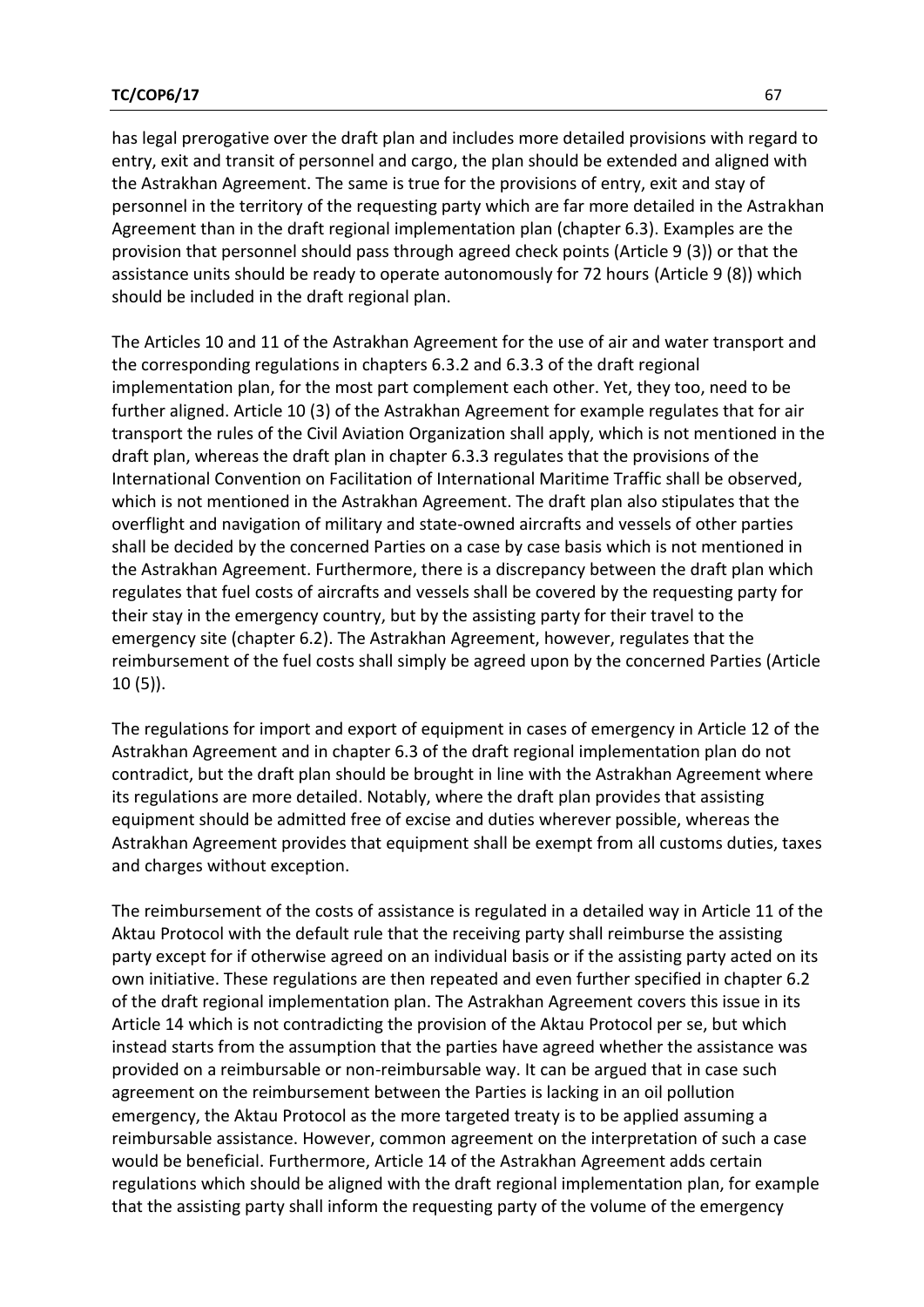operations within a week after their completion or that requesting and assisting party shall draft a bilateral act on relief expenditures within a month of completion of the emergency operations.

Article 15 of the Astrakhan Agreement deals with the reparation of damage caused during the assisting operation and regulates that the requesting party shall repair any damage caused by the assistance units in its territory except when caused intentionally or in gross negligence in which case parties shall negotiate. The Aktau Protocol does not contain any provision to that effect. However, the draft regional implementation plan in chapter 6.5 provides that the responsibility for damage caused to third parties during the assisting operation rests with the assisting party. This appears to contradict with the Astrakhan Agreement and should be clarified and aligned accordingly.

The analysis of the regulations on assistance in the Astrakhan Agreement and the Aktau Protocol show that they complement each other for the most part. There are, however, two issues where the text of both treaties are not completely consistent and require clarification: The written and/or oral request for assistance and the default scenario for reimbursement of the assistance operation. Where the draft regional implementation plan of the Aktau Protocol omits provisions made in the Astrakhan Agreement or is inconsistent with those, it should be aligned accordingly so that the Parties respect their international legal commitments.

## *Competent authorities*

The competent authorities for the implementation of the Astrakhan Agreement are clearly specified in its Article 5 itself. They are:

- Ministry of Emergency Situations of the Republic of Azerbaijan
- Ministry of Interior of the Islamic Republic of Iran (National Disaster Management Organization)
- Ministry of Interior and Ministry of Investments and Development of the Republic of Kazakhstan
- Ministry for Civil Defense, Emergencies and Elimination of Consequences of Natural Disasters and Ministry of Transport of the Russian Federation
- Ministry of Defense of Turkmenistan (Emergency Situations and Rescue Operations Department of the Main Civil Protection and Rescue Operations Department

The competent national authorities designated in accordance with Article 5 (1) (a) of the Aktau Protocol are specified in Annex 1 of its draft regional implementation plan (latest update April 2017). They are:

- Ministry of Emergency Situations of the Republic of Azerbaijan
- Ports and Maritime Organization of the Islamic Republic of Iran
- Ministry of Energy of the Republic of Kazakhstan
- Ministry of Transport of the Russian Federation
- Not designated by Turkmenistan yet

This shows, that in Azerbaijan and the Russian Federation, the same Ministries are responsible for the implementation of the Astrakhan Agreement as well as the Aktau Protocol which should simplify coordination. In Iran and Kazakhstan as well as in Turkmenistan which at the time of writing has not designated a national competent authority for the Aktau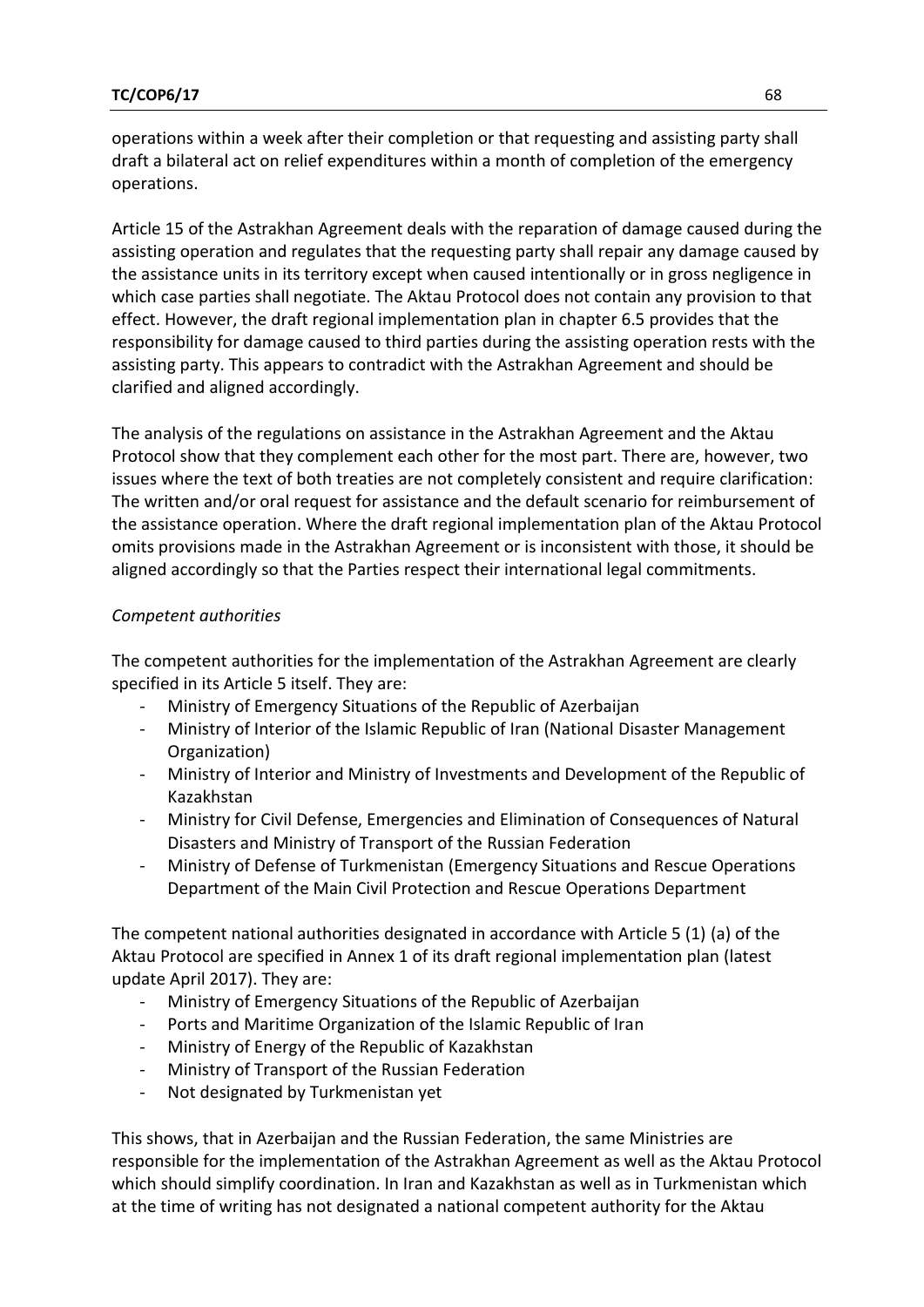Protocol yet, it would be beneficial to clarify the relationships between the different competent authorities in terms of emergency response in cases of oil pollution and to inform the other Parties about it in order to ensure effective implementation of both treaties.

### *Ongoing implementation activities with regard to oil pollution emergencies*

As mentioned in the introduction, with both the Aktau Protocol and the Astrakhan Agreement in force, activities have already been undertaken for their implementation.

In November 2017, Azerbaijan hosted a regional exercise under the Astrakhan Agreement that included oil pollution within its scenario. Personnel and equipment of all Caspian littoral states was present and applied as well as related private companies involved. The exercise incorporated aspects of command and coordination which also fall well within the purview of the Aktau Protocol implementation. A follow-up activity under the Astrakhan Agreement called "Teniz 2018" is already planned and to be hosted by Kazakhstan end July 2018. The Aktau Protocol will host its kick-off implementation workshop in June 2018 in Azerbaijan.

In light of the overlapping scope of application of the Aktau Protocol and the Astrakhan Agreement, it is important that these events and processes are well coordinated in the future so that implementation is aligned and can be carried out effectively and efficiently.

#### Summary and suggested action

#### *Summary*

This analysis and comparison of the Aktau Protocol and the Astrakhan Agreement shows that with regard to preparing and responding to emergencies involving oil pollution in the Caspian Sea, the treaties overlap in their scope of application, making the Astrakhan Agreement equally applicable. It reveals that in principle both treaties complement each other in their regulations, with the Aktau Protocol specifying oil pollution related provisions in particular concerning preparedness and the setup of an effective cooperation system, and with the Astrakhan Agreement adding to and specifying provisions related to assistance in emergency situations. However, on the two issues of written and/or oral request for assistance and on the default scenario for reimbursement of the assistance operation further clarification is needed.

As international treaties both texts have equal legal standing which is also expressed in Article 20 of the Aktau Protocol and in Article 16 of the Astrakhan Agreement, stating that nothing in the respective documents shall prejudice the rights and obligations of the parties under other international treaties they are party to. Therefore, provisions with regard to emergency cases under the Astrakhan Agreement which were not made in the Aktau Protocol shall be respected by the Caspian countries. These provisions, where opportune, may be included in the draft regional implementation plan of the Aktau Protocol. The draft plan which specifies the provisions of the Aktau Protocol does not have the same legal standing as the treaties. Its regulations for the large part complement the provisions of the Astrakhan Agreement. However, this analysis identified that there are a number of discrepancies and inconsistency for which the draft plan will need to be further aligned with the Astrakhan Agreement.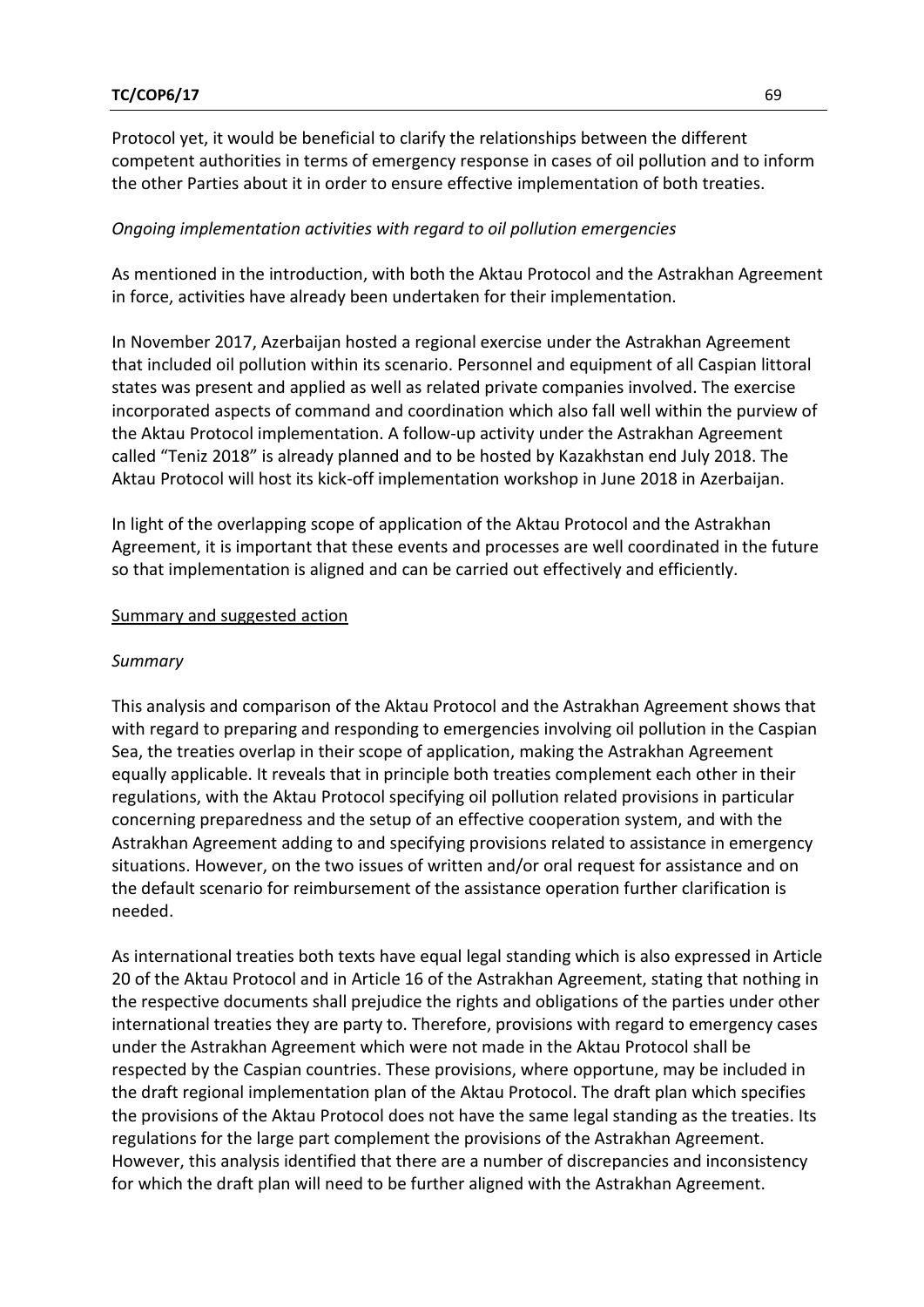## **TC/COP6/17** 70

The analysis also shows that competent national authorities responsible for the implementation of the treaties partly overlap, namely in Azerbaijan and the Russian Federation. The designation process of the Aktau Protocol appears not to be completely finalized yet, which provides for a good opportunity to further align responsibilities and coordinate implementation activities of the competent authorities with regard to oil pollution preparedness and response.

Implementation activities for both treaties are already ongoing and should be coordinated in the future so that the implementation processes are aligned and measures can be carried out effectively and efficiently.

### *Suggested action*

- Discussion at intergovernmental meeting of the Caspian Sea littoral states, for example within the framework of the Tehran Convention, to align the Aktau Protocol and its regional implementation plan with the Astrakhan Agreement.
- Caspian Sea littoral states provide information about the coordination of their designated competent authorities under the Aktau Protocol and Astrakhan Agreement with regard to oil pollution preparedness and response.
- Active exchange and coordination between the people responsible for implementation activities regarding oil pollution preparedness and response of the Aktau Protocol and Astrakhan Agreement processes, for example in training exercises, intergovernmental meetings and the institutional setup under the Aktau Protocol.